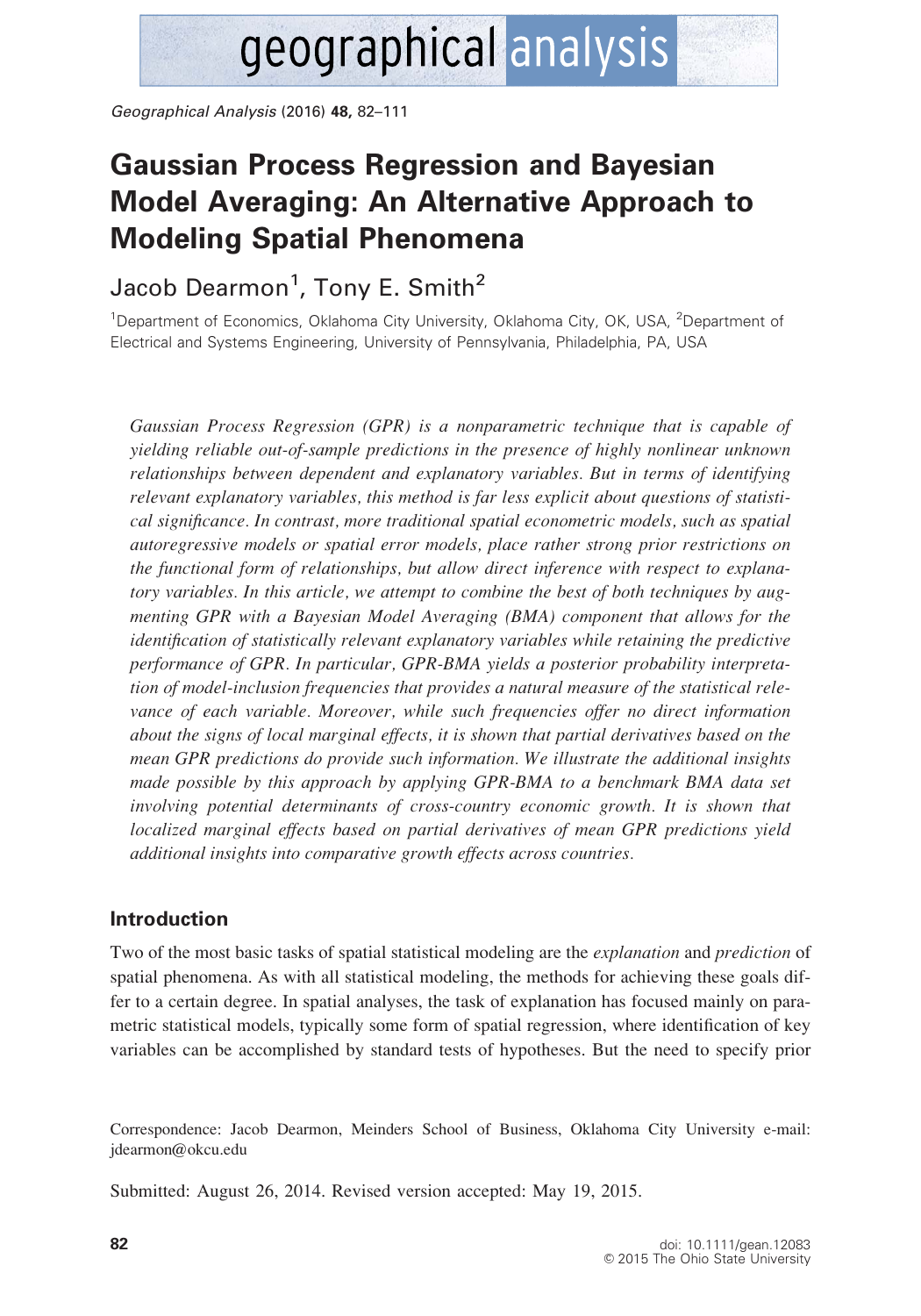functional forms in these models tends to diminish their value for out-of-sample predictions. So the task of spatial prediction has focused on more flexible nonparametric approaches, typically local regression or stochastic interpolation methods.<sup>1</sup> But the very flexibility of these methods tends to impede the formal statistical identification of explanatory variables. Hence the objective of this article is to propose one method for unifying these two tasks. In particular, we combine a general form of stochastic interpolation known as *Gaussian Process Regression* (GPR) together with Bayesian Model Averaging (BMA).

Before doing so, it must be stressed that there have been other attempts to achieve such a unification. In the spatial literature, the work most closely related to our present GPR-BMA approach has been the efforts of LeSage and Parent (2007) and LeSage and Fisher (2008) to achieve more robust versions of the spatial errors model (SEM) and spatial autoregressive model (SAR) by combining them with BMA within a Markov Chain Monte Carlo (MCMC) framework.<sup>2</sup> More recently, Bivand, Gómez-Rubio, and Rue (2014) have discussed the use of the Integrated Laplace Approximation as a faster method to achieve marginal inference in spatial BMA routines. These spatial model averaging extensions, SEM-BMA and SAR-BMA, can in principle strengthen both the prediction and variable identification capabilities of spatial regression, and thus provide the natural benchmark for evaluating our present approach.<sup>3</sup>

For variable identification in GPR models, it should be stressed that this task can be accomplished in different ways. Perhaps the most widely known method is Automatic Relevance Determination (ARD), first introduced by Neal (1996) and MacKay (1998). While this method has great practical appeal, it offers little in the way of statistical identification of explanatory variables. Hence our present approach draws most heavily on the work of Chen and Wang (2010), who first employed BMA for both prediction and variable identification in GPR models (applied to the nonspatial problem of spectrometer calibration). The key feature of this approach is to allow uncertainties with respect to both relevant explanatory variables and predictions to be treated explicitly. In particular, GPR-BMA yields a posterior probability interpretation of simulated model-inclusion frequencies that provides a natural measure of the statistical relevance of each variable.

Within this framework, the main contributions of the present article are to develop this GPR-BMA model for spatial applications, $<sup>4</sup>$  and in particular to show how it can be extended to</sup> analyze the localized marginal effects of spatial variables. The advantages of GPR-BMA for spatial analysis are then demonstrated both in terms simulated and empirical data sets. Using simulations, it will be shown that with essentially no prior knowledge of either functional forms or the nature of possible unobserved spatial autocorrelation, GPR-BMA is able to produce both reliable predictions and accurate identifications of relevant spatial variables. In contrast, both SEM-BMA and SAR-BMA are shown to be particularly sensitive to specification errors, even when spatial autocorrelation is captured exactly.

On the empirical side, we apply GPR-BMA to a data set that focuses on comparative economic growth between countries (Sala-i-Martin 1997; Fernandez, Ley, and Steel 2001a), and which has served as one of the standard benchmark data sets for BMA extensions of regression. To capture possible spatial effects, we include the spatial information for each country. In this context, it is shown that partial derivatives based on mean posterior GPR-BMA predictions allow the marginal impacts of relevant variables on growth rates to be localized by country, and used to draw comparative spatial inferences that are not available by more standard regression methods.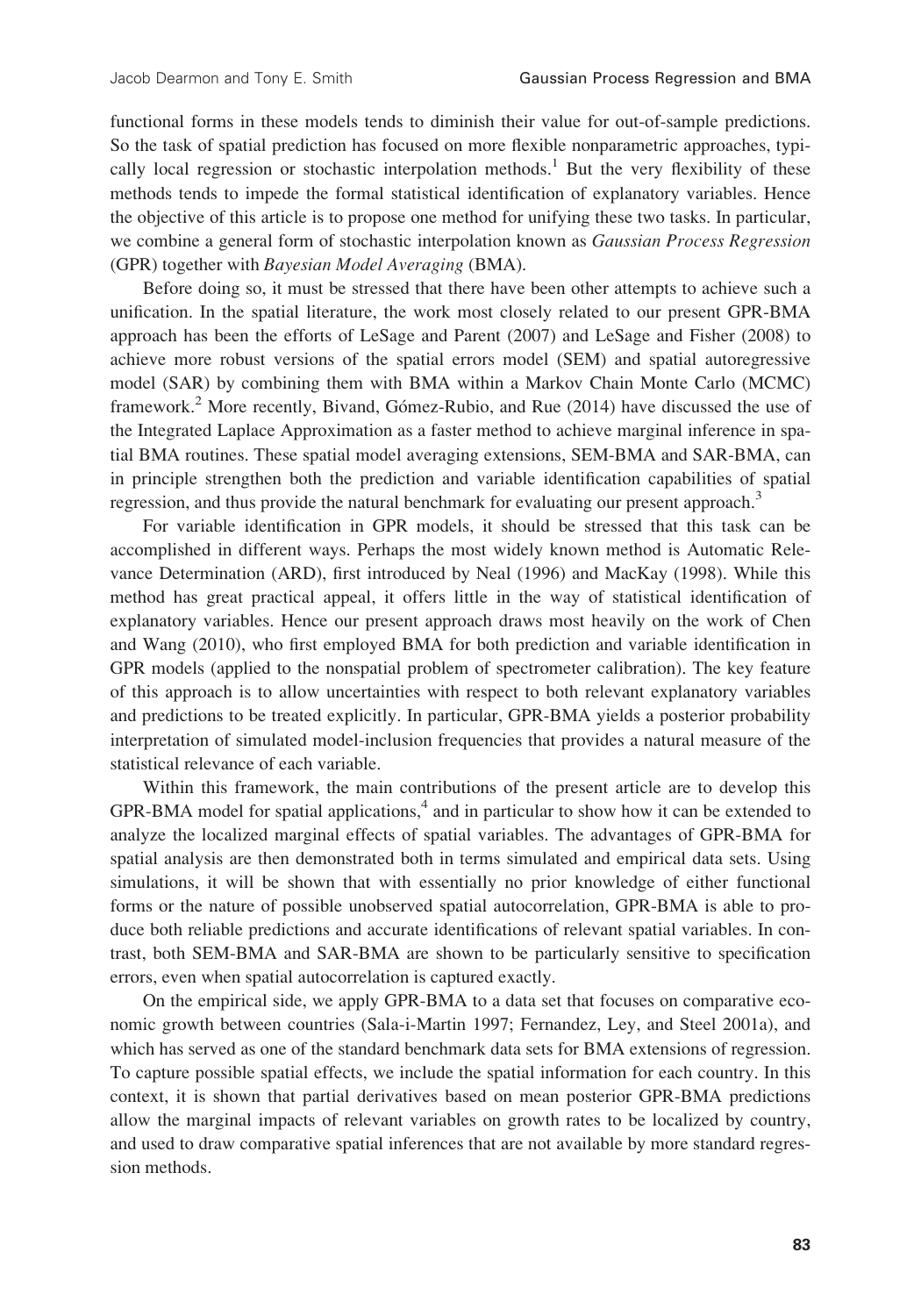#### Geographical Analysis

To develop these results, we begin with a detailed development of the GPR-BMA model. This is followed by selected simulation comparisons between GPR-BMA and the alternative BMA extensions of spatial regression. Finally, we develop our empirical application of GPR-BMA.

#### GPR with BMA

In this section, we develop our proposed methodological procedure for spatial data analysis. This begins with a general development of Gaussian processes in a Bayesian setting that focuses on GPR—which amounts to posterior prediction within this framework. This is followed by a development of our BMA approach to GPR.

#### Gaussian process regression

To set the stage for our present analysis, we start with some *random* (*response*) *variable*,  $y$ , which may depend on one or more components of a given vector,  $x = (x_1, \ldots, x_k)$ , of *explana*tory variables, written as  $y = y(x)$ . If these explanatory variables are assumed to range over the measurable subset,  $X \subseteq \mathbb{R}^k$ , then this relationship can be formalized as a stochastic process,  $\{y(x): x \in \mathcal{X}\}\$ , on X. To study such relationships, the Bayesian strategy is to postulate a prior distribution for this process with as little structure as possible, and then to focus on posterior distributions of unobserved y-values derived from data observations. The most common approach to constructing prior distributions for stochastic processes,  $\{y(x): x \in \mathcal{X}\}\)$ , is to adopt a Gaussian Process (GP) prior in which each finite subset of random variables,  $\{y(x_1), \ldots, y(x_N)\}\)$ , is postulated to be multinormally distributed. In this way, the entire process can be specified in terms of a *mean function*,  $\mu(x)$ , and *covariance function*,  $cov(x, x')$ ,  $x, x' \in \mathcal{X}$ , usually written more compactly as

$$
y(x) \sim GP[\mu(x), cov(x, x')]
$$
 (1)

The simplest of these models assumes that the mean function is constant, and focuses primarily on relationships between variables in terms of their covariances. In particular, it is most commonly assumed that the mean function is zero,  $\mu(x) = 0$ ,  $x \in \mathcal{X}$ , and that the covariance function has some specific parametric form,  $cov(x, x') = c_{\omega}(x, x')$ , designated as the kernel function for the process with (hyper)parameter vector,  $\omega$ . While there are many choices for kernels, one of the simplest and most popular is the squared exponential kernel,

$$
c_{\omega}(x, x') = v \exp\left(-\frac{1}{2\tau^2}||x - x'||^2\right) = v \exp\left[-\frac{1}{2\tau^2}\sum_{j=1}^k (x_j - x'_j)^2\right]
$$
(2)

which involves two (positive) parameters,  $\omega = (v, \tau)$ . Hence all covariances are assumed to be positive, and to diminish as the (Euclidean) distance between explanatory vectors, x and  $x'$ , increases. (Note also that to avoid scaling issues with components of Euclidean distance, all variables are implicitly assumed to be standardized.) The practical implication of this Gaussian process approach is that for each finite collection,  $X = (x_i : i = 1, ..., N)$ , of explanatory vectors in X, the prior distribution of the associated random vector  $y = y(X) = [y(x_i) : i = 1, ..., N]$  is assumed to be multinormal: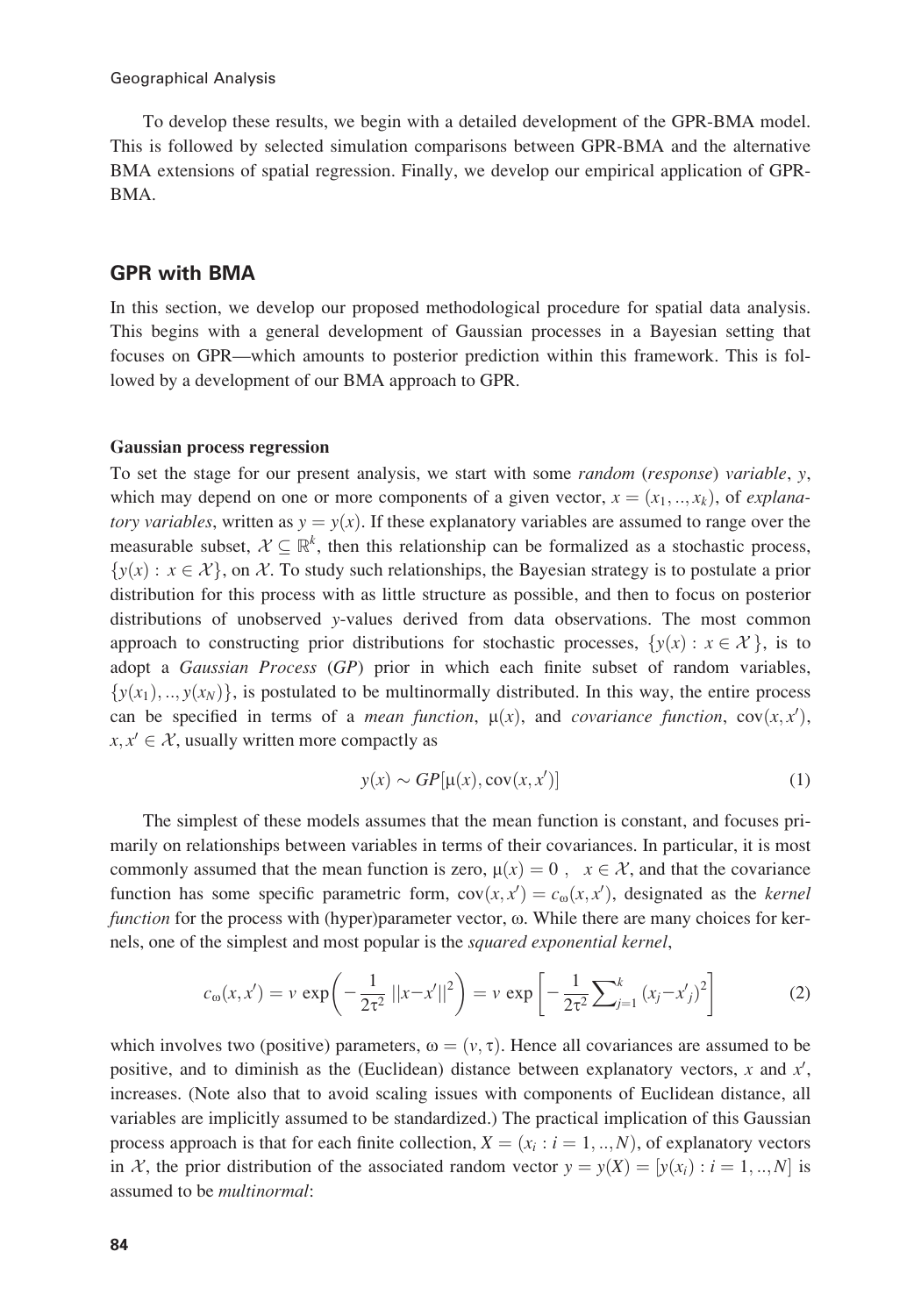$$
y(X) \sim N[0_N, c_{\omega}(X, X)] \tag{3}
$$

where  $0_N$  denotes the N-vector of zeros and the covariance matrix,  $c_{\omega}(X,X) = [c_{\omega}(x_i,x_i): i,j = 1, ..., N]$ , is given by (2). Hence the entire process is defined by only the two parameters,  $\omega = (v, \tau)$ . While many extensions of this Gaussian process prior are possible that involve more parameters (as discussed further in the next section), our main objective is to show that with only a minimum number of parameters one can capture a wide range of complex nonlinear relationships.

Given this Gaussian process framework, the objective of GPR is to derive posterior predictions about unobserved y values given observed values (data) at some subset of locations in  $\mathcal{X}$ . But here a new assumption is added, namely that observed values may themselves be subject to *measurement errors* that are independent of the actual process itself. Following Rasmussen and Williams (2006), we assume that for any realized value,  $y(x)$ , of the process at  $x \in \mathcal{X}$ , the associated *observed value*,  $\tilde{y}(x)$ , is a random variable of the form:

$$
\tilde{y}(x) = y(x) + \varepsilon_x, \quad \varepsilon_x \underset{iid}{\sim} N(0, \sigma^2)
$$
\n(4)

In this context, the relevant prediction problem for our purposes can be formulated as follows. Given observed data,  $(\tilde{y}, \tilde{X}) = \{(\tilde{y}_i, \tilde{x}_i), i = 1, ..., n\}$ , with  $\tilde{y} = (\tilde{y}_i : i = 1, ..., n)$  and  $\tilde{X} = (\tilde{x}_i : i = 1, ..., n) \subset \mathcal{X}$ , we seek to predict the unobserved value,  $y(x)$ , at  $x \in \mathcal{X}$ . To develop this prediction problem statistically, observe first from (3) and (4) that  $\tilde{y}$  is multinormally distributed as

$$
\tilde{y} \sim N\left[0_n, c_{\omega}(\tilde{X}, \tilde{X}) + \sigma^2 I_n\right] \tag{5}
$$

Hence, by a second application of (3), it follows that the prior distribution of  $(y, \tilde{y})$  must be jointly multinormally distributed as (see e.g., expression (2.21) in Rasmussen and Williams 2006),

$$
\begin{pmatrix} y \\ \tilde{y} \end{pmatrix} \sim N \left[ \begin{pmatrix} 0 \\ 0_n \end{pmatrix}, \begin{pmatrix} c_{\omega}(x, x) & c_{\omega}(x, \tilde{X}) \\ c_{\omega}(\tilde{X}, x) & c_{\omega}(\tilde{X}, \tilde{X}) + \sigma^2 I_n \end{pmatrix} \right]
$$
(6)

Thus, by standard arguments (e.g., expression (A.6), p. 200 in Rasmussen and Williams 2006), one may conclude that the *conditional* distribution  $y(x)$  given  $(\tilde{y}, \tilde{X})$ , is of the form

$$
y|x, \tilde{y}, \tilde{X} \sim N\big[E(y|x, \tilde{y}, \tilde{X}), \text{var}(y|x, \tilde{y}, \tilde{X})\big] \tag{7}
$$

where by definition,

$$
E(y|x, \tilde{y}, \tilde{X}) = c_{\omega}(x, \tilde{X}) [c_{\omega}(\tilde{X}, \tilde{X}) + \sigma^2 I_n]^{-1} \tilde{y}, \text{ and}
$$
 (8)

$$
\text{var}(y|x,\tilde{y},\tilde{X}) = c_{\omega}(x,x) - c_{\omega}(x,\tilde{X}) \left[c_{\omega}(\tilde{X},\tilde{X}) + \sigma^2 I_n\right]^{-1} c_{\omega}(\tilde{X},x) \tag{9}
$$

This is usually referred to as the *predictive distribution* of  $y(x)$  given observations,  $(\tilde{y}, \tilde{X})$ . From a spatial modeling perspective, this predictive distribution is closely related to the method of geostatistical kriging (as discussed further in a more detailed version of this article, Dearmon and Smith (2014).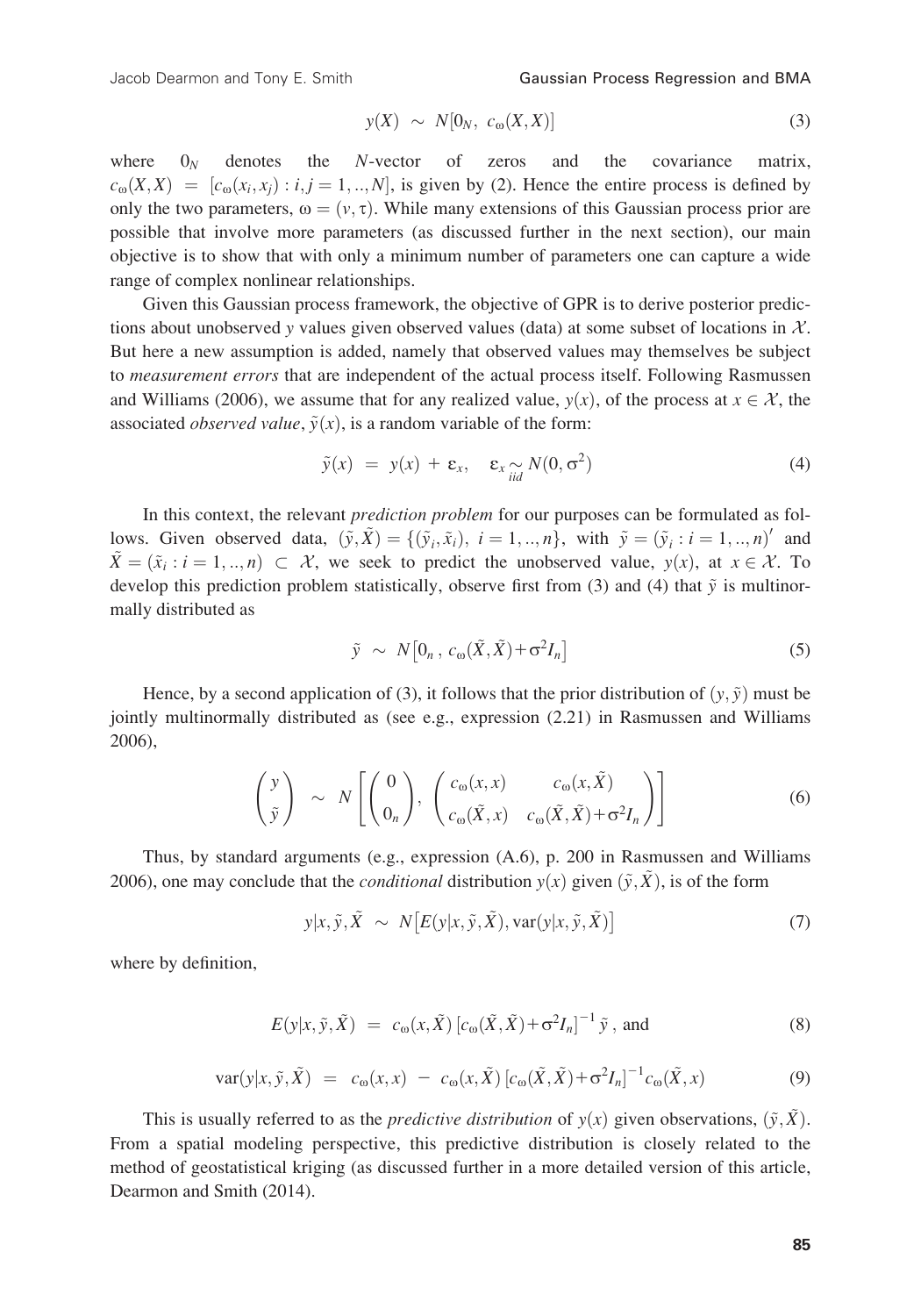#### Geographical Analysis

Up to this point, we have implicitly treated the parameters  $(v, \tau, \sigma^2)$  as given. But in fact they are unknown quantities to be determined. Given the distributional assumptions above, one could employ empirical Bayesian estimation methods (as for example in Shi and Choi 2011, Section 3.1). But for our present purposes, it is most useful to adopt a *full Bayesian* approach in which all parameters are treated as random variables. This approach allows both parameter estimation and variable selection to be carried out simultaneously. In particular, the standard MCMC methods for Bayesian estimation allow model averaging methods to be used for both variable selection and parameter estimation. For purposes of this article, we adopt the approach developed in Chen and Wang  $(2010)$ .<sup>5</sup>

First, to complete the full Bayesian specification of the model, we must postulate prior distributions for the vector of parameters,

$$
\theta = (\omega, \sigma^2) = (\nu, \tau, \sigma^2) = (\theta_1, \theta_2, \theta_3) \tag{10}
$$

Since these parameters are all required to be positive, we follow Chen and Wang (2010) (see also Williams and Rasmussen 1996) by postulating that they are independently log normally distributed with reasonably diffuse priors, and in particular that

$$
\ln(\theta_1) \sim N(-3, 9),
$$
  
\n
$$
\ln(\theta_2) \sim N(3, 9),
$$
  
\n
$$
\ln(\theta_3) \sim N(-3, 9)
$$
\n(11)

The prior for the length scale,  $\theta_2$ , is specified with a much larger mean. This prior predisposes the explanatory variables to be considered irrelevant. However, it is well know that so long as these prior distributions are independent and reasonably diffuse, their exact form will have little effect on the results. So the choices in  $(11)$  are largely a matter of convenience. If we now let  $p(z)$  denote a generic probability density for any random vector, z, then for  $z = \theta$ , the full (hyper)prior distribution of  $\theta$  can be written as

$$
p(\theta) = \prod_{i=1}^{3} p(\theta_i)
$$
 (12)

where each of the marginals,  $p(\theta_i)$ , is a log normal density as in (11). Similarly, if we now let  $z = \tilde{y}$ , then the conditional distribution of  $\tilde{y} = \tilde{y}(\tilde{X})$  given  $\theta = (\omega, \sigma^2)$  is seen to be precisely the multinormal distribution in (5). So if for notational simplicity, we let

$$
K_{\theta}(\tilde{X}) = c_{\omega}(\tilde{X}, \tilde{X}) + \sigma^2 I_n \tag{13}
$$

then the corresponding conditional density,  $p(\tilde{y}|\tilde{X}, \theta)$ , is of the form

$$
p(\tilde{\mathbf{y}}|\tilde{X},\theta) = (2\pi)^{-n/2} \det[K_{\theta}(\tilde{X})]^{-1/2} \exp\left[-\frac{1}{2}\tilde{\mathbf{y}}' K_{\theta}(\tilde{X})^{-1}\tilde{\mathbf{y}}\right]
$$
(14)

Finally, if we assume that  $\theta$  does not depend on  $\tilde{X}$ , that is, that  $p(\theta|\tilde{X}) = p(\theta)$ , then the desired *posterior distribution* of  $\theta$  given data  $(\tilde{y}, \tilde{X})$  can be obtained from the standard identity

$$
p(\theta|\tilde{y}, \tilde{X})p(\tilde{y}|\tilde{X}) = p(\theta, \tilde{y}|\tilde{X}) = p(\tilde{y}|\tilde{X}, \theta)p(\theta|\tilde{X}) = p(\tilde{y}|\tilde{X}, \theta)p(\theta)
$$
(15)

by noting that since  $p(\tilde{y}|\tilde{X})$  does not involve  $\theta$ , we must have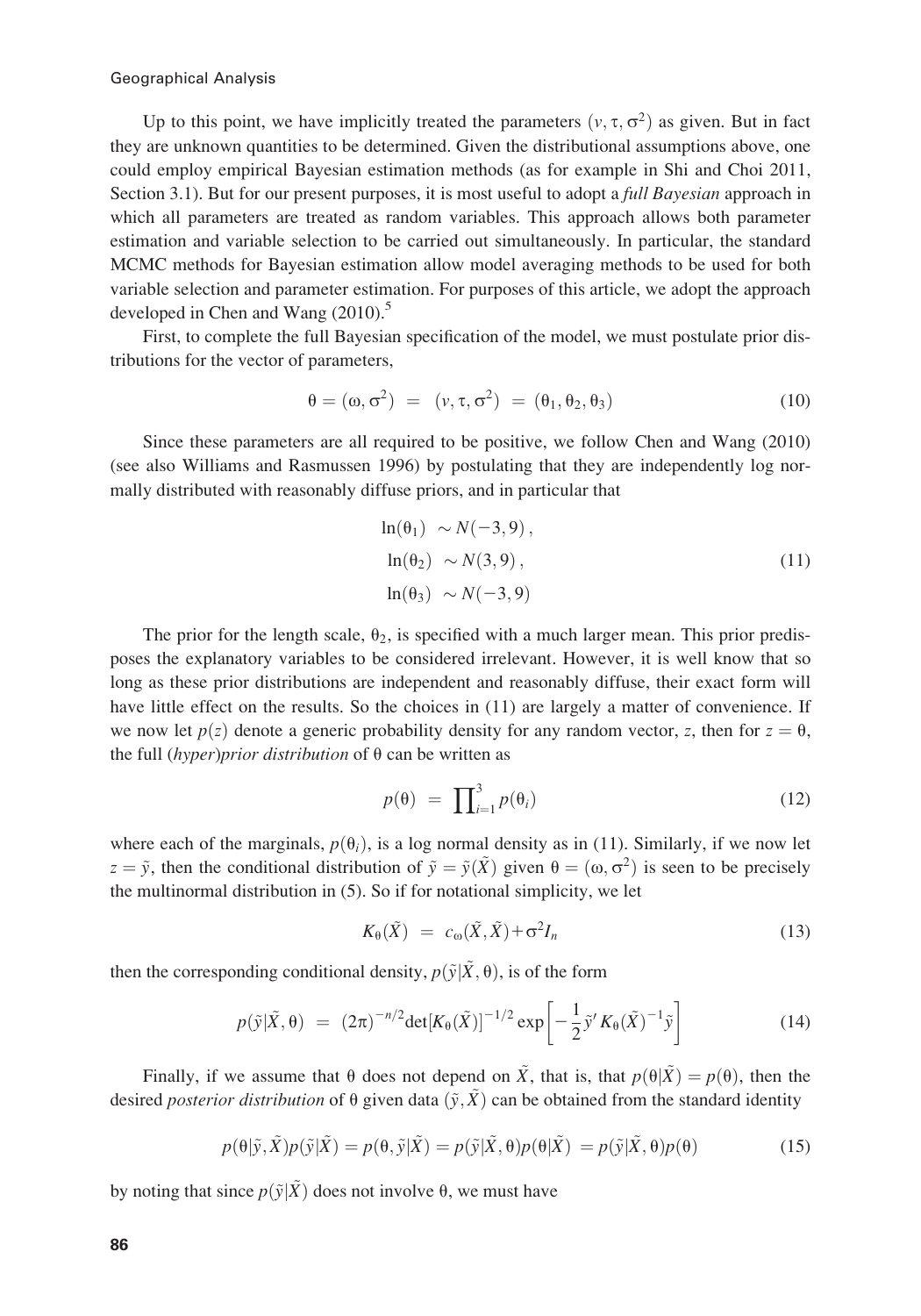$$
p(\theta|\tilde{y}, \tilde{X}) \propto p(\tilde{y}|\tilde{X}, \theta)p(\theta) \tag{16}
$$

A this point, one could in principle apply MCMC methods to estimate the posterior distribution of  $\theta$  as well as posterior distributions of predictions,  $y(x)$ , in (7). But our goal is to combine such estimates with variable selection.

#### Model and variable selection in GPR

The above formulation of GPR has implicitly assumed that all explanatory variables,  $x = (x_1, \ldots, x_k)$ , are relevant for describing variations in the response variable, y. But in most practical situations (such as our economic growth application below), it is important to be able to gauge which of these variables are most relevant. This is readily accomplished in standard regression settings where mean predictions are modeled as explicit functions of x, and hence where variable relevance can usually be tested directly in terms of associated parameters (such as in the standard linear specification,  $E(y|x) = \beta_0 + \sum_{j=1}^k \beta_j x_j$ ). Even in the present GPR setting, there are a number of parametric approaches that have been proposed. The most popular of these is designated as ARD [see, e.g., MacKay (1995, 1998) and Neal (1996) together with the discussions in Rasmussen and Williams (2006, Section 5.1) and Shi and Choi (2011, Section 4.3.1)]. This method proceeds by the extending covariance model in (2) to include individual  $\tau$ parameters for each variable,

$$
c_{\omega}(x, x') = v \exp\left[-\frac{1}{2}\sum_{j=1}^{k} \frac{(x_j - x'_j)^2}{\tau_j^2}\right]
$$
(17)

where in this case,  $\theta = (\omega, \sigma^2) = (v, \tau_1, ..., \tau_k, \sigma^2)$ . Here, it should be clear that for sufficiently large values of  $\tau_i$  the variable  $x_i$  will have little influence on covariance and hence on y predictions. Hence the usual ARD procedure is to standardize all variables for comparability, construct estimates,  $\hat{\tau}_i$ , of  $\tau_i$  by (empirical Bayes) maximum likelihood, and then determine some threshold value,  $\tau_0$ , for  $\hat{\tau}_i$  above which  $x_i$  is deemed to be irrelevant for prediction.

#### BMA approach

In contrast to this variable-selection procedure using extended parameterizations of the covariance kernel, our present approach essentially parameterizes "variable selection" itself. In particular, if we denote the presence or absence of each variable  $x_i$  in a given model by the indicator function,  $\delta_i$ , with  $\delta_i = 1$  if  $x_i$  is present and  $\delta_i = 0$  otherwise, then each model specification is defined by the values of the *model vector*,  $\delta = (\delta_1, \ldots, \delta_k)$ . Here we omit the "null model,"  $\delta = 0_k$ , and designate the set of possible values for  $\delta$  as the *model space*,  $\Delta = \{0, 1\}^{k} - 0_{k}$ . (This model-space approach to variable selection has a long history in Bayesian analysis, going back at least at to the work of George and McCulloch (1993) in hierarchical Bayesian regression.) With these definitions, one can now extend the set of model parameters,  $\theta$ , to include this model vector,  $(\theta, \delta)$ , and proceed to develop an appropriate prior distribution for  $\delta$  on  $\Delta$ . In the present case, since the parameter vector,  $\theta = (v, \tau, \sigma^2)$ , is seen from (2) and (4) to be functionally independent of the choice of explanatory variables used (namely,  $\delta$ ), we can assume that the priors on  $\theta$  and  $\delta$  are *statistically independent*.<sup>6</sup>

To construct a prior distribution for  $\delta$ , we first decompose this distribution as follows. If the *size* of each model,  $\delta = (\delta_1, ..., \delta_k)$ , is designated by  $q = s(\delta) = \sum_{j=1}^k \delta_j$ , then by definition each prior,  $p(\delta)$ , for  $\delta$  can be written as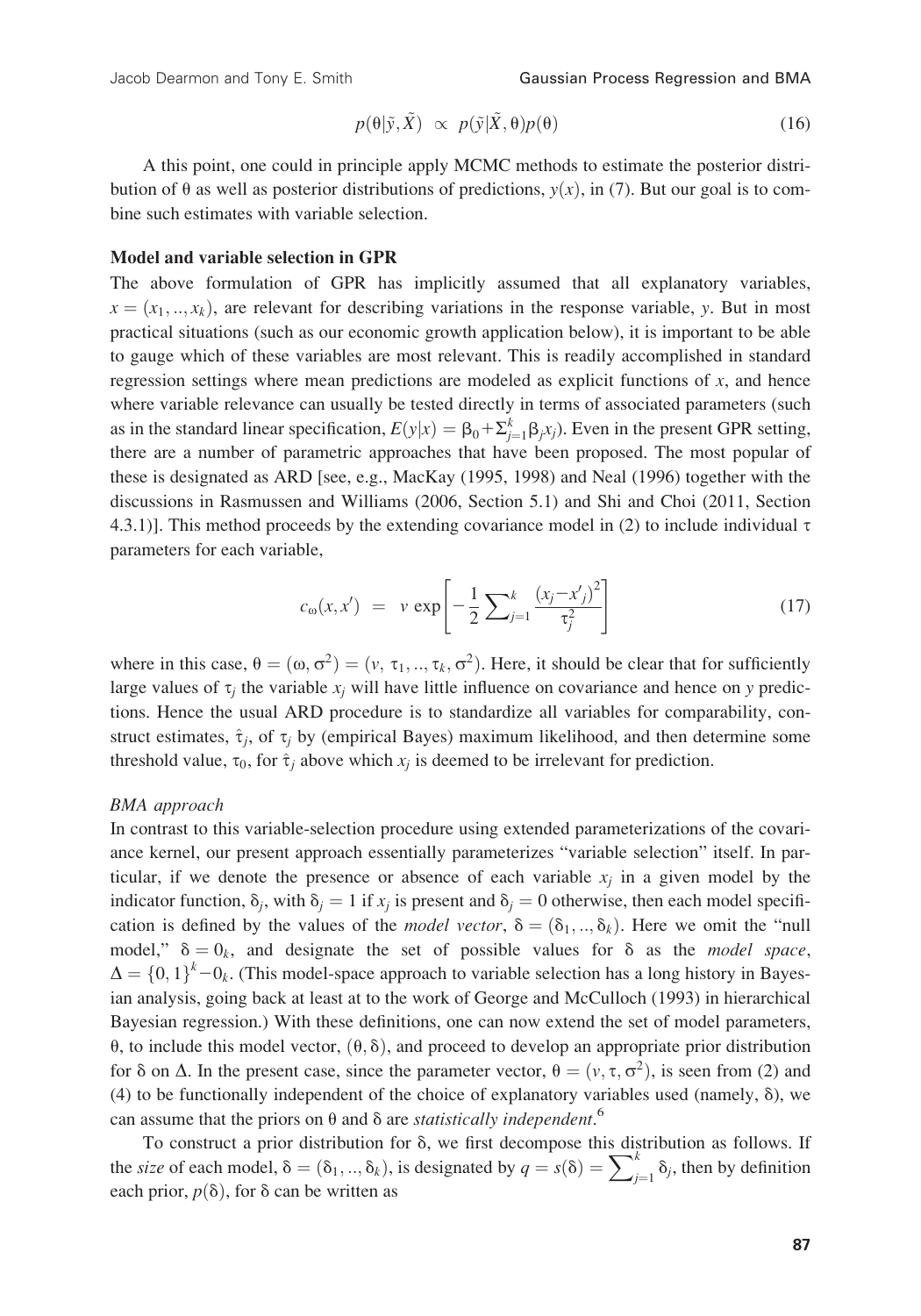

Figure 1. Selected values.

$$
p(\delta) = p[\delta, s(\delta)] = p(\delta, q) = p(\delta|q)p(q)
$$
\n(18)

This decomposition is motivated by the fact that the size of each model is itself an important feature. Indeed, all else being equal, smaller models are surely preferable to larger models (Occam's razor). So, it is reasonable to introduce some prior preference for smaller models. Following Chen and Wang, we employ a truncated geometric distribution for  $q$  given by

$$
p(q) = \frac{\lambda (1 - \lambda)^{q-1}}{1 - (1 - \lambda)^k}, \quad q = 1, ..., k
$$
 (19)

where  $\lambda \in (0, 1)$ . This family of distributions always places more weight on smaller values of q, as is seen in Fig. 1 below for selected values of  $\lambda$  with  $k = 42$ . While Chen and Wang suggest that the (hyper)parameter,  $\lambda$ , be chosen by "tuning" the model (say with cross validation), we simply selected the prior value,  $\lambda = 0.01$ , which only slightly favors smaller values of q, as seen in the figure.

To complete the specification of  $p(\delta)$  we assume that  $p(\delta|q)$  is *uniform* on its domain. In particular, if for each  $q = 1,..,k$  we let  $\Delta_q = \{\delta \in \Delta : s(\delta) = q\}$  denote all models of size q, then the definition of  $p(\delta)$  in (18) can be completed by setting

$$
p(\delta|q) = \frac{1}{|\Delta_q|} = \frac{q!(k-q)!}{k!} ; \ \ \delta \in \Delta_q, \ q = 1,..,k
$$
 (20)

With this prior, we can now extend the posterior distribution in (16) to

$$
p(\theta, \delta | \tilde{y}, \tilde{X}) \propto p(\tilde{y} | \tilde{X}, \theta, \delta) p(\theta, \delta) = p(\tilde{y} | \tilde{X}, \theta, \delta) p(\theta) p(\delta)
$$
\n(21)

Following Chen and Wang, this joint posterior is estimated by Gibbs sampling using the conditional distributions,

$$
p(\theta|\delta, \tilde{y}, \tilde{X}) \propto p(\tilde{y}|\tilde{X}, \theta, \delta)p(\theta), \text{ and}
$$
 (22)

$$
p(\delta|\theta, \tilde{y}, \tilde{X}) \propto p(\tilde{y}|\tilde{X}, \theta, \delta)p(\delta)
$$
\n(23)

We now consider each of these Gibbs steps in turn.

Sampling the  $\theta$  Posterior. If for each component,  $\theta_i$ , of  $\theta = (\theta_1, \theta_2, \theta_3)$  we now let  $\theta_{-i}$ denote the vector of all other components, then (12) allows us to write the conditional distributions for these components as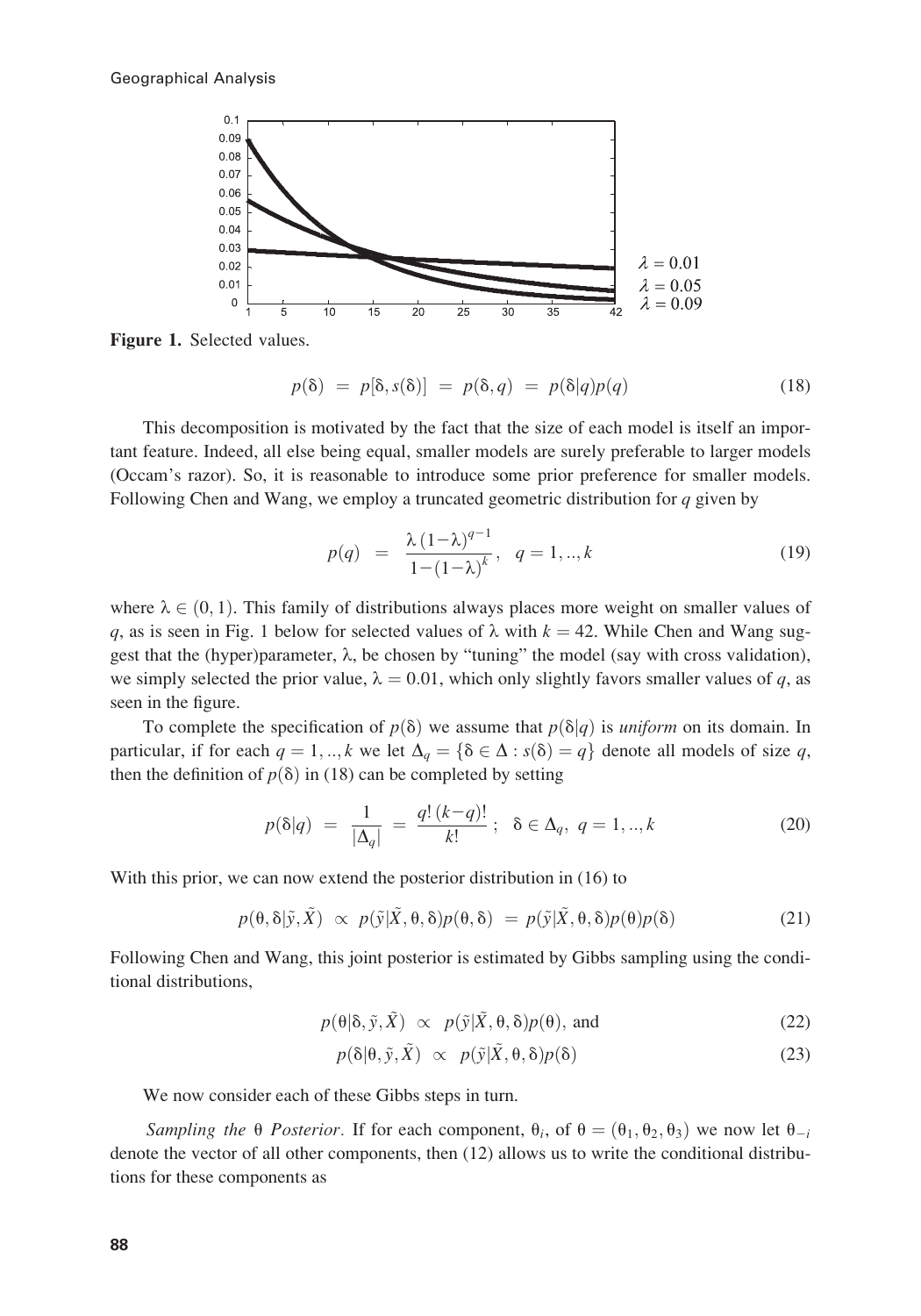$$
p(\theta_i|\theta_{-i}, \delta, \tilde{y}, \tilde{X}) = \frac{p(\theta|\delta, \tilde{y}, \tilde{X})}{p(\theta_{-i}|\delta, \tilde{y}, \tilde{X})} \propto p(\theta|\delta, \tilde{y}, \tilde{X}) \propto p(\tilde{y}|\theta, \delta, \tilde{X})p(\theta_i)p(\theta_{-i})
$$
  
 
$$
\propto p(\tilde{y}|\theta, \delta, \tilde{X})p(\theta_i), i = 1, 2, 3
$$
 (24)

Using these conditional distributions, one can in principle apply Gibbs sampling to approximate samples from the posterior in (22). But such samples are notoriously autocorrelated and cannot be treated as independent. This means that (in addition to the initial "burn in" samples) only a small fraction of these Gibbs samples can actually be used for analysis. With this in mind, we follow Chen and Wang by adopting an alternative approach designated as *Hamilto*nian Monte Carlo (HMC) (first introduced by Duane et al. (1987) and originally designated as "Hybrid Monte Carlo"). This approach not only requires a much smaller set of burn-in samples to reach the desired steady-state distribution (22), but can also be tuned to avoid autocorrelation problems almost entirely. The key idea (as developed in the lucid paper by Neal 2010) is to treat  $\theta = (\theta_1, ..., \theta_k)$  as the set of "position" variables in a discrete stochastic version of a kdimensional Hamiltonian dynamical system with corresponding "momentum" variables,  $\rho = (\rho_1, ..., \rho_k)$ . Such HMC processes can be tuned to converge to the desired steady-state distribution (22), while at the same time allowing extra "degrees of freedom" provided by the momentum variables,  $\rho$ . In particular, Neal (2010) shows how these momentum variables can be made to produce successive samples with "wider spacing" that tend to reduce autocorrelation effects.

Sampling the  $\delta$  Posterior. In sampling from the posterior distribution of the model vector,  $\delta$ , we again follow Chen and Wang by employing a *Metropolis-Hastings* (M-H) algorithm with birth-death transition probabilities (see also Denison, Mallick, and Smith 1998). Since our method differs slightly from that of Chen and Wang, it is convenient to develop this procedure in more detail. The objective is to construct a Markov chain that converges to the distribution,  $p(\delta|\theta, \tilde{y}, \tilde{X})$ , in (23). The basic "birth-death" idea is to allow only Markov transitions that add or subtract at most one variable from the current model. So if  $\delta^q = (\delta_1^q, ..., \delta_k^q)$  denotes a generic model of size q, then the possible "births" consist of those models in  $\Delta_{q+1}$  that differ from  $\delta^q$ by only one component, that is,

$$
\Delta_{q+1}(\delta^q) = \left\{ \delta^{q+1} \in \Delta_{q+1} : \sum_{i=1}^k |\delta_i^{q+1} - \delta_i^q| = 1 \right\}, \quad q = 1,..,k-1 \quad (25)
$$

(where  $\Delta_{q+1}(\delta^q) = \emptyset$  for  $q = k$ ). Similarly, the possible "deaths" consist of those models in  $\Delta_{q-1}$  that differ from  $\delta^q$  in only one component, that is,

$$
\Delta_{q-1}(\delta^q) = \left\{ \delta^{q-1} \in \Delta_{q-1} : \sum_{i=1}^k |\delta_i^q - \delta_i^{q-1}| = 1 \right\}, \quad q = 2,..,k \tag{26}
$$

(where  $\Delta_{q-1}(\delta^q) = \emptyset$  for  $q = 1$ ). With these definitions, the set of possible transitions,  $\Delta(\delta^q)$ , from each model,  $\delta^q$ , is of the form

$$
\Delta(\delta^q) = {\delta^q} \cup \Delta_{q+1}(\delta^q) \cup \Delta_{q-1}(\delta^q), \quad q = 1,..,k
$$
 (27)

If T denotes the transition matrix for the desired Markov chain, and if we let  $T(\delta|\delta^q)$ denote the corresponding *transition probability* from model  $\delta^q$  to model  $\delta \in \Delta(\delta^q)$ , then by the general M-H algorithm, these transition probabilities are decomposed into the product of a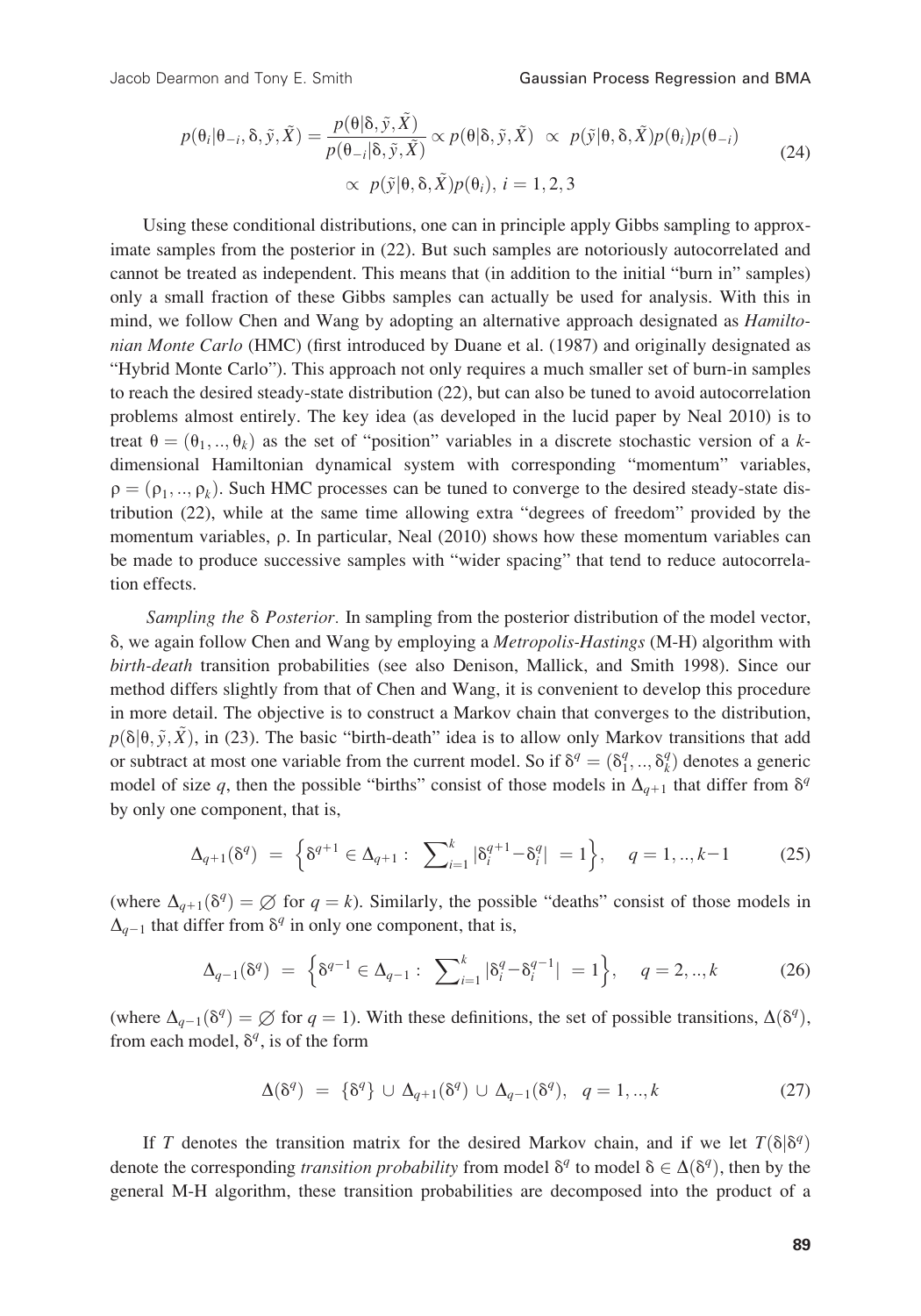proposal probability,  $p_r(\delta|\delta^q)$ , and an acceptance probability,  $p_a(\delta|\delta^q)$ , for each  $\delta \in \Delta(\delta^q) - {\delta^q}$  as

$$
T(\delta|\delta^q) = p_r(\delta|\delta^q) p_a(\delta|\delta^q), \qquad (28)
$$

so that the "no transition" case is given by,

$$
T(\delta^q|\delta^q) = 1 - \sum_{\delta \in \Delta(\delta^q) - {\delta^q}^1} T(\delta|\delta^q)
$$
 (29)

In our case, the proposal probabilities are based on proposed "births" or "deaths." If we let b denote a proposed birth event and d a proposed death event, then by assuming these events are equally likely whenever both are possible, the appropriate *birth-death probability distribution*,  $\pi(\cdot | \delta^q)$ , can be defined as,

$$
\pi(b|\delta^{q}) = \begin{cases}\n1, q = 1 \\
\frac{1}{2}, 1 < q < k, \text{ and} \\
0, q = k\n\end{cases}
$$
\n(30)\n
$$
\pi(d|\delta^{q}) = \begin{cases}\n0, q = 1 \\
\frac{1}{2}, 1 < q < k \\
1, q = k\n\end{cases}
$$
\n(31)

so that by definition,  $\pi(b|\delta^q) + \pi(d|\delta^q) = 1$  for all  $q = 1, \dots, k$ . Given this birth-death process (which can be equivalently viewed as a random walk on  $[1, \ldots, k]$  with "reflecting barriers"), we next define conditional proposal probabilities given birth or death events. First, if  $p_r(\delta|b, \delta^q)$ denotes the conditional probability of proposal,  $\delta \in \Delta_{q+1}(\delta^q)$ , given a *birth* event, b, and if all such proposals are taken to be equally likely, then since there are only  $k-q$  ways of switching a "0" to "1" in  $\delta^q$ , it follows that

$$
p_r(\delta|b,\delta^q) = \frac{1}{|\Delta_{q+1}(\delta^q)|} = \frac{1}{k-q}, \quad \delta \in \Delta_{q+1}(\delta^q), \ q < k \tag{32}
$$

Similarly, if  $p_r(\delta|d, \delta^q)$  denotes the conditional probability of proposal,  $\delta \in \Delta_{q-1}(\delta^q)$ given a *death* event,  $d$ , and if all such proposals are again taken to be equally likely, then since there are only q ways of switching a "1" to "0" in  $\delta^q$ , it also follows that

$$
p_r(\delta|d, \delta^q) = \frac{1}{|\Delta_{q-1}(\delta^q)|} = \frac{1}{q}, \quad \delta \in \Delta_{q-1}(\delta^q), \ q > 1 \tag{33}
$$

With these conventions, the desired proposal distribution in our case is given by

$$
p_r(\delta|\delta^q) = \begin{cases} \pi(b|\delta^q)p_r(\delta|b,\delta^q), & \delta \in \Delta_{q+1}(\delta^q) \\ \pi(d|\delta^q)p_r(\delta|d,\delta^q), & \delta \in \Delta_{q-1}(\delta^q) \end{cases}
$$
(34)

Finally, to ensure convergence to the posterior distribution,  $p(\delta|\theta, \tilde{y}, \tilde{X})$ , the desired *accep*tance probability distribution,  $p_a(\cdot|\delta^q)$ , for this M-H algorithm must necessarily be of the form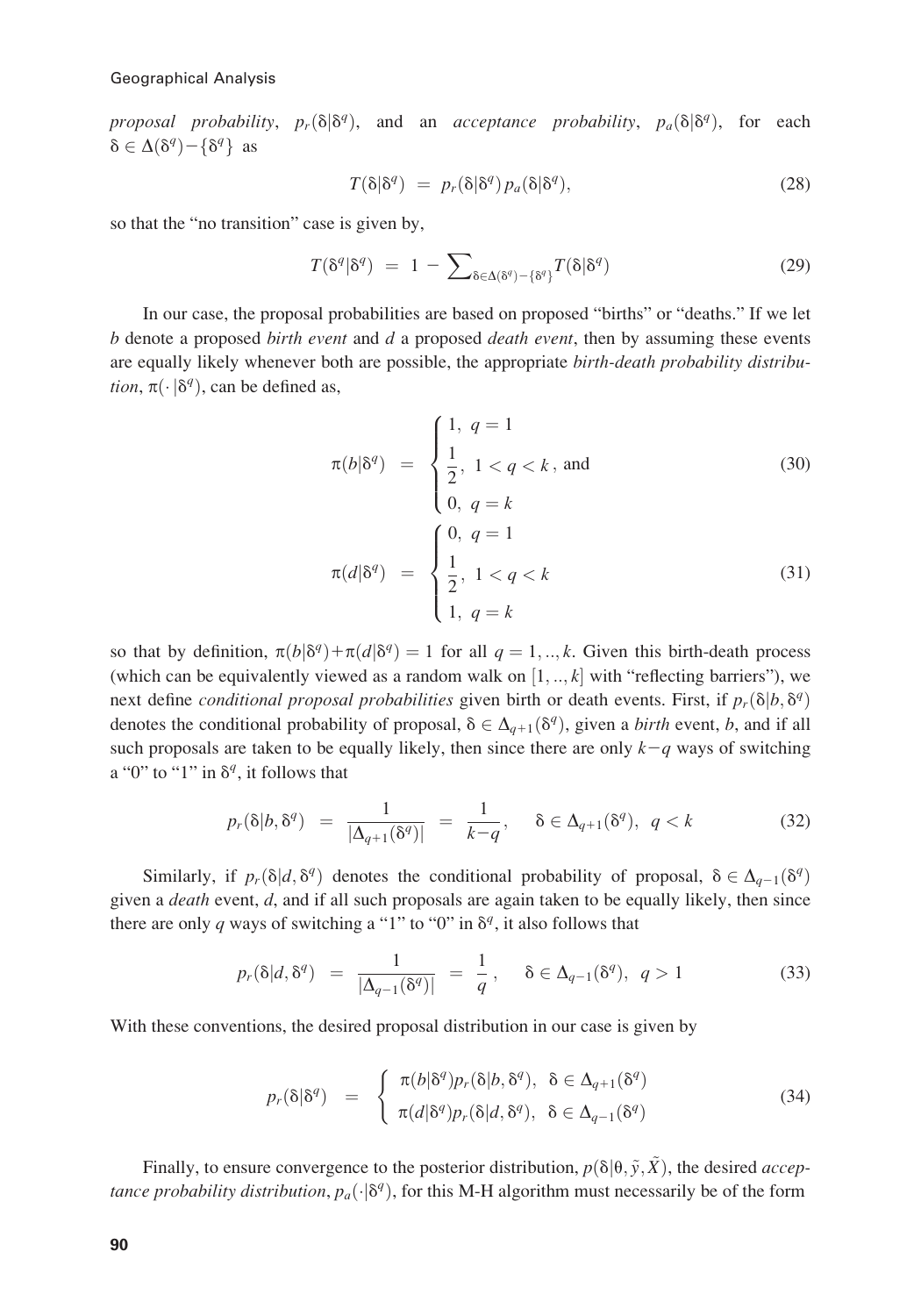$$
p_a(\delta|\delta^q) = \begin{cases} \min\{1, r(\delta, \delta^q)\}, & \delta \in \Delta_{q+1}(\delta^q) \cup \Delta_{q-1}(\delta^q) \\ 1 - \sum_{\delta \in \Delta(\delta^q) - \{\delta^q\}} p_a(\delta|\delta^q), & \delta = \delta^q \end{cases}
$$
(35)

where the appropriate *acceptance ratio*,  $r(\delta, \delta^q)$ , is given by

$$
r(\delta, \delta^q) = \frac{p(\delta | \theta, \tilde{y}, \tilde{X})}{p(\delta^q | \theta, \tilde{y}, \tilde{X})} \cdot \frac{p_r(\delta^q | \delta)}{p_r(\delta | \delta^q)}, \quad \delta \in \Delta_{q+1}(\delta^q) \cup \Delta_{q-1}(\delta^q)
$$
(36)

As is shown in Supporting Information Appendix these ratios can be given the following operational form, where  $p(q)$  denotes the truncated geometric distribution in (19)

$$
r(\delta, \delta^q) = \begin{cases} \frac{p(\tilde{y}|\delta, \theta, \tilde{X})}{p(\tilde{y}|\delta^q, \theta, \tilde{X})} \cdot \frac{p(q+1)}{p(q)} \cdot \frac{\pi(d|\delta)}{\pi(b|\delta^q)}, \ \delta \in \Delta_{q+1}(\delta^q) \\ \frac{p(\tilde{y}|\delta, \theta, \tilde{X})}{p(\tilde{y}|\delta^q, \theta, \tilde{X})} \cdot \frac{p(q-1)}{p(q)} \cdot \frac{\pi(b|\delta)}{\pi(d|\delta^q)}, \ \delta \in \Delta_{q-1}(\delta^q) \end{cases}
$$
(37)

Gibbs Sampling. The basic Gibbs sampling procedure outlined above was programmed in MATLAB (and is described in more detail in the appendix of Dearmon and Smith (2014). The M-H algorithm for sampling model vectors,  $\delta$ , forms the outer loop of this procedure, and the HMC procedure for sampling parameter vectors,  $\theta$ , forms the inner loop. This structure allows more efficient sampling, depending on whether new model vectors are chosen or not. Following an initial burn-in phase, a post burn-in sequence,  $[(\delta_i, \theta_i) : i = 1, ..., N]$ , is obtained for estimating all additional properties of this Gaussian process model, as detailed below.

#### Model probabilities and variable-inclusion probabilities

With regard to the general problem of model selection, one of the chief advantages of this model-space approach is that it yields meaningful posterior probabilities for each candidate model vector,  $\delta$ , given the observed data  $(\tilde{y}, \tilde{X})$ . In particular, these *model probabilities* are simply the marginal probabilities,

$$
p(\delta|\tilde{y}, \tilde{X}) = \int_{\theta} p(\delta, \theta|\tilde{y}, \tilde{X}) d\theta \qquad (38)
$$

For estimation purposes, it is more convenient to write these probabilities as conditional expectations over the entire space of parameter pairs,  $(\delta, \theta)$ . In particular, if for each model  $\delta_{\alpha}$  $\in \Delta$  we let the indicator function,  $I_{\alpha}(\delta, \theta)$ , be defined by

$$
I_{\alpha}(\delta, \theta) = \begin{cases} 1, & \delta = \delta_{\alpha} \\ 0, & \delta \neq \delta_{\alpha} \end{cases}
$$
 (39)

then (38) can be equivalently written as a general integral of the form

$$
p(\delta_{\alpha}|\tilde{y},\tilde{X}) = \int_{(\delta,\theta)} I_{\alpha}(\delta,\theta) p(\delta,\theta|\tilde{y},\tilde{X}) (d\delta \times d\theta) = E_{(\delta,\theta)}[I_{\alpha}(\delta,\theta)] \tag{40}
$$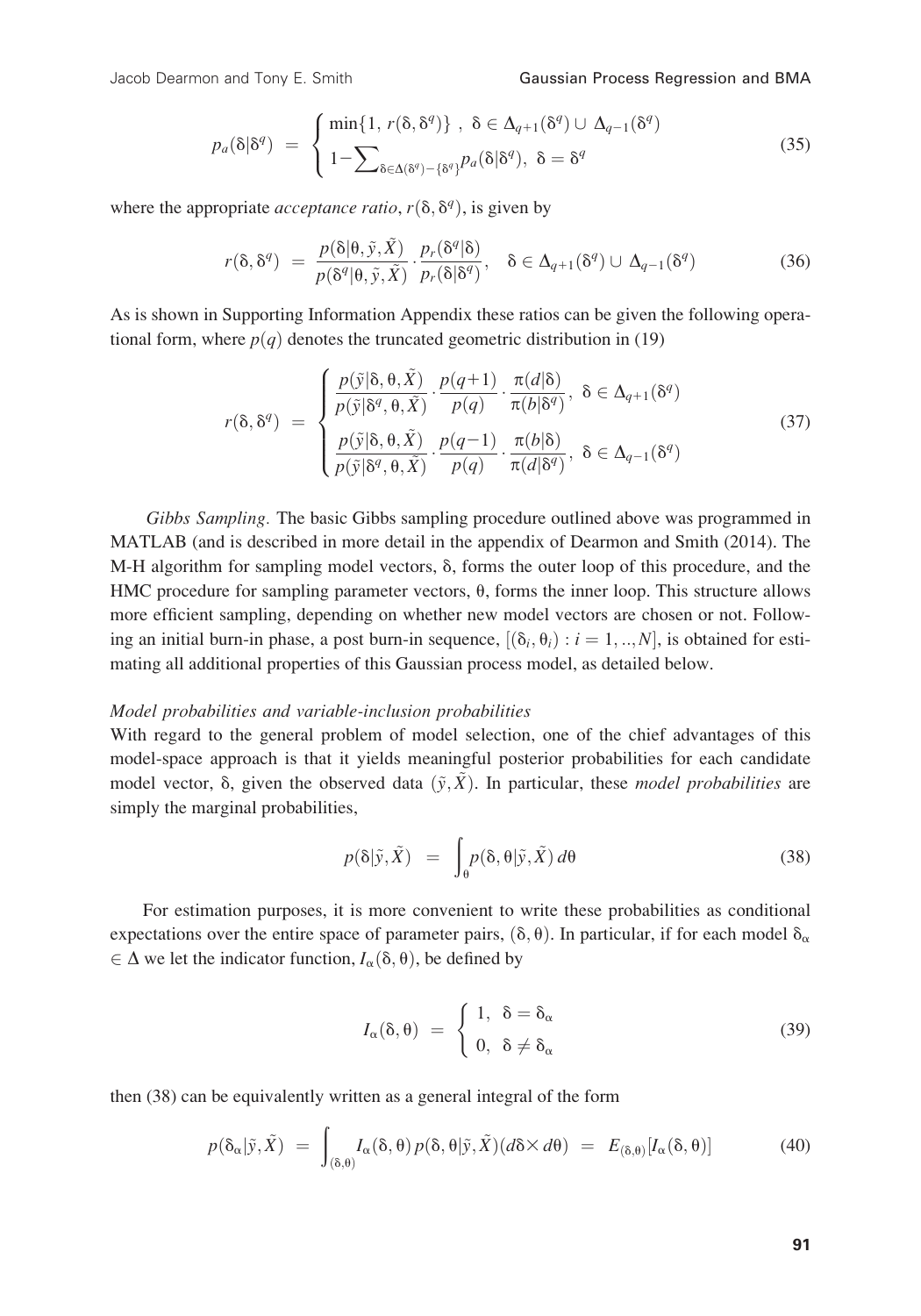#### Geographical Analysis

But since these are the steady-state probabilities for the (irreducible) Markov process with realizations,  $[(\delta_i, \theta_i) : i = 1, ..., N]$ , the ergodic properties of such processes are well known to imply that the *sample average*,

$$
\hat{p}(\delta_{\alpha}|\tilde{y},\tilde{X}) = \frac{1}{N} \sum_{i=1}^{N} I_{\alpha}(\delta_i, \theta_i)
$$
\n(41)

converges to  $p(\delta_{\alpha}|\tilde{y},\tilde{X})$  with probability one. Moreover, since the number of occurrences of  $\delta_{\alpha}$ in the sample sequence,  $[(\delta_i, \theta_i) : i = 1, ..., N]$ , is given by,

$$
N(\delta_{\alpha}) = \sum_{i=1}^{N} I_{\alpha}(\delta_i, \theta_i)
$$
\n(42)

it follows from (41) that for any model,  $\delta \in \Delta$ , this sample average is simply the fraction of  $\delta$ occurrences, that is,

$$
\hat{p}(\delta|\tilde{y},\tilde{X}) = \frac{N(\delta)}{N} \tag{43}
$$

Note also that (43) yields an estimate,  $\hat{\delta}$ , of the *most likely model* based on observations,  $(\tilde{y}, \tilde{X})$ , namely

$$
\hat{\delta} = \arg \max_{\delta \in \Delta} \hat{p}(\delta | \tilde{y}, \tilde{X}) = \arg \max_{\delta \in \Delta} \frac{N(\delta)}{N}
$$
(44)

In this context, one might be tempted to identify the "most relevant" explanatory variables in  $x$  $(x_1, \ldots, x_i, \ldots, x_k)$  to be simply those appearing in this most likely model. But like the ARD procedure mentioned above, this method provides no probabilistic measure of "relevance" for each variable separately. However, in a manner similar to posterior likelihoods of models, we can also define posterior likelihoods of individual variables as follows. If we denote the class of models containing variable j by  $\Delta_i = {\delta \in \Delta : \delta_i = 1}$ , then in terms of model probabilities, it follows that the probable membership of variable  $i$  in such candidate models must be given by

$$
p(\delta_j = 1 | \tilde{y}, \tilde{X}) = \sum_{\delta \in \Delta_j} p(\delta | \tilde{y}, \tilde{X})
$$
\n(45)

Moreover, we see from (41) that a consistent estimator of this *inclusion probability* for each variable  $j$  is given by

$$
\hat{p}(\delta_j = 1 | \tilde{y}, \tilde{X}) = \sum_{\delta \in \Delta_j} \hat{p}(\delta | \tilde{y}, \tilde{X}) = \sum_{\delta \in \Delta_j} \frac{N(\delta)}{N}
$$
(46)

Finally, since

$$
N_j = \sum_{\delta \in \Delta_j} N(\delta) \tag{47}
$$

is by definition the number of occurrences of variable  $j$  in the models of sample sequence,  $[(\delta_i, \theta_i) : i = 1, ..., N]$ , it follows as a parallel to (43) that this estimated inclusion probability is simply the fraction of these occurrences,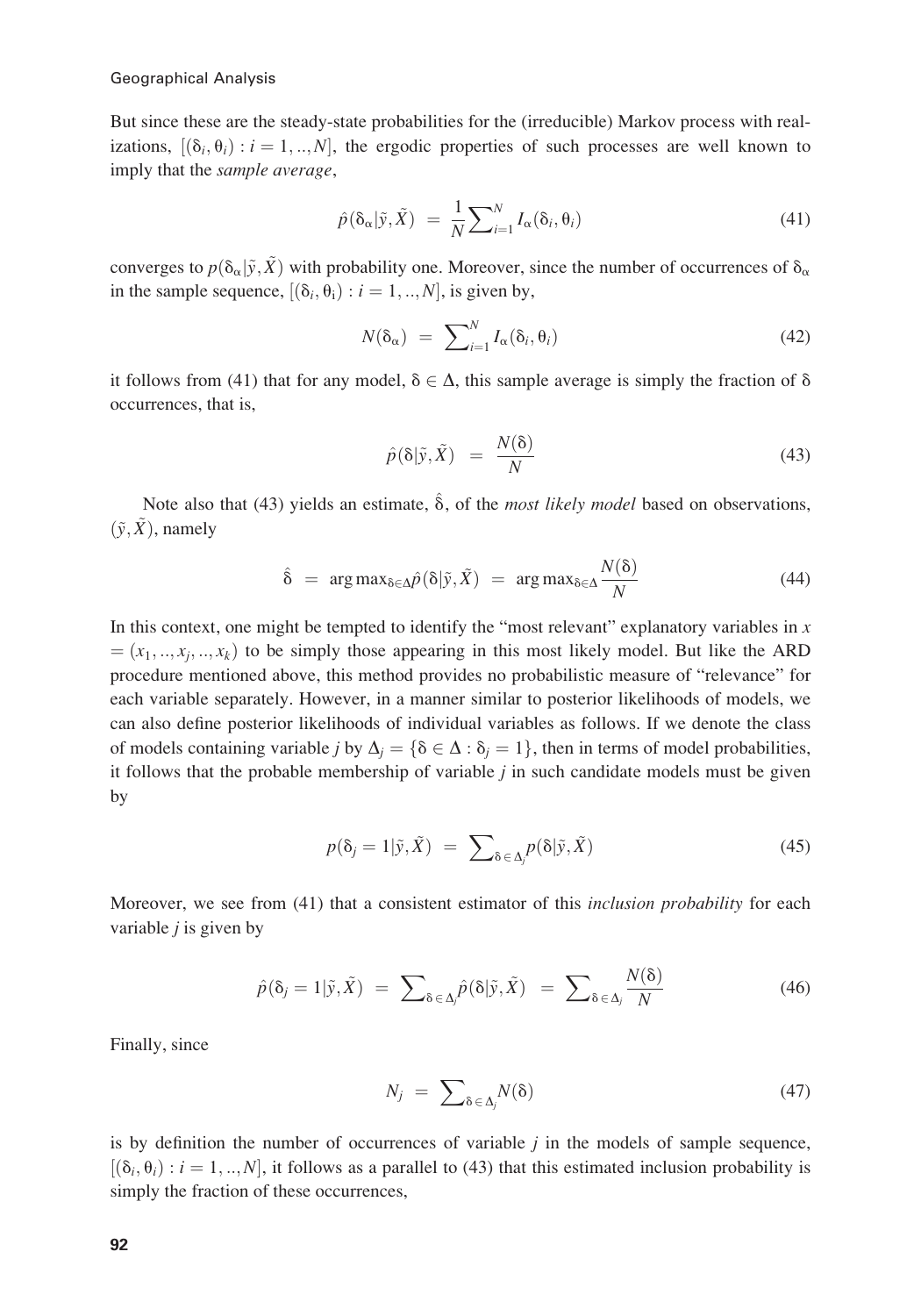$$
\hat{p}(\delta_j = 1 | \tilde{y}, \tilde{X}) = \frac{N_j}{N}
$$
\n(48)

These inclusion probabilities provide a natural measure of relevance for each variable which (unlike P-values) is *larger* for more relevant variables. For example, if the estimated inclusion probability for a given variable,  $j$ , is 0.95, then  $j$  must appear in 95% of the (post burn-in) models "accepted" by the Metropolis-Hastings procedure above. So while there is no formal "null hypothesis" being tested, this inclusion probability does indeed provide compelling evidence for the relevance of variable *j* based on observations,  $(\tilde{y}, X)$ .

#### Prediction and marginal effects using BMA

One key difference between inclusion probabilities and standard tests of hypotheses for regression coefficients is that inclusion probabilities yield no direct information about whether the contribution of a given explanatory variable tends to be positive or negative. In fact, when relations among variables are highly nonseparable (as in our examples below), both the magnitude and direction of such contributions may exhibit substantial local variation. In view of these possibilities, it is more appropriate to consider the *local* contributions of each component of  $x = (x_1, \ldots, x_k)$  to predicted values of the response variable,  $y(x)$ . With this objective in mind, we first employ the MCMC results above to develop posterior mean predictions of  $y(x)$  given  $(\tilde{y}, \tilde{y})$  $\hat{X}$ ) that parallel expression (8) above.

BMA Predictions. To obtain posterior mean predictions, one could in principle apply the post burn-in sequence,  $[(\delta_i, \theta_i): i = 1, ..., N]$ , to estimate maximum a posteriori (MAP) values,  $\hat{\theta} = (\hat{\omega}, \hat{\sigma}^2)$ , of the parameters together with the most likely model,  $\hat{\delta}$ , in (44) and use this pair  $(\hat{\delta}, \hat{\theta})$  to obtain a posterior version of the mean predictions in (8). In particular, if for any data point,  $x = (x_1, ..., x_k) \in \mathcal{X}$ , we now denote the relevant data for each model,  $\delta \in \Delta$ , by  $x(\delta) = (x_i : \delta_i = 1)$ , and similarly, let  $\tilde{X}(\delta) = [\tilde{x}_1(\delta), ..., \tilde{x}_n(\delta)]$ , then using (8) together with (13), the MAP prediction of y given  $x(\hat{\delta})$  together with data,  $[\tilde{y}, \tilde{X}(\hat{\delta})]$ , can be obtained as,

$$
E[y|x(\hat{\delta}), \tilde{y}, \tilde{X}(\hat{\delta})] = c_{\hat{\omega}}[x(\hat{\delta}), \tilde{X}(\hat{\delta})] \{K_{\hat{\theta}}[\tilde{X}(\hat{\delta})]\}^{-1} \tilde{y}
$$
(49)

However, as is widely recognized, there is often more information in the underlying MCMC sequence  $[(\delta_i, \theta_i): i = 1, ..., N]$  than is provided by this single MAP estimate. In particular, by averaging the mean predictions generated by each of the sample pairs,  $(\delta_i, \theta_i)$ , the resulting "ensemble" prediction is generally considered to be more robust. This is in fact the essence of BMA.

So rather than using  $(49)$ , we now construct BMA predictions of y (as first proposed by Raftery, Madigan, and Hoeting 1997). To do so, recall first (from the "Gaussian process regression" Section) that the spatial location of any prediction may or may not be part of the candidate variables in x (let alone the reduced variable set,  $x(\delta)$ , for any model,  $\delta \in \Delta$ ). But for purposes of spatial prediction, it is useful to be explicit about the underlying set of locations,  $l \in L$ . For any given location, l, we now let  $x_l = (x_{l1}, ..., x_{lk}) \in \mathcal{X}$  denote the vector of candidate explanatory variables at *l*, and let  $y_l$  denote the corresponding value of y to be predicted at *l*. By replacing  $(\delta, \theta)$  in (49) with the pair,  $(\delta_i, \theta_i)$ , the corresponding mean prediction for  $y_i$ given  $(\delta_i, \theta_i)$  together with data  $[\tilde{y}, \tilde{X}]$  is then given by: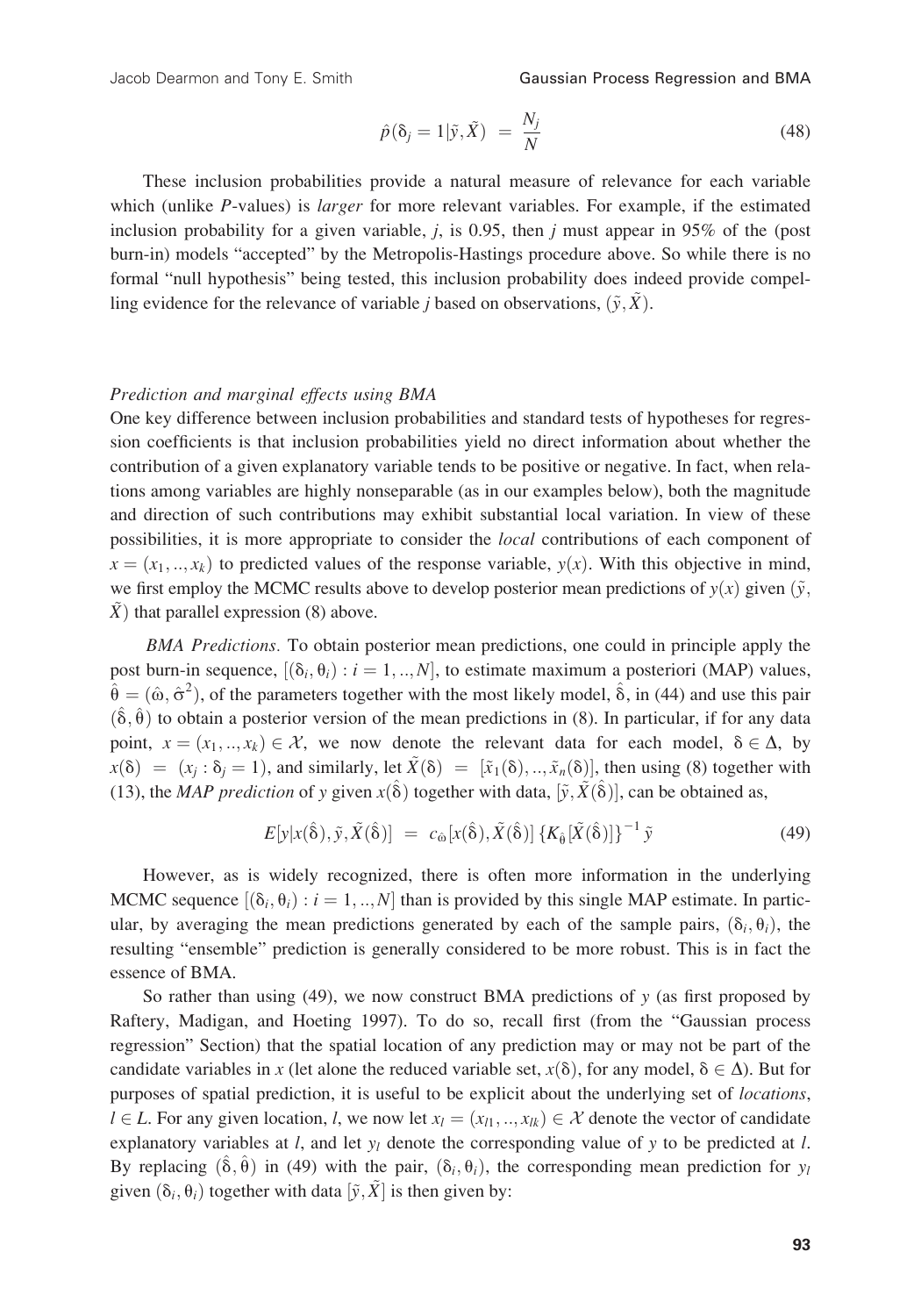$$
E[y_l|x_l, \tilde{y}, \tilde{X}, \delta_i, \theta_i] = c_{\omega_i}[x_l(\delta_i), \tilde{X}(\delta_i)] \{K_{\theta_i}[\tilde{X}(\delta_i)]\}^{-1} \tilde{y}, \quad i = 1,..,N
$$
 (50)

In these terms, the corresponding BMA prediction of  $y_l$  at location,  $l \in L$ , is given by

$$
E(y_l|x_l, \tilde{y}, \tilde{X}) = \frac{1}{N} \sum_{i=1}^{N} E[y_l|x_l, \tilde{y}, \tilde{X}, \delta_i, \theta_i]
$$
(51)

Note in particular that such mean predictions are equally well defined at *data points*  $(\tilde{y}_j, \tilde{x}_j)$ ,  $j = 1, ..., n$ , and are given by

$$
E(\tilde{y}_j|\tilde{x}_j, \tilde{y}, \tilde{X}) = \frac{1}{N} \sum_{i=1}^N E[\tilde{y}_j|\tilde{x}_j, \tilde{y}, \tilde{X}, \delta_i, \theta_i]
$$
  

$$
= \frac{1}{N} \sum_{i=1}^N c_{\omega_i}[\tilde{x}_j(\delta_i), \tilde{X}(\delta_i)] \{K_{\theta_i}[\tilde{X}(\delta_i)]\}^{-1} \tilde{y}
$$
(52)

BMA Marginal Effects. Here, we again adopt a BMA approach to local marginal effects at locations,  $l \in L$ , by first considering these effects for each mean prediction in (50), and then averaging such effects as in (51). Turning first to the mean predictions in (50) generated by a given pair,  $(\delta_i, \theta_i)$ , there are several issues that need to be addressed. First, there is the question of how to treat components of  $x_l$  that are excluded from model,  $\delta_i$ . One approach is simply to ignore such cases by only calculating marginal effects for each explanatory variable,  $x_{li}$ , in those models,  $\delta_i$ , with  $\delta_{ij} = 1$ , and then averaging these effects. But for purposes of model averaging, it is more appropriate to simply treat marginal effects as being identically zero for excluded variables. (These two approaches are compared following expression (58) below.) The second question is how to calculate local marginal effects for included variables. For simplicity, we here treat all variables,  $x_{ij}$ , as continuous, and thus define their marginal effects to be simply the partial derivatives of mean predictions in (50) with respect to  $x_{li}$ .

With these preliminaries, we now define the *marginal effect*,  $ME_{li}(\delta_i, \theta_i)$ , of explanatory variable, j, in the  $(\delta_i, \theta_i)$ -prediction at location, l, to be:

$$
ME_{ij}(\delta_i, \theta_i) = \begin{cases} \frac{\partial}{\partial x_j} E[y_l | x_l, \tilde{y}, \tilde{X}, \delta_i, \theta_i], & \delta_{ij} = 1\\ 0, & \delta_{ij} = 0 \end{cases}
$$
(53)

For the case of  $\delta_{ij} = 1$ , we may use (50) to obtain the following more explicit form<sup>7</sup>:

$$
\frac{\partial}{\partial x_j} E\left[y_l|x_l, \tilde{y}, \tilde{X}, \delta_i, \theta_i\right] = \left\{ \frac{\partial}{\partial x_j} c_{\omega_i} [x_l(\delta_i), \tilde{X}(\delta_i)] \right\} K_{\theta_i} [\tilde{X}(\delta_i)]^{-1} \tilde{y}
$$
(54)

Moreover, since partial derivatives of the squared exponential kernel in (2) are given by

$$
\frac{\partial}{\partial x_j} c_\omega(x,\tilde{x}) = \frac{\partial}{\partial x_j} \left[ v \exp(-\frac{1}{2\tau^2} ||x - \tilde{x}||^2) \right] = c_\omega(x,\tilde{x}) \left[ -\frac{1}{\tau^2} (x_j - \tilde{x}_j) \right]
$$
(55)

it follows by letting  $x_l(\delta_i) = x_{li}$  and  $\tilde{X}(\delta_i) = [\tilde{x}_{i1}, \dots, \tilde{x}_{in}]$  that the bracketed expression in (54) can be given the following exact form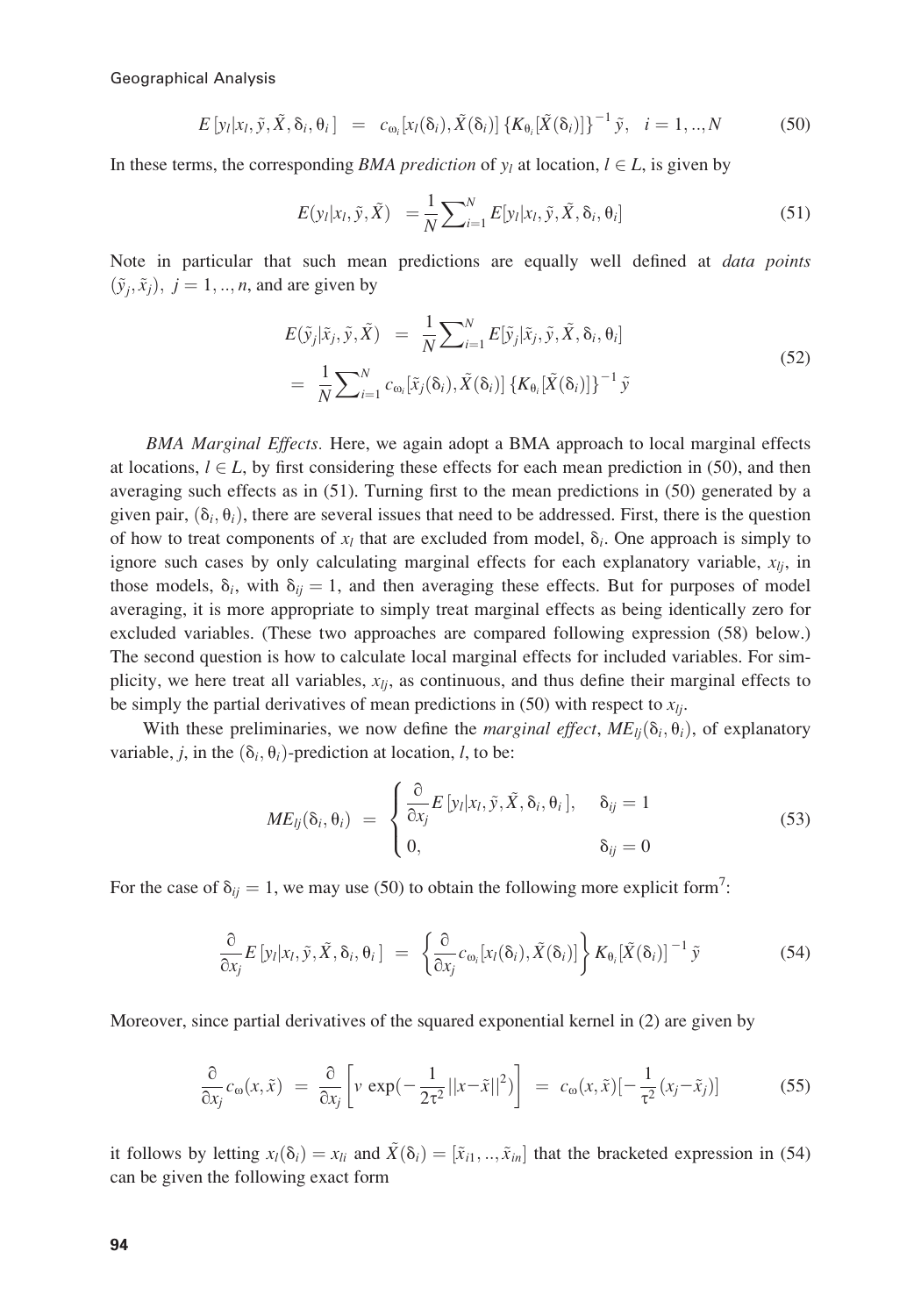$$
\frac{\partial}{\partial x_j} c_{\omega_i} [x_l(\delta_i), \tilde{X}(\delta_i)] = [\frac{\partial}{\partial x_j} c_{\omega_i} (x_{li}, \tilde{x}_{i1}), ..., \frac{\partial}{\partial x_j} c_{\omega_i} (x_{li}, \tilde{x}_{in})]
$$
\n
$$
= -\frac{1}{\tau_i^2} [c_{\omega_i} (x_{li}, \tilde{x}_{i1}) (x_{lij} - \tilde{x}_{i1j}), ..., c_{\omega_i} (x_{li}, \tilde{x}_{in}) (x_{lij} - \tilde{x}_{inj})]
$$
\n(56)

As in (51), the resulting BMA *marginal effect*,  $ME_{ij}$ , of explanatory variable, j, at location, l, is simply the average of the values in (53) as given by

$$
ME_{ij} = \frac{1}{N} \sum_{i=1}^{N} ME_{ij}(\delta_i, \theta_i)
$$
\n(57)

Note finally that since all terms with  $\delta_{ij} = 0$  are zero, and since the number of models,  $\delta_i$ , with  $\delta_{ij} = 1$  is precisely  $N_j$  in (47), this marginal effect can be equivalently written as

$$
ME_{lj} = \frac{1}{N} \Big[ \sum_{i : \delta_{ij} = 1} ME_{lj}(\delta_i, \theta_i) \Big] = \frac{N_j}{N} \Big[ \frac{1}{N_j} \sum_{i : \delta_{ij} = 1} ME_{lj}(\delta_i, \theta_i) \Big]
$$
(58)

The expression in brackets is precisely the BMA marginal effect that would have been obtained if only models involving variable j were included in the averaging. Hence the present version simply "discounts" marginal effects by the inclusion probabilities in (48).

Given this formal development of GPR-BMA models, we turn now to a systematic comparison of this approach with the alternative approaches outlined in the Introduction, namely, the BMA versions of spatial regression models proposed by LeSage and Parent (2007).

#### Simulation study

As mentioned in the Introduction, the simple simulation models developed here are designed specifically to focus on the role of functional nonseparabilities in comparing GPR-BMA with SAR-BMA and SEM-BMA. To do so, it is appropriate to begin in the next section with a brief description of these spatial regression models. This is followed by a specification of the simulation models to be used, together with comparative simulation results focusing on variable selection and marginal effect estimation.

#### SAR-BMA and SEM-BMA models

Following LeSage and Parent (2007), the standard SAR model takes the form

$$
y = \rho Wy + \alpha \iota_n + X\beta + \varepsilon, \quad \varepsilon \sim N(0, \sigma^2 I_n)
$$
 (59)

where  $X = [x_i : i = 1, ..., k]$  is an  $n \times k$  matrix of explanatory variables (as in the "Gaussian process regression" Section above), and where  $u_n = (1, ..., 1)$  is a unit vector representing the intercept term in the regression. The key new element here is the prior specification of an  $n$ -square weight matrix, W, which is taken to summarize all spatial relations between sample locations,  $i = 1, \ldots, n$ . For purposes of analysis, the simultaneities among dependent values in y are typically removed by employing the reduced form: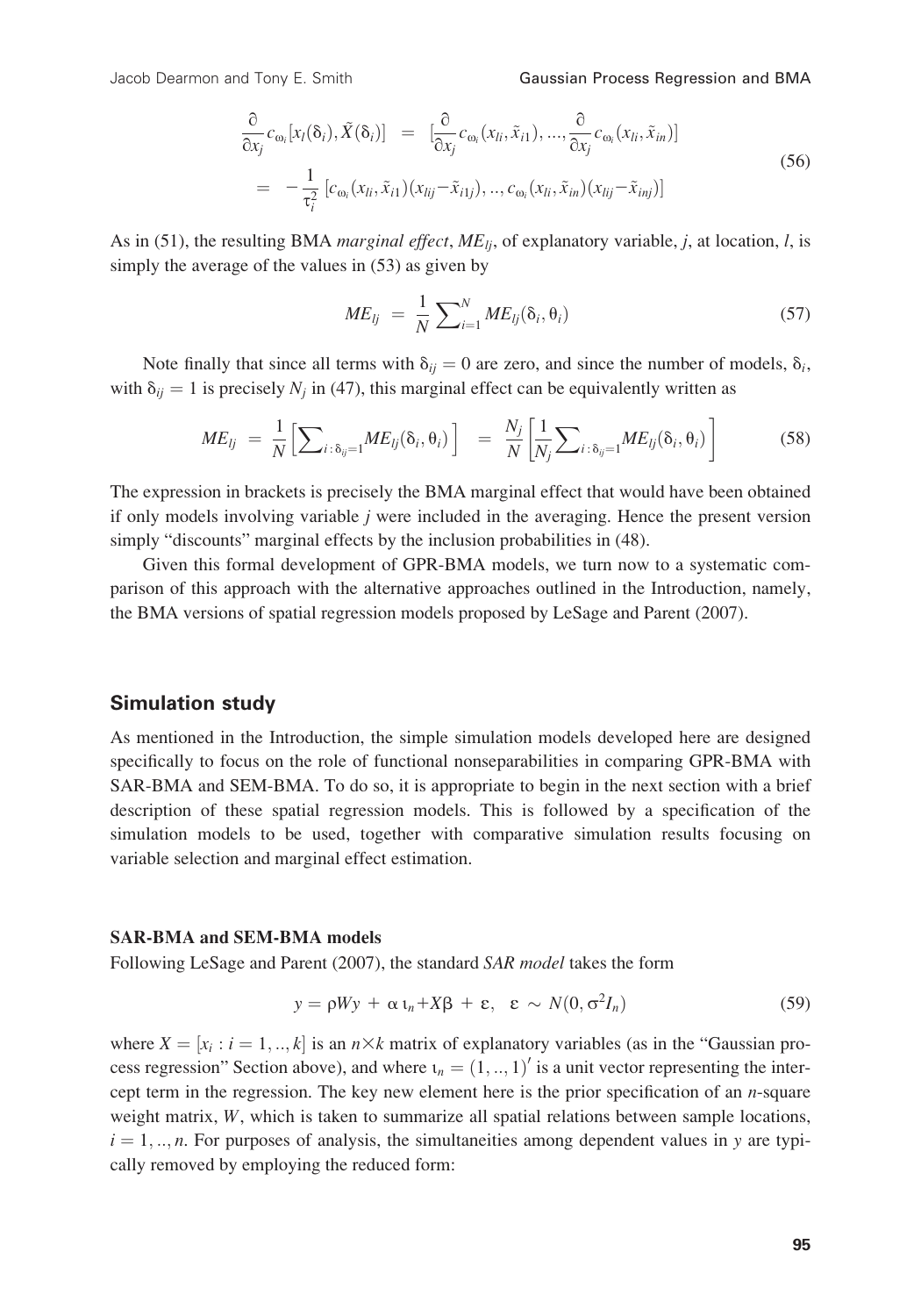$$
y = (I_n - \rho W)^{-1} (\alpha \mathbf{1}_n + X\beta + \varepsilon), \ \varepsilon \sim N(0, \sigma^2 I_n)
$$
 (60)

In terms of this same notation, the standard *SEM model* is given by the equation system,

$$
y = \alpha \iota_n + X\beta + u, \quad u = \rho Wu + \varepsilon, \quad \varepsilon \sim N(0, \sigma^2 I_n)
$$
 (61)

where simultaneities among residual values in  $u$  are similarly removed by employing the reduced form:

$$
y = \alpha \, \iota_n + X\beta + (I_n - \rho W)^{-1} \, \varepsilon, \quad \varepsilon \sim N(0, \sigma^2 I_n) \tag{62}
$$

Note that (unlike LeSage and Parent) we use the same symbol,  $\rho$ , for the spatial autocorrelation parameter in both models (60) and (62) to emphasize the similarity in parameter sets,  $(\alpha, \beta, \sigma, \rho)$ , between these models. Not surprisingly, this similarity simplifies extensions to a Bayesian framework, since one can often employ common prior distributions for parameters in both models. To facilitate BMA, LeSage and Parent follow many of the general conventions proposed by Fernandez, Ley, and Steel (2001b). First of all (in a manner similar to our  $\delta$  vectors in the "BMA approach" Section above), if the relevant class of candidate models, M, is denoted by M, then each model,  $M \in \mathbb{M}$ , is specified by a selection of variables (columns) from X, denoted here by  $X_M$ , with corresponding parameter vector,  $\beta_M$ . The parameters  $\alpha$  and  $\sigma$  together with the relevant spatial autocorrelation parameter,  $\rho$ , are estimated for each model, and are given standard noninformative priors. In particular a uniform prior on  $[-1,1]$  is adopted for  $\rho$  in all simulations below. Only the priors on  $\beta_M$  for each model M warrant further discussion, since they utilize data information from  $X_M$ . In particular, the prior on  $\beta_M$  for SAR-BMA models is assumed to be normal with mean vector, 0, and covariance matrix given by  $g(X'MX_M)^{-1}$ , where (following the recommendation of Fernandez, Ley, and Steel 2001a) the proportionality factor is given by  $g = 1/\max\{n, k^2\}$ , with k denoting the number of candidate explanatory variables. As with our GPR-BMA model, all variables are here assumed to be standardized, both to be consistent with the zero prior mean assumption on  $\beta_M$  and to avoid sensitivity to units in the associated covariance matrix. For SEM-BMA models, the prior on  $\beta_M$  is given a similar form, with  $X_M$  replaced by  $(I_n - \lambda W)X_M$ . In both cases, these covariances are motivated by standard maximum-likelihood estimates of  $\beta_M$ , and can thus be said to yield natural "empirical Bayes" priors for  $\beta_M$ .

Aside from the specification of priors, the other key difference between the implementation of SAR-BMA and SEM-BMA in LeSage and Parent 2007 and our implementation of GPR-BMA in the "BMA approach" Section above is the method of estimating both model probabilities and inclusion probabilities. Rather than appeal to asymptotic MCMC frequency approximations as we have done, LeSage and Parent follow the original approach of Fernandez, Ley, and Steel (2001a) by employing numerical integration to obtain direct approximations of the posterior marginal probabilities for each model. If we again let  $(\tilde{y}, X)$  denote the relevant set of observed data as in the "Model and variable selection in GPR" Section above, and let  $p(M|\tilde{y}, \tilde{X})$  denote the posterior marginal probability of model M given  $(\tilde{y}, \tilde{X})$ , then the corresponding *estimated model probabilities*,  $\hat{p}(M|\tilde{y}, \tilde{X})$ , are taken to be these numericalintegration approximations. If for each variable, j, we also let  $\mathbb{M}_i$  denote the set of models, M, containing variable j, then as a parallel to expression (46) above, the relevant estimates of inclusion probabilities for each variable  $j$  is given by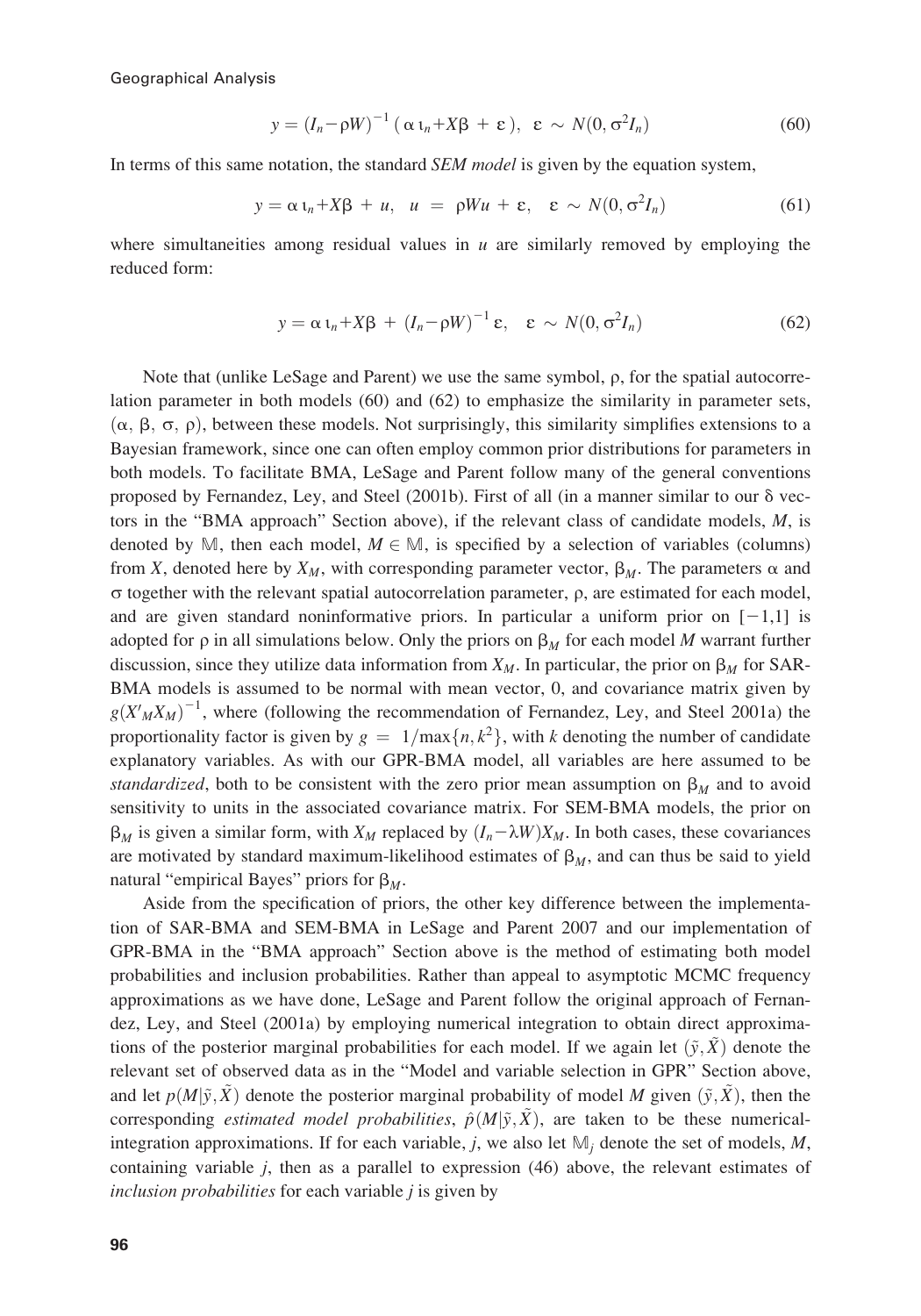$$
\hat{p}(j|\tilde{y},\tilde{X}) = \sum_{M \in \mathbb{M}_j} \hat{p}(M|\tilde{y},\tilde{X})
$$
\n(63)

As verified by Fernandez, Ley, and Steel (2001b), both the frequency and numericalintegration approaches yield very similar results for sufficiently large MCMC sample sizes. But since the posterior marginal calculations should in principle be somewhat more accurate, they can be expected to give a slight "edge" to both SAR-BMA and SEM-BMA simulations (based on the MATLAB routines of LeSage) over our asymptotic frequency approach for GPR-BMA. This lends further weight to the marked superiority of GPR-BMA estimates as exhibited by the simulations below.

Finally, with respect to local marginal effects, it follows from (62) that such effects are constant across space for SEM and are given for all ij by  $\partial E(Y_i|X)/\partial x_{ii} \equiv \beta_i$ . Thus, these effects in SEM-BMA are simply Bayesian model averages of the estimates,  $\hat{\beta}_i$ , over all models.<sup>8</sup> But as seen in (60), such effects are more complex for SAR. If  $b_{\rho}^{ii}$  denotes the *i* th diagonal element of the matrix,  $B_{\rho} = (I_n - \rho W)^{-1}$ , then it can be shown (LeSage and Pace 2009, Section 2.7.1) that  $\partial E(Y_i|X)/\partial x_{ij} = \beta_j b_{\rho}^{ii}$ , so that SAR-BMA estimates these effects as Bayesian model averages of  $\hat{\beta}_j b^{\mu}_{\hat{\rho}}$  over all models. However, it must be emphasized that since the multipliers,  $b_{\hat{\rho}}^{ii}$ , are positive in almost all cases of interest, the signs of these effects tend to be constant across space. In empirical settings where  $\hat{\rho}$  values are relatively constant across models, the *relative magnitudes,*  $E[\hat{\beta}_j b^{\ddot{u}}_{\hat{p}}]/E[\hat{\beta}_k b^{\ddot{u}}_{\hat{p}}] \approx \hat{\beta}_j/\hat{\beta}_k$ , are also approximately constant and such "local" effects actually exhibit little qualitative variation over space (as is evidenced by our empirical application below).

#### Simulated model comparisons

We start with the following 3-variable instance of the SAR model in (60),

$$
y = (I_n - \rho W)^{-1} [3 t_n + x_1 + 4x_2 - 2x_3 + \varepsilon], \quad \varepsilon \sim N(0, \sigma^2 I_n)
$$
 (64)

and corresponding instance of the SEM model in (62),

$$
y = 3 t_n + x_1 + 4x_2 - 2x_3 + (I_n - \rho W)^{-1} \varepsilon, \quad \varepsilon \sim N(0, \sigma^2 I_n)
$$
 (65)

where in both cases,  $X = (x_1, x_2, x_3)$ ,  $\alpha = 3$ , and  $\beta = (1, 4, -2)'$ . In view of the linear separability of these specifications, we designate these benchmark models as the *separable models*. Our main interest will be in the behavior of estimators when the actual functional form is not separable. But before introducing such complexities, we first complete the parameter specification of the basic models in (64) and (65). For all simulations in this section, we set the autocorrelation parameter to  $p = 0.5$  (to ensure a substantial degree of spatial autocorrelation), and choose a sample size,  $n = 367$ , that is sufficiently large to avoid small-sample effects. In particular, the weight matrix, W, used here is a queen-contiguity matrix for Philadelphia census tracts (normalized to have a maximum eigenvalue of one). Finally, the simulated values of  $(x_1, x_2, x_3)$ are standardizations of independent samples drawn from  $N(0, 1)$ , and the residual standard deviation is set to be sufficiently small,  $\sigma = 0.1$ , to ensure that functional specifications of  $(x_1, x_2, x_3)$ always dominate residual noise. In this setting, it is clear that both SAR and SAR-BMA should do very well in estimating model (64), and similarly that both SEM and SEM-BMA should do well for (65).

To introduce nonseparabilities into these models, we preserve all spatial autocorrelation specifications, but alter the functional form of  $(x_1, x_2, x_3)$  as follows<sup>9</sup>: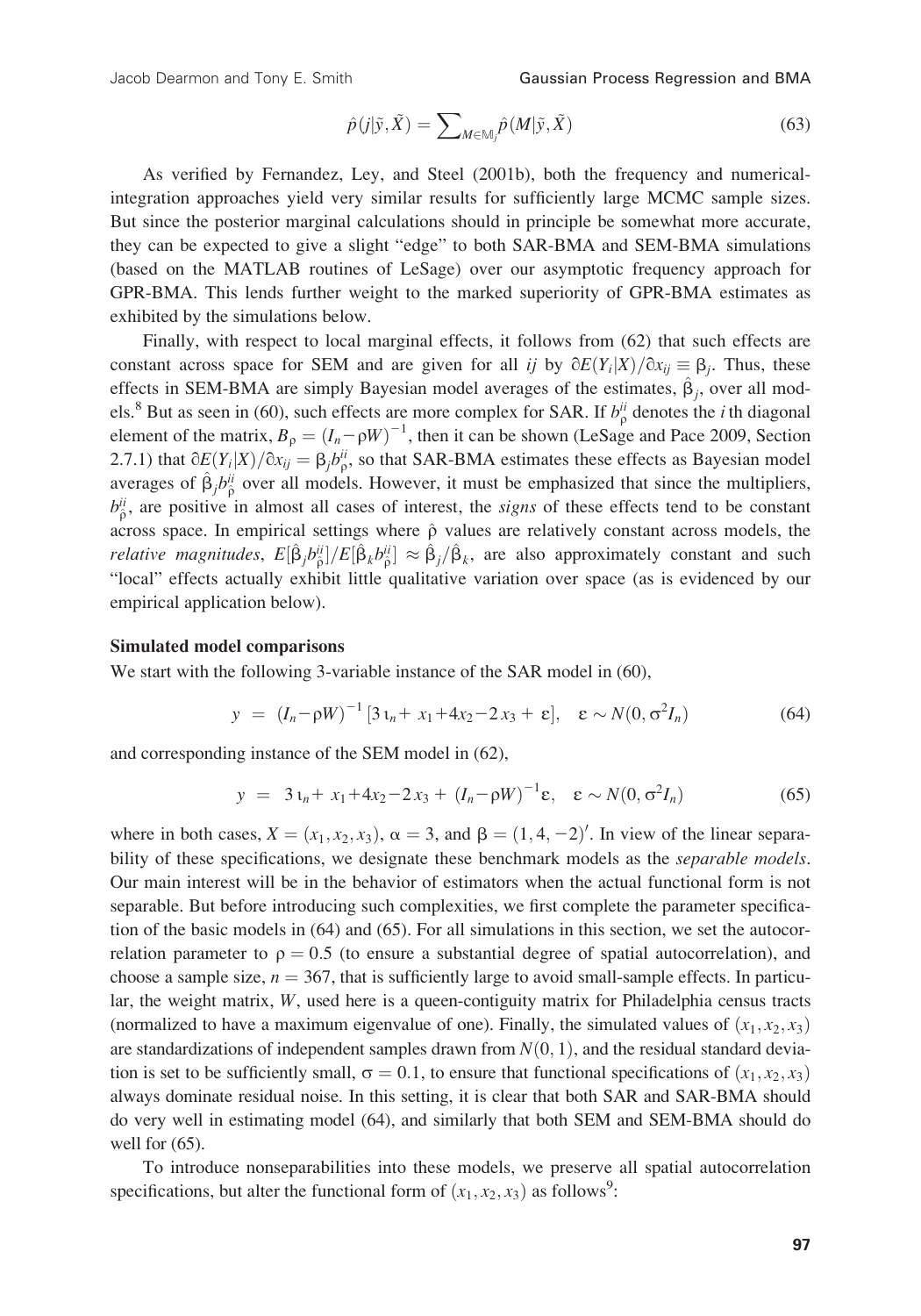Geographical Analysis

$$
y = (I_n - \rho W)^{-1} [3 t_n + x_1 \cdot (4x_2 - 2x_3) + \varepsilon], \quad \varepsilon \sim N(0, \sigma^2 I_n)
$$
 (66)

$$
y = 3 tn + x1 \cdot (4x2 - 2x3) + (In - \rho W)^{-1} \varepsilon, \quad \varepsilon \sim N(0, \sigma^2 I_n)
$$
 (67)

This seemingly "innocent" change serves to highlight the main objective of the present analysis. In particular, it should be clear that the effective sign of  $x_1$  now depends on the sign of  $4x_2-2x_3$ , and similarly that the effective signs of both  $x_2$  and  $x_3$  depend on that of  $x_1$ . So, a key feature of these *nonseparable models* is that the direction of influence of each x-variable on y depends on the values of other x-variables. This we refer to as a localized marginal effect (LME) which, in principle, can be quite different from the average marginal effect (AME). Thus, it should be clear that any attempt to approximate such nonseparabilities by appropriate choices of (constant) coefficients,  $\beta$ , in  $X\beta$  is bound to fail. Even more important is the fact that such "compromise" approximations may often be so close to zero that the explanatory variables are rendered *statistically and quantitatively insignificant*. This is in fact a main conclusion of our simulation results.

But before presenting these results, it is important to observe that models (66) and (67) can of course be well estimated by simply extending the linear-in-parameters specifications in (64) and (65) to include first-order interaction effects. In particular, since the expression  $x_1(4x_2-2x_3) = 4x_1x_2-2x_1x_3$  is an instance of the 6-parameter specification,  $\beta_1x_1 + \beta_2x_2 + \beta_3x_3 + \beta_4x_1x_2 + \beta_5x_1x_3 + \beta_6x_2x_3$ , standard estimates of models (60) and (62) with X extended to  $Z = (X, x_1x_2, x_1x_3, x_2x_3)$ , can easily identify the two significant parameters,  $\beta_4$  and  $\beta_5$ . More generally, such parametric specifications can in principle be extended to capture almost any degree of interaction complexity. But such heavily parameterized ("saturated") models are not only costly in terms of data requirements, they are also notoriously prone to over-fitting data. These points serve to underscore our emphasis on the ability of GPR-BMA to identify highly complex relations with remarkably few parameters. Finally, to gauge the effectiveness of each method in identifying the true explanatory variables,  $(x_1, x_2, x_3)$ , three irrelevant variables  $(z_1, z_2, z_3)$ , are also constructed as standardizations of independent samples from  $N(0, 1)$ , and added to each simulation.

#### Simulation results

Results are displayed in Table 1 as a series of two panels: SAR is the top panel, SEM the bottom panel. Each panel is divided into two general sections corresponding to the separable and nonseparable cases, respectively. The first two columns of each panel display the relevant true values for each model, and the remaining columns contain the comparative results to be discussed below.

But before doing so, it is important to re-emphasize that we have made certain assumptions that are particularly favorable to SAR-BMA and SEM-BMA. Of these assumptions, the most significant are that the data generating processes are precisely of the SAR and SEM forms, and in particular, that the researcher has chosen the correct spatial weights matrix in each case. In contrast, none of these assumptions are made by GPR-BMA. Indeed, except for the choice of a generic kernel function such as (2), GPR-BMA is essentially driven by the data itself.<sup>10</sup> As we will show, the results of GPR-BMA are thus more robust in situations where the researcher faces both specification and model uncertainty.

With respect to variable inclusion probabilities (VIP) for separable cases, GPR-BMA performs as well or better than the traditional methods in essentially every case (the only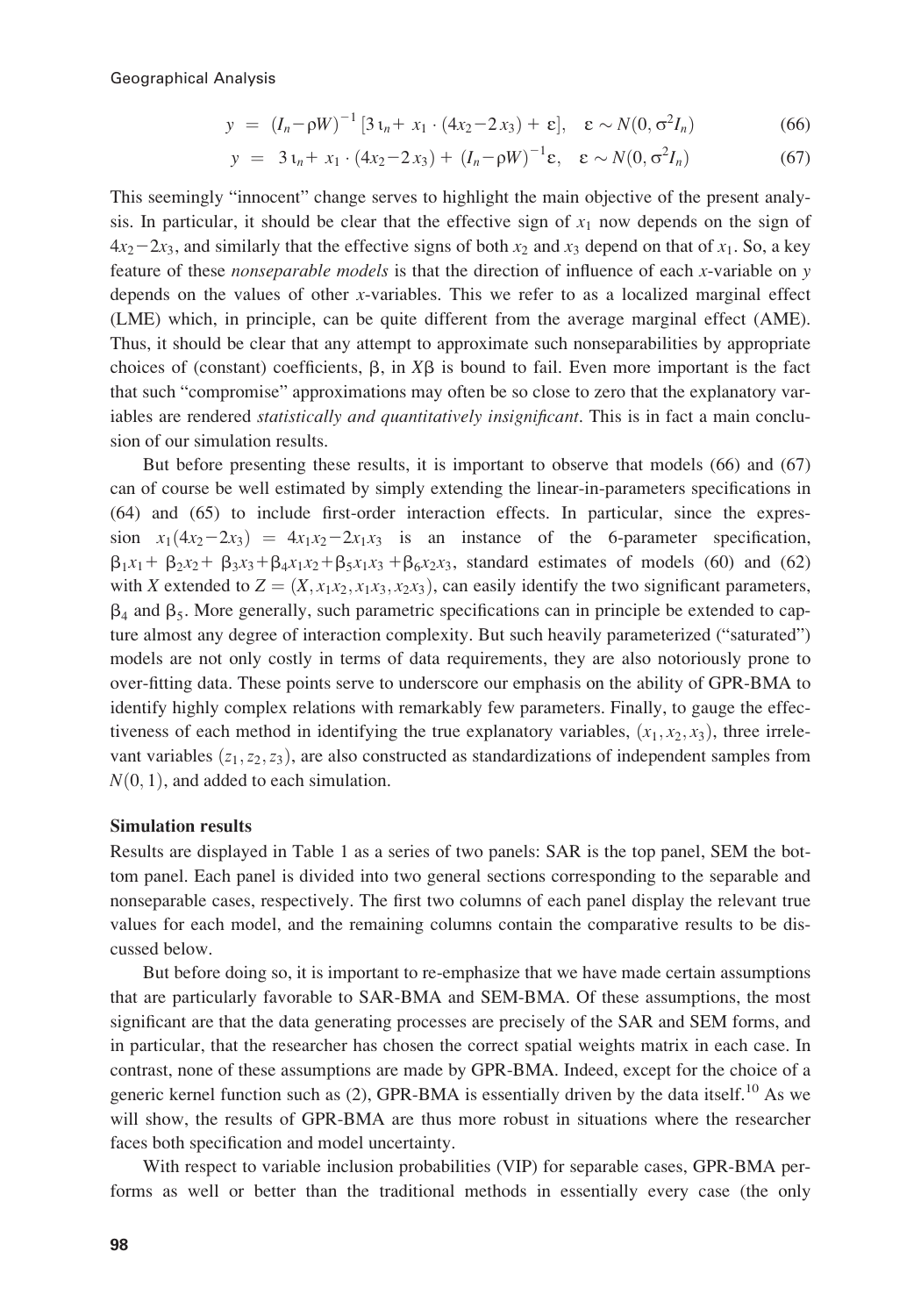Table 1. Simulation Results: Top Panel-SAR, Bottom Panel-SEM Table 1. Simulation Results: Top Panel—SAR, Bottom Panel—SEM

 $100%$  $98%$ 99%  $98%$  $100%$  $100%$  $100%$  $100%$  $100\%$  $100%$  $100%$  $100%$ GPR-BMA GPR- BMA SAR- BMA GPR- BMA SAR- BMA GPR- BMA V.I.P. AME SAR- BMA GPR- BMA SAR- BMA GPR- BMA SAR- BMA GPR- BMA SAR- BMA GPR- BMA **BMA** x1 1.000 1.039 1.000 1.000 1.036 1.101 0.003 0.121 1.000 0.000 0.663 1.000 0.401 0.100 4.396 0.345 51% 98% x2 1.000 4.157 1.000 1.000 4.159 4.118 0.001 0.146 1.000 0.000 0.068 1.000 20.012 0.029 4.015 0.381 52% 99% x3 1.000 22.079 22.079 22.079 1.000 22.000 22.000 22.000 0.000 0.000 0.000 0.000 0.000 1.000 0.000 0.000 2.000 0.000 0.000 0.000 0.000 0.000 0.000 0.000 0.000 0.000 0.000 0.000 0.000 0.000 0.000 0.000 0.000 0.000 0.000 0.0 2001 200 0.0000 0.0000 0.1010 0.0000 0.000 0.000 0.000 0.0000 0.0000 0.0000 0.0000 0.0000 0.0000 0.0000 0.0000 0<br>Value 200 0.0000 0.0000 0.0100 0.0000 0.000 0.000 0.0000 0.0000 0.0000 0.0000 0.0000 0.0000 0.0000 0.0000 0.0 200 2.000 0.0000 0.0000 0.0000 0.0000 0.000 0.0000 0.0000 0.0000 0.0000 0.0000 0.0000 0.0000 0.0000 0.0000 0.0<br>22 0.000 0.0000 0.0000 0.0000 0.0000 0.0000 0.0000 0.0000 0.0000 0.0000 0.0000 0.0000 0.0000 0.0000 0.0000 0.0 x30 32 0.0000 0.0000 0.0000 0.0000 0.000 0.000 0.0000 0.0000 0.0000 0.0000 0.0000 0.0000 0.0000 0.0000 0.0000 0<br>Waxaa xaa dadaa xaala dadaa xaala dadaa xaala ah ah ah ah ah dadaa 0.000 0.000 0.000 0.000 0.000 0.000 0.000 0 GPR-SEM- GPR- SEM- GPR- SEM- GPR-<br>BMA BMA BMA BMA BMA BMA VIP AME BMA BMA BMA BMA BMA BMA BMA BMA BMA BMA %2001 2.000 1.000 1.000 1.000 1.000 0.000 0.000 0.000 0.000 0.000 0.000 0.000 0.000 0.000 0.0001 0.001 0.001 0<br>V 444 1000 1.000 1.000 1.000 1000 0.000 0.000 0.000 0.000 0.000 0.000 0.000 0.000 1000 1000 1000 1000 1000 100 xx 1000 1.000 1.000 1.000 1.000 1.000 1.000 1.000 0.000 0.000 0.000 0.000 0.000 0.000 20.000 3.000 1 0.000 1.000 1.000 1.000 1.000 1.000 1.000 1.000 1.000 1.000 1.000 1.000 1.000 1.000 1.000 1.000 1.000 1.000 1.000 1.000 1 %301 %%4 %9010 666.1 00010 1.8010 00011 40210 0.0010 0.001 1.1010 10010 9.66.1- 666.1- 0.0011 0.0011 0.0011 0.001 z1 0.000 0.000 0.050 0.000 0.000 0.000 0.000 0.000 0.000 0.000 0.068 0.000 20.013 0.000 0.013 0.000 0% 100% 2000 0.000 0.000 0.000 0.000 0.000 0.000 0.000 0.000 0.000 0.000 0.0000 0.0000 0.0000 0.0000 0.0000 0.0000 0.000 z3 0.000 0.000 0.071 0.000 0.001 0.000 0.001 0.000 0.000 0.000 0.081 0.000 0.018 0.000 0.018 0.000 0% 100% Signs- % **Correct** SAR-**BMA** SEM-**BMA**  $51\%$ 52% 52%  $0\%$  $0\%$  $0\%$  $51\%$ 49% 49%  $0\%$  $0\%$  $0\%$ **BMA** 0.345 BMA 0.085 0.079 0.058 0.000 000.0 0.240 0.000 0.000  $0.000$  $0.000$ LME-RMSE True VIP AME-Values LME- RMSE True VIP AME-Values LME- RMSE GPR-0.381 GPR-4.015 2.008 0.015 3.995 1.999 0.013 0.116 0.018 SAR-**BMA** 4.396 0.013 **BMA**  $0.001$ SEM-4.447 0.070  $-0.002$  $0.000$  $0.000$  $0.000$  $0.000$ **BMA**  $0.029$  $0.000$  $-0.001$ 0.100  $0.000$  $0.000$ GPR-**BMA** Nonseparable Separable Nonseparable **AME-Values** GPR- $-0.015$  $-0.012$  $0.001$ 0.013  $-0.001$  $0.401$ **BMA** SAR- $-0.013$  $-0.116$ 0.018 0.014  $-0.006$  $0.081$ **BMA** SEM-**BMA**  $000$  $000.1$ 1.000  $0.000$  $0.000$  $0.000$ GPR.  $0.000$ **BMA** 1.000 1.000 1.000  $0.000$  $0.000$ GPR-УP SAR-**BMA** 0.068 0.068 0.073  $0.050$ 0.663  $0.050$ SEM-**BMA** 0.055 0.204 0.068 0.265 0.071 0.081 **AME** 0.000 0.000 0.000 0.000  $0.000$ 0.000 **AME**  $0.000$  $0.000$  $0.000$ 0.000 0.000 0.000 True V.I.P.  $000.1$  $000.1$ 1.000  $0.000$  $0.000$ 0.000 1.000 1.000 0.000 0.000 0.000 УIР  $000.1$ 0.146  $0.059$ LME-RMSE 0.020  $0.000$ **BMA** 0.121 0.001 0.012 GPR-**BMA** 0.010 0.011 0.000 0.000  $0.0001$ GPR- $0.003$  $0.000$  $0.000$ **BMA**  $0.001$ 0.011  $0.000$ SAR-**BMA**  $0.005$  $0.000$  $0.000$ SEM-0.001 0.001 0.001 4.118  $-2.038$  $-0.015$ 0.000 0.000 1.101  $-1.996$  $0.000$  $0.000$ 0.998 4.000 **BMA**  $0.000$ GPR-**BMA AME-Values** GPR-4.159  $-2.068$  $0.000$  $0.000$ 1.036  $0.000$  $-1.999$ 4.005  $0.000$  $0.000$ **BMA**  $0.001$ SAR-1.001 **BMA** SEM-Separable **BMA** 1.000 1.000 0.153 0.018 1.000  $0.000$ GPR-**BMA**  $1.000$ 1.000  $1.000$  $0.000$  $0.000$  $0.000$ GPR-УP 0.050 0.050 SAR-**BMA** 000  $000.1$ 000  $0.050$ SEM-**BMA** 0.050  $0.050$  $1.000$  $1.000$  $1.000$ 0.071 1.039 4.157  $-2.079$  $0.000$ 0.000 0.000 0.000 0.000 0.000 4.000 2.000 1.000 **AME AME** VIP AME VIP AME True 1.000 1.000 0.000 0.000 0.000 1.000 1.000 0.000 0.000  $0.000$ 1.000 VIP 1.000 VIP  $\rm Z$  $Z<sub>3</sub>$  $x<sub>3</sub>$  $\overline{z}$  $\mathbb{Z}^2$  $\mathcal{Z}$  $x<sub>3</sub>$  $\overline{z}$  $\overline{x}$  $x^2$  $\overline{z}$  $\overline{\mathbf{x}}$ 

Boldface indicates best performance. Boldface indicates best performance.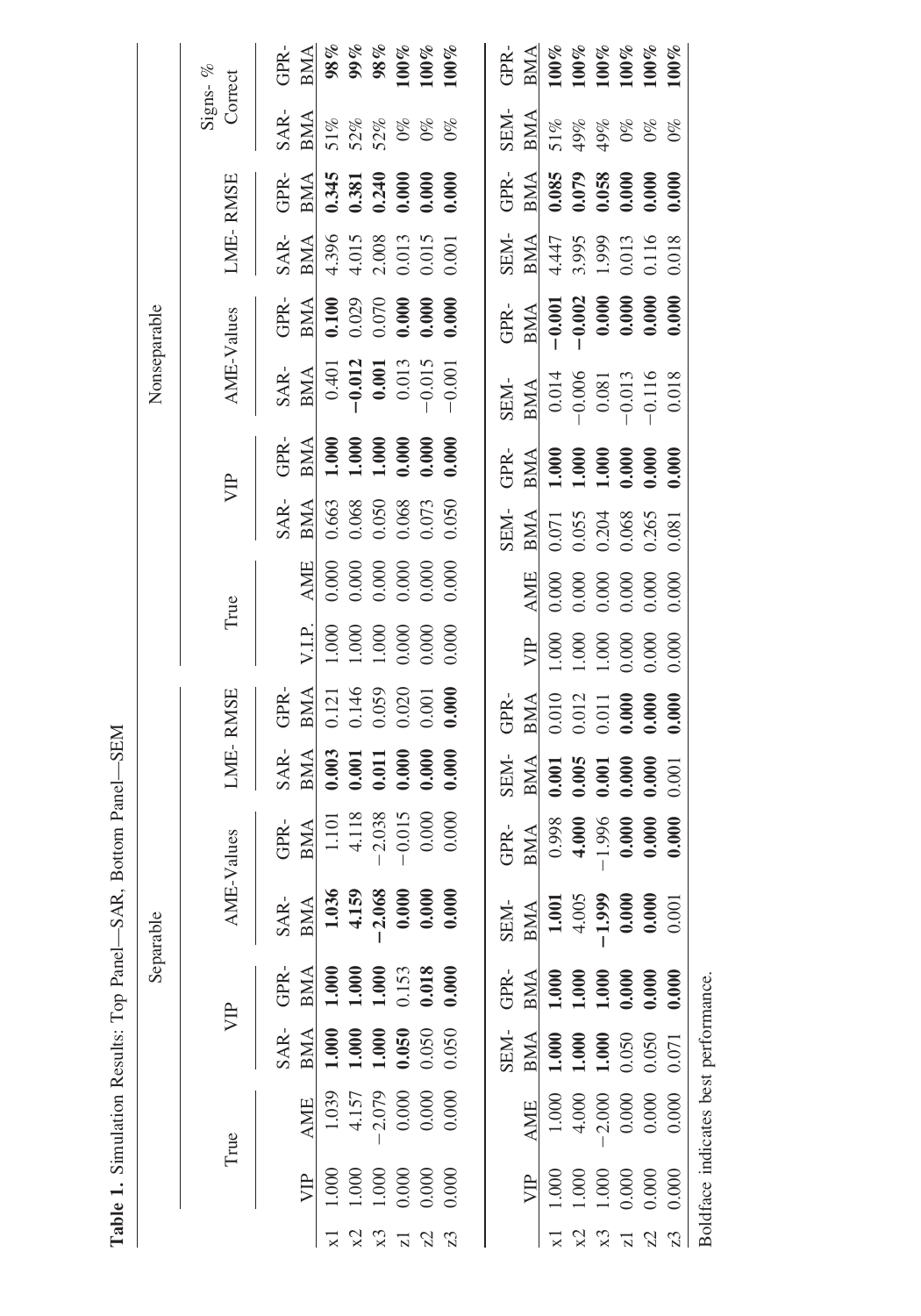exception being the irrelevant variable,  $z<sub>1</sub>$ , with inclusion probability slightly higher than for SAR-BMA, but still very small). Turning to the nonseparable cases, we see a much more dramatic difference in performance. Here, (as predicted) both SAR-BMA and SEM-BMA are seen to have great difficulty identifying any of the statistically relevant explanatory variables (where only the inclusion probability for variable,  $x_1$ , under SAR-BMA is noticeably better than those of the irrelevant variables). In contrast, the performance of GPR-BMA is quite striking, with essentially perfect identification of relevant variables and exclusion of irrelevant variables.

Turning next to marginal effects, we first calculated SAR and SEM coefficient estimates for each model identified by the BMA routine (as in footnote 8 above). These estimates were in turn used to calculate LMEs for each model (which are by definition constant for SEM, and thus the same as AMEs). For SAR, these localized effects were used together with model inclusion probabilities to calculate AMEs. While such effects are not strictly part of SAR-BMA and SEM-BMA as formulated by LeSage and Parent, they appear to provide a reasonable basis of comparison with GPR-BMA.

For the separable cases, the AMEs for GPR-BMA are seen to be remarkably comparable with those of SAR-BMA and SEM-BMA, even though none of the true model structure is assumed in GPR-BMA. To compare AME for nonseparable cases, it should first be noted that all true AMEs for the simulated model are necessarily close to zero (Column 10, both panels) since marginals are linear in the standardized X variables, with sample means close to zero. Moreover, since the uniformly low VIP for both SAR-BMA and SEM-BMA tend to shrink their marginals toward zero,<sup>11</sup> our simulation choice actually tends to favor these models in terms of AME. So, it is remarkable that GPR-BMA still does better than either in most cases (Column 14, both panels).

Turning next to LMEs, we here measure performance in terms of overall goodness of fit [using Root Mean Squared Error (RMSE)] at the individual observation level. For separable cases, where true marginals are precisely from the given SAR and SEM specifications, we do indeed see a somewhat better performance for their BMA versions against GPR-BMA, especially for the SAR model where local marginals are directly influenced by  $(I_n - \hat{\rho}W)^{-1}$  [as in (64) above]. However, for all nonseparable cases, GPR-BMA is seen to yield a dramatic improvement over both SAR-BMA and SEM-BMA (in the LME-RMSE columns). As mentioned above, this is largely due to the frequent sign changes in LME for the nonseparable case, which cannot be captured by either of these models. It is here that the real strength of GPR-BMA is most evident.

Finally, we note that for this particular nonseparable model in which the true AME values are close to zero, it is difficult to gauge the effectiveness of AME in summarizing the directional effects of variables deemed relevant by GPR-BMA. So to check such effects, we have added two columns to the nonseparable case summarizing the percentages of correct LME signs at the individual observation level. Here, we see that for the relevant variables,  $(x_1, x_2, x_3)$ , these estimated signs are extremely reliable for GPR-BMA, thus suggesting that AME signs will continue to provide a good summary measure of directional influences in those cases where true AME values are substantially different from zero.

In summary, the single most important result of these simulated comparisons is to underscore the robust performance of GPR-BMA in all cases. Even though there is no attempt to capture either the conditional mean specifications or spatial autocorrelation structures of the models simulated, GPR-BMA identifies the statistically relevant set of variables with striking regularity. Moreover, its performance is strongest in precisely those cases where specification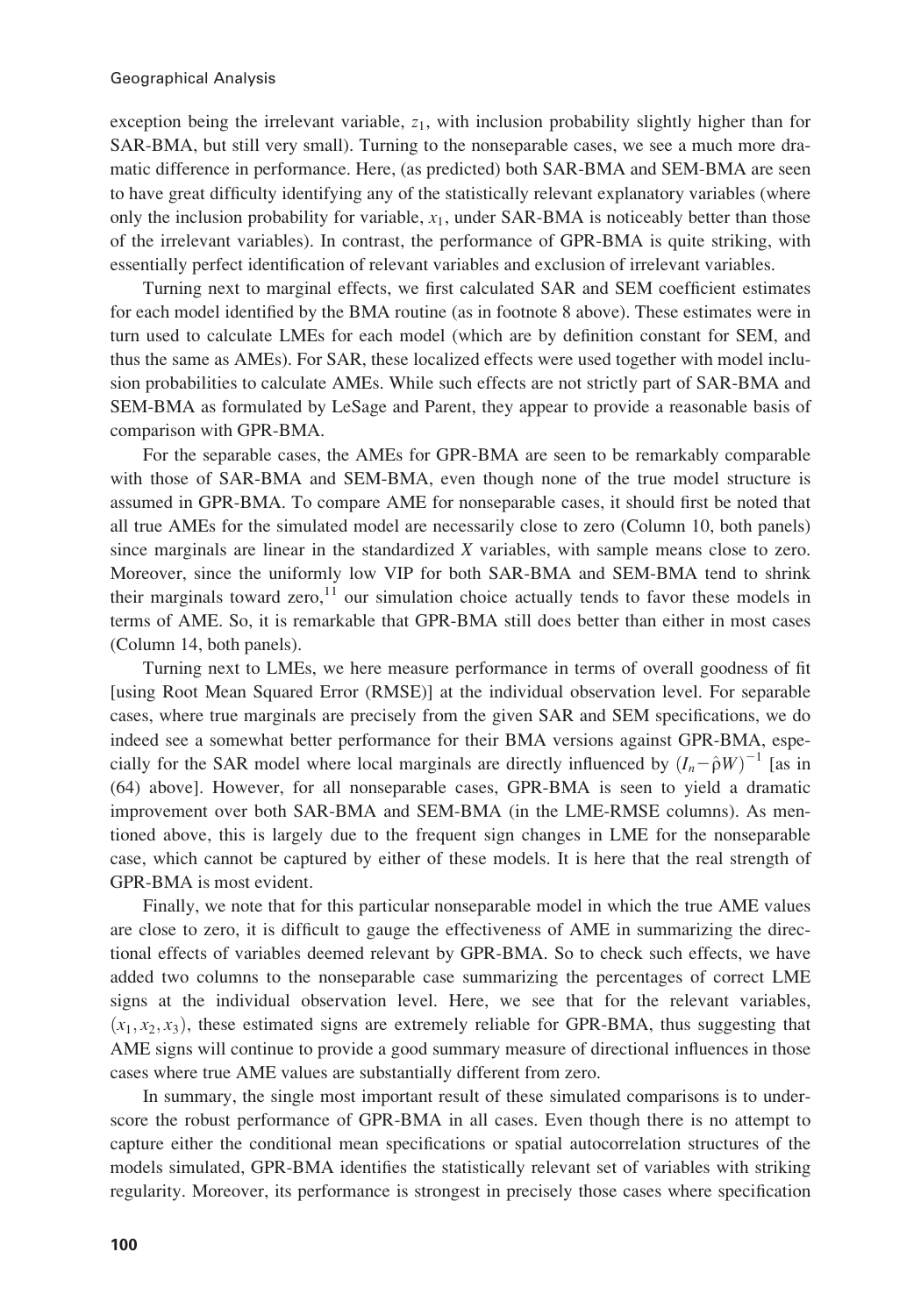errors tend to degrade the performance of more parametric models such as SAR-BMA and SEM-BMA. While these results may at first glance appear "too good to be true," they serve to underscore the main difference between global parametric and local nonparametric approaches. By focusing primarily on local information around each location, the latter approach is able to discern changing relationships with a remarkable degree of reliability. Finally, it should also be added that BMA seems to work especially well in this setting. In particular, it effectively dampens variations in these local relationships over the many alternative candidate models in  $\mathbb{M}$ .<sup>12</sup>

#### Empirical application: Predictors of economic growth

In this final section, we apply GPR-BMA to a real data set to highlight how well this technique performs in practice. Here, we use a standard BMA benchmark data set focusing on economic growth (Sala-i-Martin 1997; Fernandez, Ley, and Steel 2001a,b), which includes 42 candidate explanatory variables for each of 72 countries. To capture possible spatial effects, we include the spatial information (absolute latitude<sup>13</sup> and longitude) of each country. As one such example, it has been claimed by Sachs (2001) and others that technology diffuses more readily across the same latitude than the same longitude. Such assertions can be tested within the present framework (as shown below).

Since OLS-BMA is most often used in conjunction with this data set, we provide OLS-BMA estimates alongside results produced by the spatial techniques of SAR-BMA and SEM-BMA.<sup>14</sup> Using OLS-BMA as a benchmark for comparison, GPR-BMA was calibrated to have a prior expected model size equal to the estimated average model size of OLS-BMA. In particular, since expected model size is given by the sum of inclusion probabilities for all variables  $[E(q) = E(\Sigma_{j=1}^k \delta_j) = \Sigma_{j=1}^k E(\delta_j) = \Sigma_{j=1}^k p(\delta_j = 1)]$ , this realized sum for OLS-BMA ( $\approx 10.4$ ) is taken as the mean of the prior distribution for  $q$  in expression (19) and is used to solve numerically for  $\lambda$ , yielding a value of  $\lambda \approx 0.089$  (as shown in Fig. 1 above).<sup>15</sup> The resulting VIP for all BMA techniques are shown in the first four columns of Table 2 below [where the OLS-BMA estimates are calculated using MATLAB code from Koop, Poirier and Tobias (2007)]. The first two rows include spatial variables, and the remaining rows are ordered by inclusion probabilities under GPR-BMA.

Observe first that there is strong agreement between the sets of inclusion probabilities, with an overall correlation of greater than 80% between GPR-BMA and each of the remaining methods. In particular, these methods are in general agreement as to the most important variables (with inclusion probabilities above 0.90), with the single exception of Non-Equipment Investment. Here, the inclusion probability under GPR-BMA (0.948) is more than twice that of any other model. Further investigation suggests that there are collinearities between *Equipment* Investment and Non-Equipment Investment (depending on which other explanatory variables are present). Moreover, since the linear specification used in the other three models is well known to be more sensitive to such collinearities than GPR, this could well be the main source of the difference.

Turning next to the spatial variables, absolute latitude, and longitude, it is clear that neither is a relevant predictor of economic growth in the present data set. These values for absolute latitude provide little support for the Sachs (2001) hypothesis. Similar insignificance was obtained when absolute latitude was replaced by latitude (results not shown). For this latter specification, note also from the form of the squared exponential kernel in (2) that the presence of both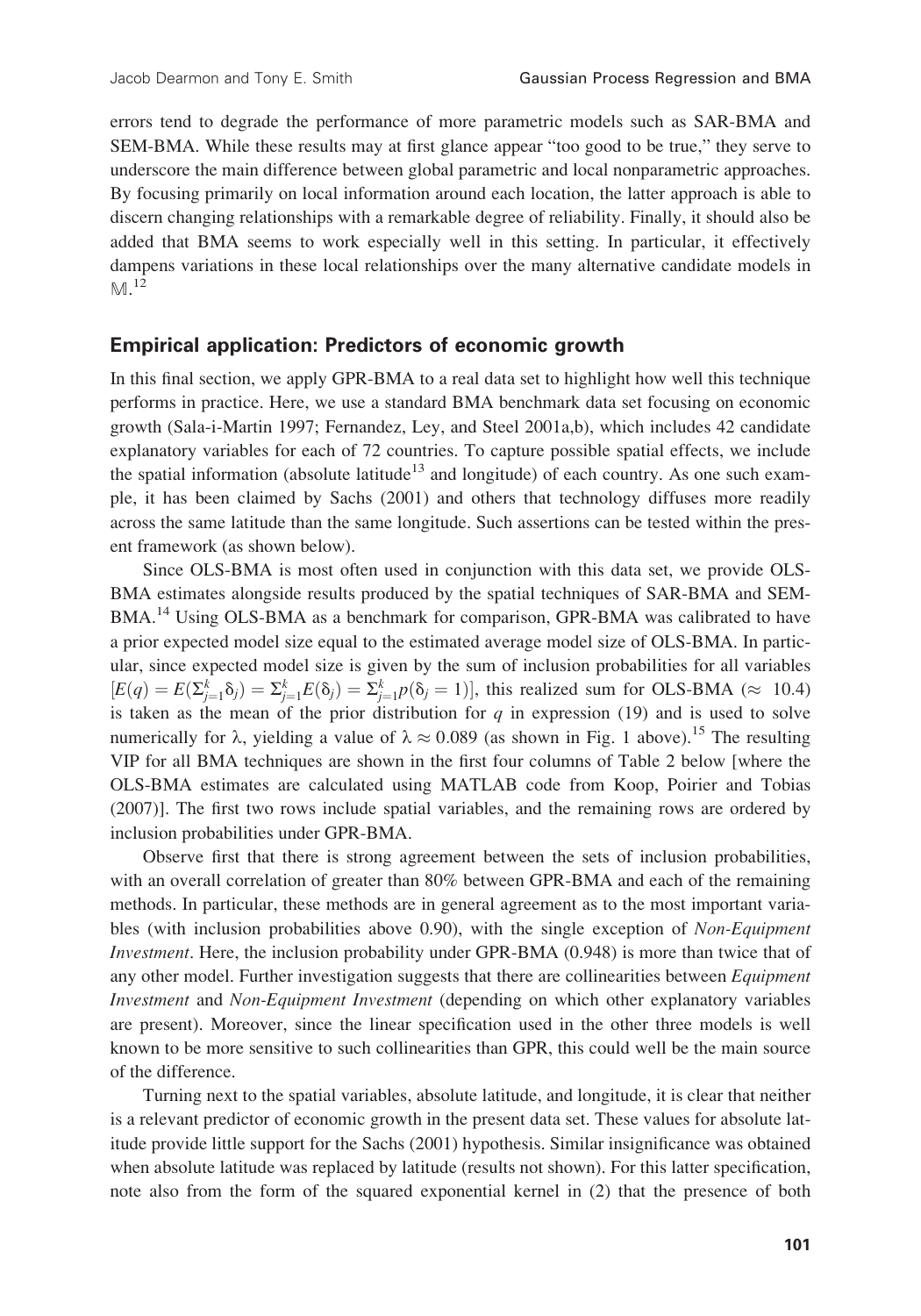# $\begin{array}{l} \texttt{K} & \texttt{M} & \texttt{M} \\ \texttt{K} & \texttt{M} & \texttt{M} \\ \texttt{M} & \texttt{M} & \texttt{M} \\ \texttt{M} & \texttt{M} & \texttt{M} \\ \texttt{M} & \texttt{M} & \texttt{M} \\ \texttt{M} & \texttt{M} & \texttt{M} \\ \texttt{M} & \texttt{M} & \texttt{M} \\ \texttt{M} & \texttt{M} & \texttt{M} \\ \texttt{M} & \texttt{M} & \texttt{M} \\ \texttt{M} & \texttt{M} & \texttt{M} \\ \texttt$ **AME** VIP AME

Table 2. Variable Inclusion Probabilities and Average Marginal Effects Table 2. Variable Inclusion Probabilities and Average Marginal Effects

 $\overline{\mathbb{F}}$ 

| Variable Name                                                      | GPR-<br>BMA | OLS-<br>BMA | SAR-<br>BMA | SEM-<br>BMA |                                                                                                                                                                                                                                                                                                                                                                                                                                                                                                  | OLS-<br>BMA |                                                                                                                                                                                                                                                                                                                                                                                                                                                               |
|--------------------------------------------------------------------|-------------|-------------|-------------|-------------|--------------------------------------------------------------------------------------------------------------------------------------------------------------------------------------------------------------------------------------------------------------------------------------------------------------------------------------------------------------------------------------------------------------------------------------------------------------------------------------------------|-------------|---------------------------------------------------------------------------------------------------------------------------------------------------------------------------------------------------------------------------------------------------------------------------------------------------------------------------------------------------------------------------------------------------------------------------------------------------------------|
| Absolute (latitude)                                                |             |             |             |             | $\begin{array}{r} \text{GR} \\ \text{HM} \\ \text{AM} \\ \text{OM} \\ \text{OM} \\ \text{OM} \\ \text{OM} \\ \text{OM} \\ \text{OM} \\ \text{OM} \\ \text{OM} \\ \text{OM} \\ \text{OM} \\ \text{OM} \\ \text{OM} \\ \text{OM} \\ \text{OM} \\ \text{OM} \\ \text{OM} \\ \text{OM} \\ \text{OM} \\ \text{OM} \\ \text{OM} \\ \text{OM} \\ \text{OM} \\ \text{OM} \\ \text{OM} \\ \text{OM} \\ \text{OM} \\ \text{OM} \\ \text{OM} \\ \text{OM} \\ \text{OM} \\ \text{OM} \\ \text{OM} \\ \text{$ |             | $\begin{array}{r} \text{SEM} \\ \text{SUM} \\ \text{MAM} \\ \text{MAM} \\ \text{MAM} \\ \text{MAM} \\ \text{MAM} \\ \text{MAM} \\ \text{MAM} \\ \text{MAM} \\ \text{MAM} \\ \text{MAM} \\ \text{MAM} \\ \text{MAM} \\ \text{MAM} \\ \text{MAM} \\ \text{MAM} \\ \text{MAM} \\ \text{MAM} \\ \text{MAM} \\ \text{MAM} \\ \text{MAM} \\ \text{MAM} \\ \text{MAM} \\ \text{MAM} \\ \text{MAM} \\ \text{MAM} \\ \text{MAM} \\ \text{MAM} \\ \text{MAM} \\ \text{$ |
| -ongitude                                                          |             |             |             |             |                                                                                                                                                                                                                                                                                                                                                                                                                                                                                                  |             |                                                                                                                                                                                                                                                                                                                                                                                                                                                               |
| $\rm n(GDP)$ in 1960                                               |             |             |             |             |                                                                                                                                                                                                                                                                                                                                                                                                                                                                                                  |             |                                                                                                                                                                                                                                                                                                                                                                                                                                                               |
|                                                                    |             |             |             |             |                                                                                                                                                                                                                                                                                                                                                                                                                                                                                                  |             |                                                                                                                                                                                                                                                                                                                                                                                                                                                               |
| Equipment Investment<br>Life Expectancy<br>Nonequipment Investment |             |             |             |             |                                                                                                                                                                                                                                                                                                                                                                                                                                                                                                  |             |                                                                                                                                                                                                                                                                                                                                                                                                                                                               |
|                                                                    |             |             |             |             |                                                                                                                                                                                                                                                                                                                                                                                                                                                                                                  |             |                                                                                                                                                                                                                                                                                                                                                                                                                                                               |
| Fraction Confucian                                                 |             |             |             |             |                                                                                                                                                                                                                                                                                                                                                                                                                                                                                                  |             |                                                                                                                                                                                                                                                                                                                                                                                                                                                               |
| Sub-Saharan Africa                                                 |             |             |             |             |                                                                                                                                                                                                                                                                                                                                                                                                                                                                                                  |             |                                                                                                                                                                                                                                                                                                                                                                                                                                                               |
| Number Of Years Open                                               |             |             |             |             |                                                                                                                                                                                                                                                                                                                                                                                                                                                                                                  |             |                                                                                                                                                                                                                                                                                                                                                                                                                                                               |
| Age                                                                |             |             |             |             |                                                                                                                                                                                                                                                                                                                                                                                                                                                                                                  |             |                                                                                                                                                                                                                                                                                                                                                                                                                                                               |
| begree of Capitalism                                               |             |             |             |             |                                                                                                                                                                                                                                                                                                                                                                                                                                                                                                  |             |                                                                                                                                                                                                                                                                                                                                                                                                                                                               |
| Fraction Hindu                                                     |             |             |             |             |                                                                                                                                                                                                                                                                                                                                                                                                                                                                                                  |             |                                                                                                                                                                                                                                                                                                                                                                                                                                                               |
|                                                                    |             |             |             |             |                                                                                                                                                                                                                                                                                                                                                                                                                                                                                                  |             |                                                                                                                                                                                                                                                                                                                                                                                                                                                               |
| Fraction Muslim<br>Rule of law<br>Latin America                    |             |             |             |             |                                                                                                                                                                                                                                                                                                                                                                                                                                                                                                  |             |                                                                                                                                                                                                                                                                                                                                                                                                                                                               |
|                                                                    |             |             |             |             |                                                                                                                                                                                                                                                                                                                                                                                                                                                                                                  |             |                                                                                                                                                                                                                                                                                                                                                                                                                                                               |
| Fraction Buddhist                                                  |             |             |             |             |                                                                                                                                                                                                                                                                                                                                                                                                                                                                                                  |             |                                                                                                                                                                                                                                                                                                                                                                                                                                                               |
| Fraction Protestants                                               |             |             |             |             |                                                                                                                                                                                                                                                                                                                                                                                                                                                                                                  |             |                                                                                                                                                                                                                                                                                                                                                                                                                                                               |
| Political Rights                                                   |             |             |             |             |                                                                                                                                                                                                                                                                                                                                                                                                                                                                                                  |             |                                                                                                                                                                                                                                                                                                                                                                                                                                                               |
| Primary Exports                                                    |             |             |             |             |                                                                                                                                                                                                                                                                                                                                                                                                                                                                                                  |             |                                                                                                                                                                                                                                                                                                                                                                                                                                                               |
| $\%$ of Pop. Speaking English                                      |             |             |             |             |                                                                                                                                                                                                                                                                                                                                                                                                                                                                                                  |             |                                                                                                                                                                                                                                                                                                                                                                                                                                                               |
| Ratio Workers to Population                                        |             |             |             |             |                                                                                                                                                                                                                                                                                                                                                                                                                                                                                                  |             |                                                                                                                                                                                                                                                                                                                                                                                                                                                               |
| Size of Labor Force                                                |             |             |             |             |                                                                                                                                                                                                                                                                                                                                                                                                                                                                                                  |             |                                                                                                                                                                                                                                                                                                                                                                                                                                                               |
| Fraction of GDP in Mining                                          |             |             |             |             |                                                                                                                                                                                                                                                                                                                                                                                                                                                                                                  |             |                                                                                                                                                                                                                                                                                                                                                                                                                                                               |

#### Geographical Analysis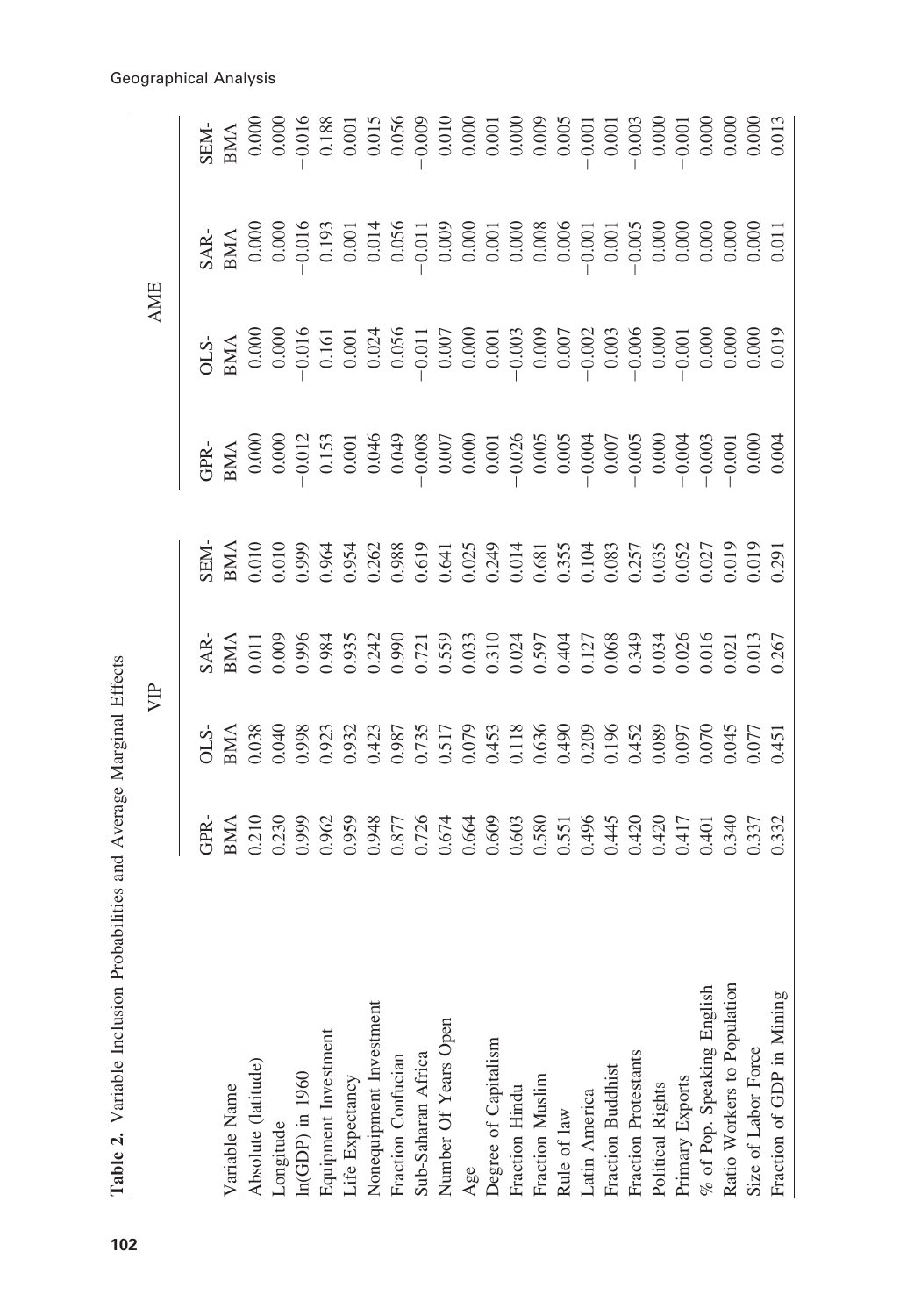| r |
|---|
|   |
|   |
|   |
|   |
|   |
|   |
|   |
|   |
|   |
|   |

|                                     |                                                                                                                                                                                                                                                                                                     |                                                                                                                                                                                                                                                                                                     | УP                                                                                                                                                                                                                                                                                                  |                                                                                                                                                                                                                                                                                                     |             | <b>AME</b> |            |            |
|-------------------------------------|-----------------------------------------------------------------------------------------------------------------------------------------------------------------------------------------------------------------------------------------------------------------------------------------------------|-----------------------------------------------------------------------------------------------------------------------------------------------------------------------------------------------------------------------------------------------------------------------------------------------------|-----------------------------------------------------------------------------------------------------------------------------------------------------------------------------------------------------------------------------------------------------------------------------------------------------|-----------------------------------------------------------------------------------------------------------------------------------------------------------------------------------------------------------------------------------------------------------------------------------------------------|-------------|------------|------------|------------|
|                                     | GPR-                                                                                                                                                                                                                                                                                                |                                                                                                                                                                                                                                                                                                     |                                                                                                                                                                                                                                                                                                     |                                                                                                                                                                                                                                                                                                     |             | -STC       | SAR-       | SEM-       |
| Variable Name                       | $\underline{\text{BMA}}$                                                                                                                                                                                                                                                                            | <b>ANIS</b><br>BMA                                                                                                                                                                                                                                                                                  | SAR-<br>BMA                                                                                                                                                                                                                                                                                         | SEM-<br>BMA                                                                                                                                                                                                                                                                                         | GPR-<br>BMA | <b>BMA</b> | <b>BMA</b> | <b>BMA</b> |
| Black Market Premium                |                                                                                                                                                                                                                                                                                                     |                                                                                                                                                                                                                                                                                                     |                                                                                                                                                                                                                                                                                                     |                                                                                                                                                                                                                                                                                                     |             |            |            |            |
| Fraction Catholic                   |                                                                                                                                                                                                                                                                                                     |                                                                                                                                                                                                                                                                                                     |                                                                                                                                                                                                                                                                                                     |                                                                                                                                                                                                                                                                                                     |             |            |            |            |
| Civil Liberties                     |                                                                                                                                                                                                                                                                                                     |                                                                                                                                                                                                                                                                                                     |                                                                                                                                                                                                                                                                                                     |                                                                                                                                                                                                                                                                                                     |             |            |            |            |
| Higher Education Enrollment         | $\begin{array}{l} 312 \\ 0.307 \\ 0.308 \\ 0.308 \\ 0.288 \\ 0.288 \\ 0.208 \\ 0.209 \\ 0.209 \\ 0.209 \\ 0.209 \\ 0.209 \\ 0.209 \\ 0.209 \\ 0.209 \\ 0.209 \\ 0.209 \\ 0.209 \\ 0.201 \\ 0.201 \\ 0.201 \\ 0.201 \\ 0.201 \\ 0.201 \\ 0.201 \\ 0.201 \\ 0.201 \\ 0.201 \\ 0.201 \\ 0.201 \\ 0.20$ | $\begin{array}{l} 172 \\ 0.128 \\ 0.042 \\ 0.050 \\ 0.050 \\ 0.050 \\ 0.050 \\ 0.050 \\ 0.050 \\ 0.050 \\ 0.050 \\ 0.050 \\ 0.050 \\ 0.050 \\ 0.050 \\ 0.050 \\ 0.050 \\ 0.050 \\ 0.050 \\ 0.050 \\ 0.050 \\ 0.050 \\ 0.050 \\ 0.050 \\ 0.050 \\ 0.050 \\ 0.050 \\ 0.050 \\ 0.050 \\ 0.050 \\ 0.05$ | $\begin{array}{l} 0.046 \\ 0.074 \\ 0.060 \\ 0.010 \\ 0.010 \\ 0.000 \\ 0.011 \\ 0.000 \\ 0.011 \\ 0.011 \\ 0.011 \\ 0.011 \\ 0.000 \\ 0.000 \\ 0.000 \\ 0.000 \\ 0.000 \\ 0.000 \\ 0.000 \\ 0.000 \\ 0.000 \\ 0.000 \\ 0.000 \\ 0.000 \\ 0.000 \\ 0.000 \\ 0.000 \\ 0.000 \\ 0.000 \\ 0.000 \\ 0.$ | $\begin{array}{l} 555 \\ 0.050 \\ 0.071 \\ 0.011 \\ 0.000 \\ 0.000 \\ 0.000 \\ 0.000 \\ 0.000 \\ 0.000 \\ 0.000 \\ 0.000 \\ 0.000 \\ 0.000 \\ 0.000 \\ 0.000 \\ 0.000 \\ 0.000 \\ 0.000 \\ 0.000 \\ 0.000 \\ 0.000 \\ 0.000 \\ 0.000 \\ 0.000 \\ 0.000 \\ 0.000 \\ 0.000 \\ 0.000 \\ 0.000 \\ 0.00$ |             |            |            |            |
| Primary School Enrollment           |                                                                                                                                                                                                                                                                                                     |                                                                                                                                                                                                                                                                                                     |                                                                                                                                                                                                                                                                                                     |                                                                                                                                                                                                                                                                                                     |             |            |            |            |
| Ethnolinguistic Fractionalization   |                                                                                                                                                                                                                                                                                                     |                                                                                                                                                                                                                                                                                                     |                                                                                                                                                                                                                                                                                                     |                                                                                                                                                                                                                                                                                                     |             |            |            |            |
| War                                 |                                                                                                                                                                                                                                                                                                     |                                                                                                                                                                                                                                                                                                     |                                                                                                                                                                                                                                                                                                     |                                                                                                                                                                                                                                                                                                     |             |            |            |            |
| Spanish Colony                      |                                                                                                                                                                                                                                                                                                     |                                                                                                                                                                                                                                                                                                     |                                                                                                                                                                                                                                                                                                     |                                                                                                                                                                                                                                                                                                     |             |            |            |            |
| Population Growth                   |                                                                                                                                                                                                                                                                                                     |                                                                                                                                                                                                                                                                                                     |                                                                                                                                                                                                                                                                                                     |                                                                                                                                                                                                                                                                                                     |             |            |            |            |
| % of Pop. Speaking Foreign Language |                                                                                                                                                                                                                                                                                                     |                                                                                                                                                                                                                                                                                                     |                                                                                                                                                                                                                                                                                                     |                                                                                                                                                                                                                                                                                                     |             |            |            |            |
| French Colony                       |                                                                                                                                                                                                                                                                                                     |                                                                                                                                                                                                                                                                                                     |                                                                                                                                                                                                                                                                                                     |                                                                                                                                                                                                                                                                                                     |             |            |            |            |
| Exchange Rate Distortions           |                                                                                                                                                                                                                                                                                                     |                                                                                                                                                                                                                                                                                                     |                                                                                                                                                                                                                                                                                                     |                                                                                                                                                                                                                                                                                                     |             |            |            |            |
| Fraction Jewish                     |                                                                                                                                                                                                                                                                                                     |                                                                                                                                                                                                                                                                                                     |                                                                                                                                                                                                                                                                                                     |                                                                                                                                                                                                                                                                                                     |             |            |            |            |
| <b>British Colony</b>               |                                                                                                                                                                                                                                                                                                     |                                                                                                                                                                                                                                                                                                     |                                                                                                                                                                                                                                                                                                     |                                                                                                                                                                                                                                                                                                     |             |            |            |            |
| St. Dev. of Black Market Premium    |                                                                                                                                                                                                                                                                                                     |                                                                                                                                                                                                                                                                                                     |                                                                                                                                                                                                                                                                                                     |                                                                                                                                                                                                                                                                                                     |             |            |            |            |
| Outward Orientation                 |                                                                                                                                                                                                                                                                                                     |                                                                                                                                                                                                                                                                                                     |                                                                                                                                                                                                                                                                                                     |                                                                                                                                                                                                                                                                                                     |             |            |            |            |
| Area                                |                                                                                                                                                                                                                                                                                                     |                                                                                                                                                                                                                                                                                                     |                                                                                                                                                                                                                                                                                                     |                                                                                                                                                                                                                                                                                                     |             |            |            |            |
| Revolutions and Coups               |                                                                                                                                                                                                                                                                                                     |                                                                                                                                                                                                                                                                                                     |                                                                                                                                                                                                                                                                                                     |                                                                                                                                                                                                                                                                                                     |             |            |            |            |
| Public Education Share              |                                                                                                                                                                                                                                                                                                     |                                                                                                                                                                                                                                                                                                     |                                                                                                                                                                                                                                                                                                     |                                                                                                                                                                                                                                                                                                     |             |            |            |            |
|                                     |                                                                                                                                                                                                                                                                                                     |                                                                                                                                                                                                                                                                                                     |                                                                                                                                                                                                                                                                                                     |                                                                                                                                                                                                                                                                                                     |             |            |            |            |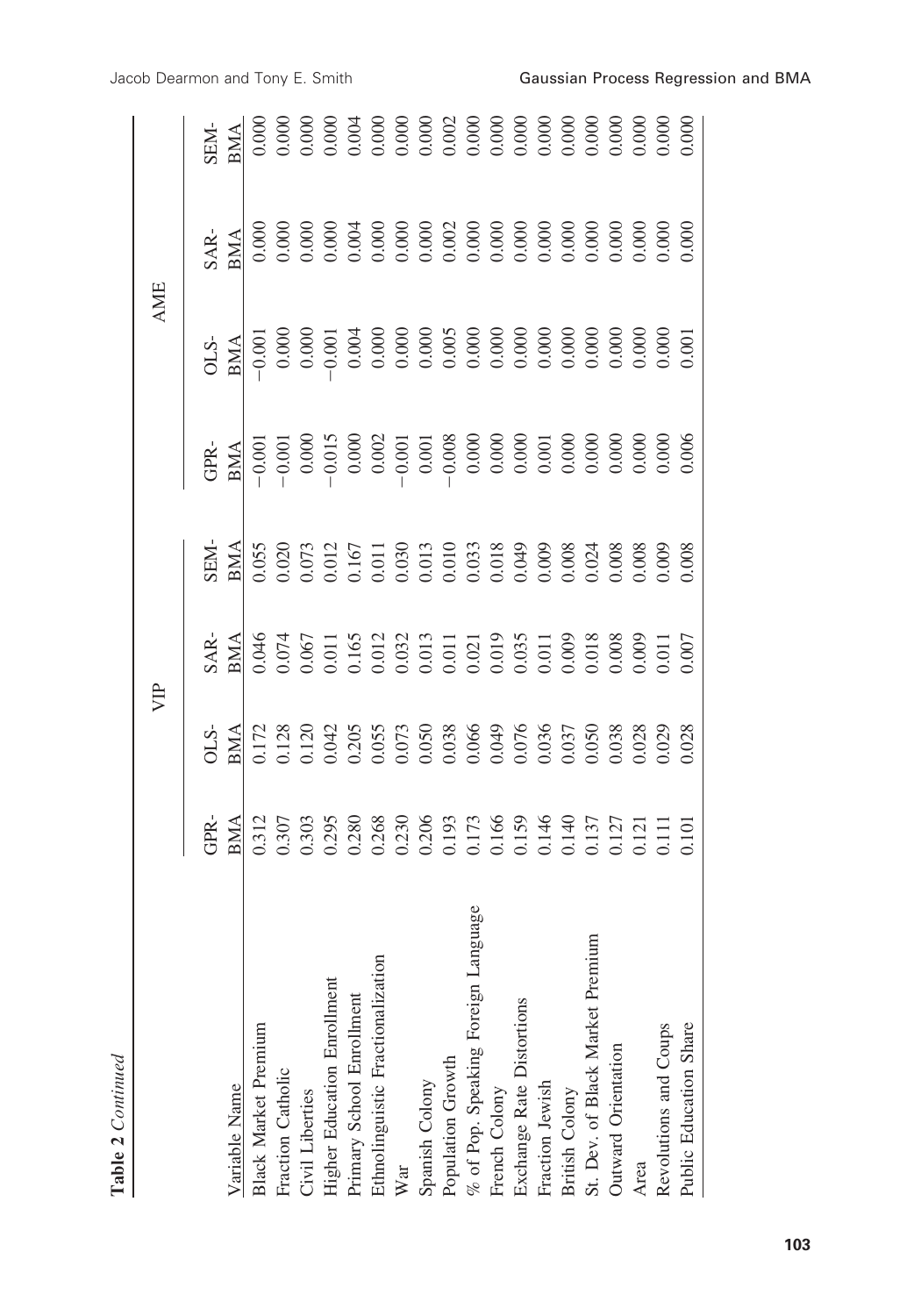#### Geographical Analysis

latitude and longitude should, in principle, capture any effects of squared Euclidean (decimaldegree) distances on covariance. So for GPR-BMA in particular, these low inclusion probabilities suggest that there is little in the way of spatial dependency among these national economic growth rates (after controlling for the other explanatory variables).

#### Average marginal effects

To compare the AMEs of variables in GPR-BMA with those of SAR-BMA, SEM-BMA, and OLS-BMA, we calculate these values using the same procedures outlined for the simulation studies above (where the treatment of OLS-BMA in terms of beta estimates is identical to that for SEM-BMA). The estimated AME for each variable is shown in the last four columns of Table 2, where it is again seen that the results for all models are quite similar. This similarity is even stronger when one considers the influence of VIP on marginal effects [as seen for GPR-BMA in expression (53) above]. In particular, differences in AMEs between these methods are often the result of corresponding differences between their associated VIP.

As one example, recall that for *Non-Equipment Investment* the inclusion probability under GPR-BMA is roughly twice that under OLS-BMA. So, given that the AME of this variable in GPR-BMA is also roughly twice that in OLS-BMA, one can conclude that the AME restricted to those models where Non-Equipment Investment is present are actually quite similar for these two methods. The same argument holds for comparisons with SAR-BMA and SEM-BMA as well. Note finally that the strong agreement in *signs* of AMEs among all models suggests that for GPR-BMA in particular, these estimates should provide reliable indicators of the average direction of marginal effects for all relevant variables.

#### Local marginal effects

While AMEs under GPR-BMA are similar to those under the other models, it is possible to probe deeper with GPR-BMA. For unlike many regression-based models, where the marginal effects of variables are hypothesized to be constant across space, one can "drill down" with GPR-BMA and examine marginal effects at different data locations, such as countries in the present case. Moreover, such local results can, in principle, reveal structural relations between marginal effects and other variables that are not readily accessible by other models. A partial exception here is SAR-BMA, where local marginal effects are to some degree meaningful.<sup>16</sup> While in many empirical contexts both the signs and ratios of such effects among variables are approximately constant across space, it is nonetheless of interest to compare them with those of GPR-BMA, as is done in Table 3 below. In particular, we now consider differences between the marginal effects of *Equipment Investment* and *Non-Equipment Investment* across countries, as displayed in Table 3 (where the marginal effects of *Equipment Investment* are shown in descending order).

Turning first to Equipment Investment, we see from the GPR-BMA results that the highest marginal effects on economic growth are exhibited by less developed countries (such as Cameroon) and the lowest marginal effects by more developed countries (such as the United States). In contrast, these LMEs for SAR-BMA are virtually constant across countries. Closer inspection shows that this is due to the weak level of spatial dependence estimated by SAR-BMA (with a model-averaged  $\hat{\rho}$  of only 0.04). So while LMEs are indeed present, it is evident that they not attributable to spatial-feedback relations, as hypothesized by SAR-BMA. Rather, they appear to be related to the overall level of economic development in each country, as revealed by the GPR-BMA results.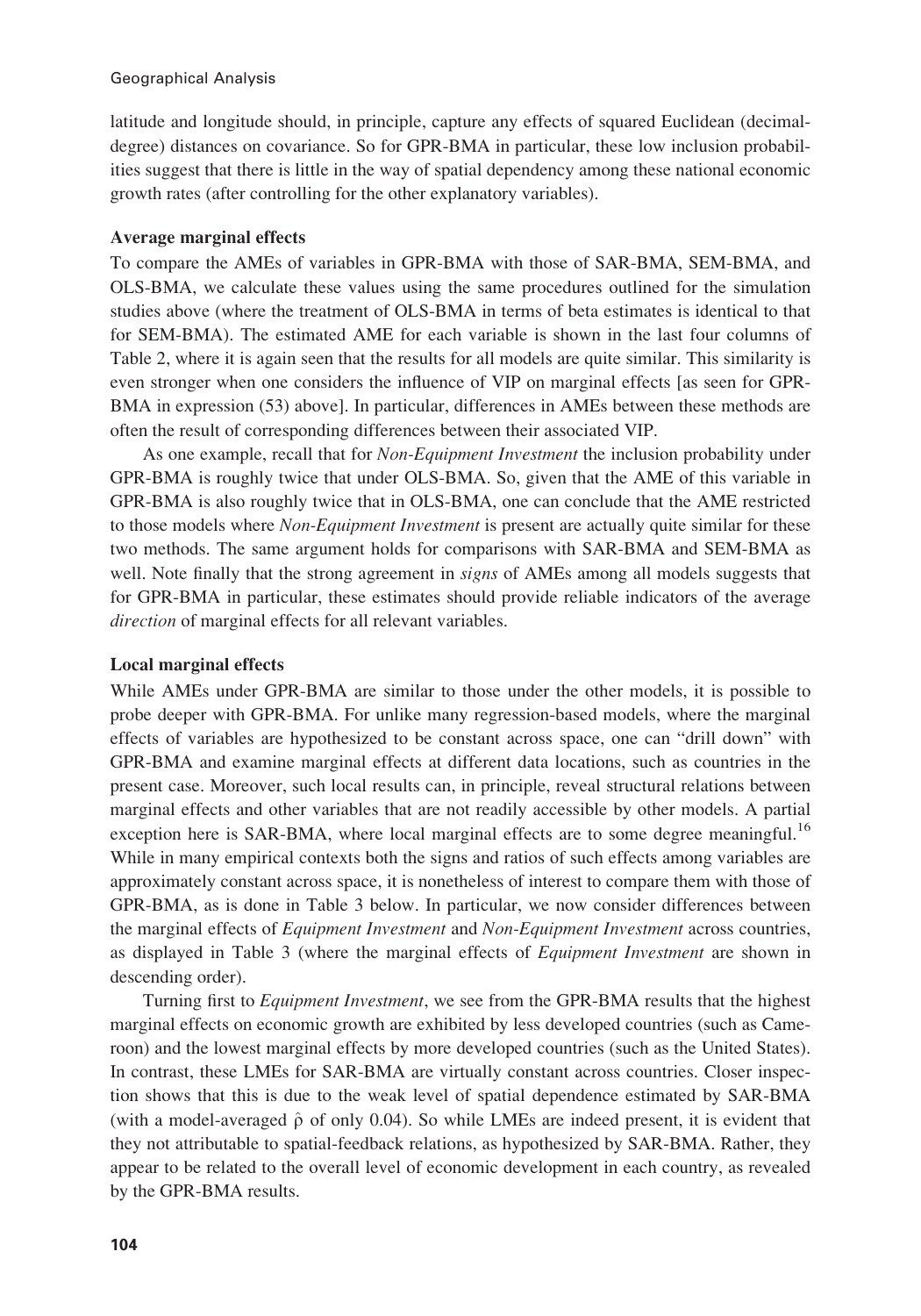|                       | GPR-BMA |           |       | SAR-BMA        |                      |               | <b>GPR-BMA</b> | SAR-BMA |               |
|-----------------------|---------|-----------|-------|----------------|----------------------|---------------|----------------|---------|---------------|
|                       | Eq.     | <b>NE</b> | Eq.   | <b>NE</b>      |                      | Eq.           | <b>NE</b>      | Eq.     | <b>NE</b>     |
| Malawi                | Inv.    | Inv.      | Inv.  | Inv.           | <b>Brazil</b>        | Inv.<br>0.154 | Inv.           | Inv.    | Inv.<br>0.014 |
|                       | 0.222   | 0.094     | 0.193 | 0.014<br>0.014 |                      |               | 0.054          | 0.193   | 0.014         |
| Cameroon              | 0.212   | 0.091     | 0.193 |                | Algeria              | 0.153         | 0.012          | 0.193   |               |
| Tanzania              | 0.211   | 0.081     | 0.193 | 0.014          | Panama<br>Chile      | 0.153         | 0.040          | 0.193   | 0.014         |
| Kenya                 | 0.210   | 0.059     | 0.193 | 0.014          | Mexico               | 0.151         | 0.057          | 0.193   | 0.014         |
| Nigeria               | 0.210   | 0.079     | 0.193 | 0.014          |                      | 0.148         | 0.047          | 0.193   | 0.014         |
| Ethiopia              | 0.209   | 0.115     | 0.193 | 0.014          | India                | 0.147         | 0.040          | 0.193   | 0.014         |
| Madagascar            | 0.207   | 0.107     | 0.193 | 0.014          | Costa Rica           | 0.146         | 0.042          | 0.193   | 0.014         |
| Uganda                | 0.206   | 0.105     | 0.193 | 0.014          | Argentina            | 0.144         | 0.068          | 0.193   | 0.014         |
| Zaire                 | 0.205   | 0.105     | 0.193 | 0.014          | Taiwan               | 0.142         | 0.044          | 0.193   | 0.014         |
| Zimbabwe              | 0.200   | 0.067     | 0.193 | 0.014          | Portugal             | 0.142         | 0.038          | 0.193   | 0.014         |
| Ghana                 | 0.200   | 0.090     | 0.193 | 0.014          | Uruguay              | 0.140         | 0.055          | 0.193   | 0.014         |
| Congo                 | 0.199   | 0.052     | 0.193 | 0.014          | Venezuela            | 0.137         | 0.041          | 0.193   | 0.014         |
| Senegal               | 0.195   | 0.085     | 0.193 | 0.014          | Spain                | 0.135         | 0.032          | 0.193   | 0.014         |
| Zambia                | 0.186   | 0.007     | 0.193 | 0.014          | Cyprus               | 0.130         | 0.002          | 0.193   | 0.014         |
| Philippines           | 0.186   | 0.084     | 0.193 | 0.014          | Greece               | 0.127         | $-0.001$       | 0.193   | 0.014         |
| Pakistan              | 0.185   | 0.070     | 0.193 | 0.014          | United<br>Kingdom    | 0.126         | 0.038          | 0.193   | 0.014         |
| Haiti                 | 0.182   | 0.102     | 0.193 | 0.014          | South Korea          | 0.126         | 0.039          | 0.193   | 0.014         |
| Thailand              | 0.175   | 0.061     | 0.193 | 0.014          | Ireland              | 0.125         | 0.008          | 0.193   | 0.014         |
| Morocco               | 0.174   | 0.075     | 0.193 | 0.014          | Hong Kong            | 0.122         | 0.044          | 0.193   | 0.014         |
| Bolivia               | 0.172   | 0.066     | 0.193 | 0.014          | Italy                | 0.119         | 0.009          | 0.193   | 0.014         |
| Honduras              | 0.171   | 0.056     | 0.193 | 0.014          | Denmark              | 0.116         | 0.018          | 0.193   | 0.014         |
| Tunisia               | 0.170   | 0.063     | 0.193 | 0.014          | Belgium              | 0.113         | 0.005          | 0.193   | 0.014         |
| Sri Lanka             | 0.169   | 0.064     | 0.193 | 0.014          | Australia            | 0.112         | 0.007          | 0.193   | 0.014         |
| El Salvador           | 0.167   | 0.082     | 0.193 | 0.014          | Sweden               | 0.112         | $-0.002$       | 0.193   | 0.014         |
| Turkey                | 0.167   | 0.052     | 0.193 | 0.014          | Austria              | 0.110         | 0.040          | 0.193   | 0.014         |
| Paraguay              | 0.165   | 0.082     | 0.193 | 0.014          | Canada               | 0.109         | 0.022          | 0.193   | 0.014         |
| Guatemala             | 0.165   | 0.054     | 0.193 | 0.014          | Israel               | 0.108         | 0.017          | 0.193   | 0.014         |
| Dominican<br>Republic | 0.165   | 0.064     | 0.193 | 0.014          | Germany              | 0.107         | $-0.004$       | 0.193   | 0.014         |
| Peru                  | 0.164   | 0.073     | 0.193 | 0.014          | Netherlands          | 0.107         | 0.004          | 0.193   | 0.014         |
| Nicaragua             | 0.164   | 0.048     | 0.193 | 0.014          | <b>United States</b> | 0.106         | 0.022          | 0.193   | 0.014         |
| Botswana              | 0.164   | 0.046     | 0.193 | 0.014          | France               | 0.105         | 0.004          | 0.193   | 0.014         |
| Jordan                | 0.162   | 0.044     | 0.193 | 0.014          | Switzerland          | 0.105         | $-0.002$       | 0.193   | 0.014         |
| Malaysia              | 0.160   | 0.023     | 0.193 | 0.014          | Norway               | 0.102         | $-0.004$       | 0.193   | 0.014         |
| Colombia              | 0.159   | 0.059     | 0.193 | 0.014          | Finland              | 0.097         | $-0.020$       | 0.193   | 0.014         |
| Jamaica               | 0.155   | 0.045     | 0.193 | 0.014          | Japan                | 0.083         | $-0.001$       | 0.193   | 0.014         |
| Ecuador               | 0.155   | 0.027     | 0.193 | 0.014          | Singapore            | 0.069         | 0.023          | 0.193   | 0.014         |

Table 3. Marginal Effect of Equipment and Nonequipment Investment by Country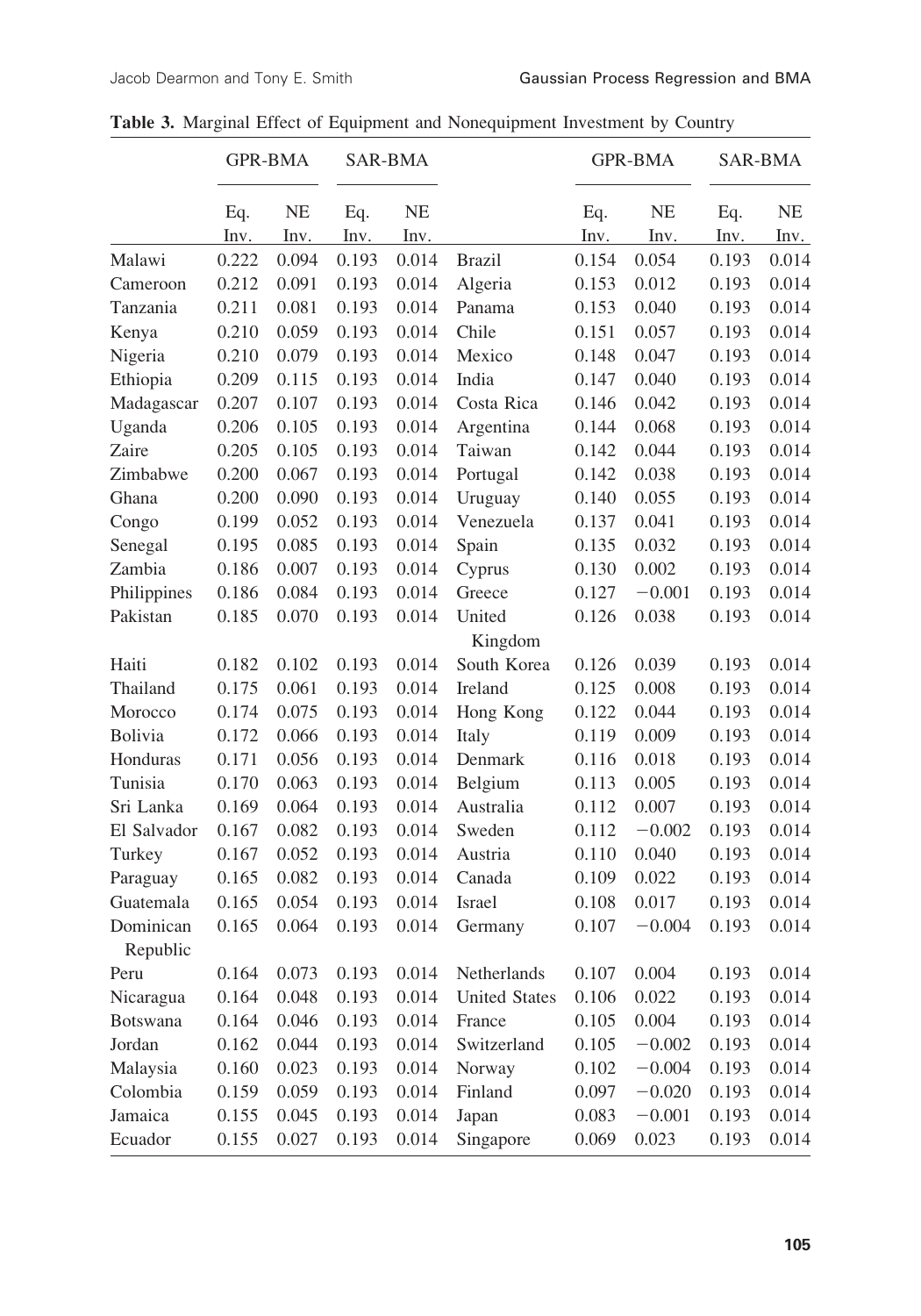

Figure 2. Investment comparisons.

Using these marginal results one can discern an interesting relation between Equipment Investment and Non-Equipment Investment by plotting their marginal effects against corresponding investment levels for each country, as shown in Fig. 2 (where circles and stars are used to represent marginal effects Equipment Investment and Non-Equipment Investment, respectively).

Here, the negative slopes of both sets of values suggest that both types of investments exhibit diminishing returns with respect to their marginal effects on economic growth. In addition, this plot also suggests that economic growth is more sensitive to changes in *Equipment* Investment than other types of investment. Both of these observations are easily quantified by regressing marginal effects on investment levels together with a categorical investment-type variable and interaction term. These regression results (not reported) show that both observations above are strongly supported, and in particular, that the response slope for *Equipment* Investment is indeed much steeper than that for other investments (as seen graphically by the regression lines plotted in Fig. 2). In summary, such results serve to illustrate how GPR-BMA can be used to address a wide range of questions not accessible by more standard regressionbased approaches.

#### Concluding remarks

The objective of this article has been to develop Gaussian Process Regression with Bayesian Model Averaging (GPR-BMA) as an alternative tool for spatial data analysis. This method combines the predictive capabilities of nonparametric methods with many of the more explanatory capabilities of parametric methods. Here, our main effort has been to show by means of selected simulation studies that this method can serve as a powerful exploratory tool when little is known about the underlying structural relations governing spatial processes. Our specific strategy has been to focus on the simplest types of nonseparable relations beyond the range of standard exploratory linear regression specifications, and to show that with only a minimum number of parameters, GPR-BMA is able to identify not only the relevant variables governing such relations, but also the local marginal effects of such variables.

As noted in the "Simulated model comparisons" Section above, it is in principle possible to construct sufficiently elaborate specifications of parametric regressions that will also identify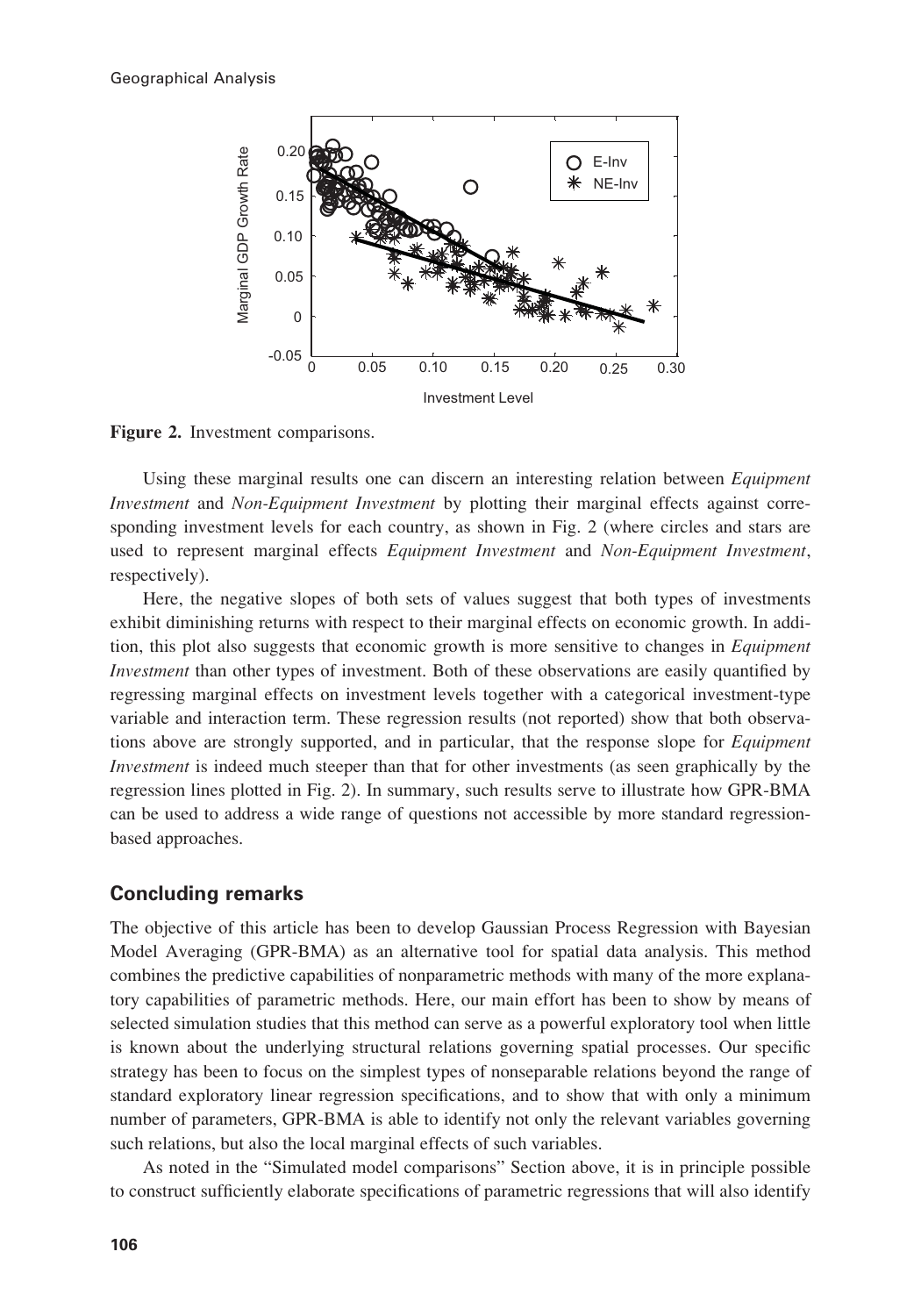the particular nonseparable relationships used here, or indeed almost any type of relationship. But it must be stressed that the introduction of such "contingent interaction" parameters requires large sample sizes and tends to suffer from over-fitting problems. Alternatively, one can capture such relationships by directly parameterizing local marginal effects themselves, as in local linear regression methods such as Geographically Weighted Regression. But while such "nonparametric" methods are indeed better able to capture local variations in relationships, they do so by in fact introducing a host of local regression parameters that are highly susceptible to collinearity problems (not to mention the need for exogenously specified bandwidth parameters that are essential for spatially weighted regressions).<sup>17</sup> Moreover, the focus of these models on local effects of variables tends to ignore the possible global relations among them.<sup>18</sup> So, the main result of our simulations is to show that by modeling covariance relations rather than conditional means, the simple version of GPR-BMA developed here is able to identify complex relationships with only *three* model parameters. This is in part explained by the general robustness properties of BMA. But as we have seen in both SAR-BMA and SEM-BMA, such model averaging by itself may not be very effective when unmodeled nonseparabilities are present. So, an important part of the explanation for the success of present GPR-BMA model appears to be the ability of the squared-exponential covariance kernel in GPR to capture both global and local interactions in terms of its scale and bandwidth parameters,  $\nu$  and  $\tau$ .

This ability to capture both global and locaractions has a wide range of applications in empirical analyses, as in our economic growth example. Here, we saw that GPR-BMA was not only able to capture global determinants of economic growth in a manner similar to SAR-BMA, SEM-BMA, and OLS-BMA, but was also able to delve deeper. In particular, the LMEs of investment estimated by GPR-BMA (across countries) were used to obtain evidence for diminishing returns to investment, and in particular, for stronger diminishing returns with respect to equipment investment.

But in spite of these advantages, it must also be emphasized that the parsimonious parameterization of the present GPR-BMA model is only made possible by the underlying assumptions of zero means together with both *stationarity* and *isotropy* of the covariance kernel. While the zero-mean and isotropy assumptions have been mollified to a certain degree by the use of standardized variables, it is nonetheless of interest to consider extensions of the present model that avoid the need for such artificial standardizations. For example, as we have already seen in expression (17) above, extended parameterizations are possible in which individual bandwidths are assigned to each parameter. In addition, it is possible to relax the zero mean assumption by internally estimating a constant mean,  $\mu(x) = \mu$ , in expression (1) or even by modeling means as parameterized functions of  $x$  (as for example in Section 2.7 of Rasmussen and Williams 2006). But a key point to bear in mind here is that the important *conditional* means in expression (8) are much less sensitive to such specifications that the overall Gaussian process itself.

Perhaps the most interesting extensions of the present model are in terms of possible relaxations of the covariance stationarity assumption (which cannot be mollified by any simple standardization procedures). A number of extensions along these lines have been proposed that amount to partitioning space into regions that are approximately stationary, and patching together appropriate covariance kernels for each region. The most recent contribution along these lines appears to be the work of Konomi, Sang, and Mallick (2013), in which regressiontree methods are used for adaptively partitioning space, and in which covariance kernels are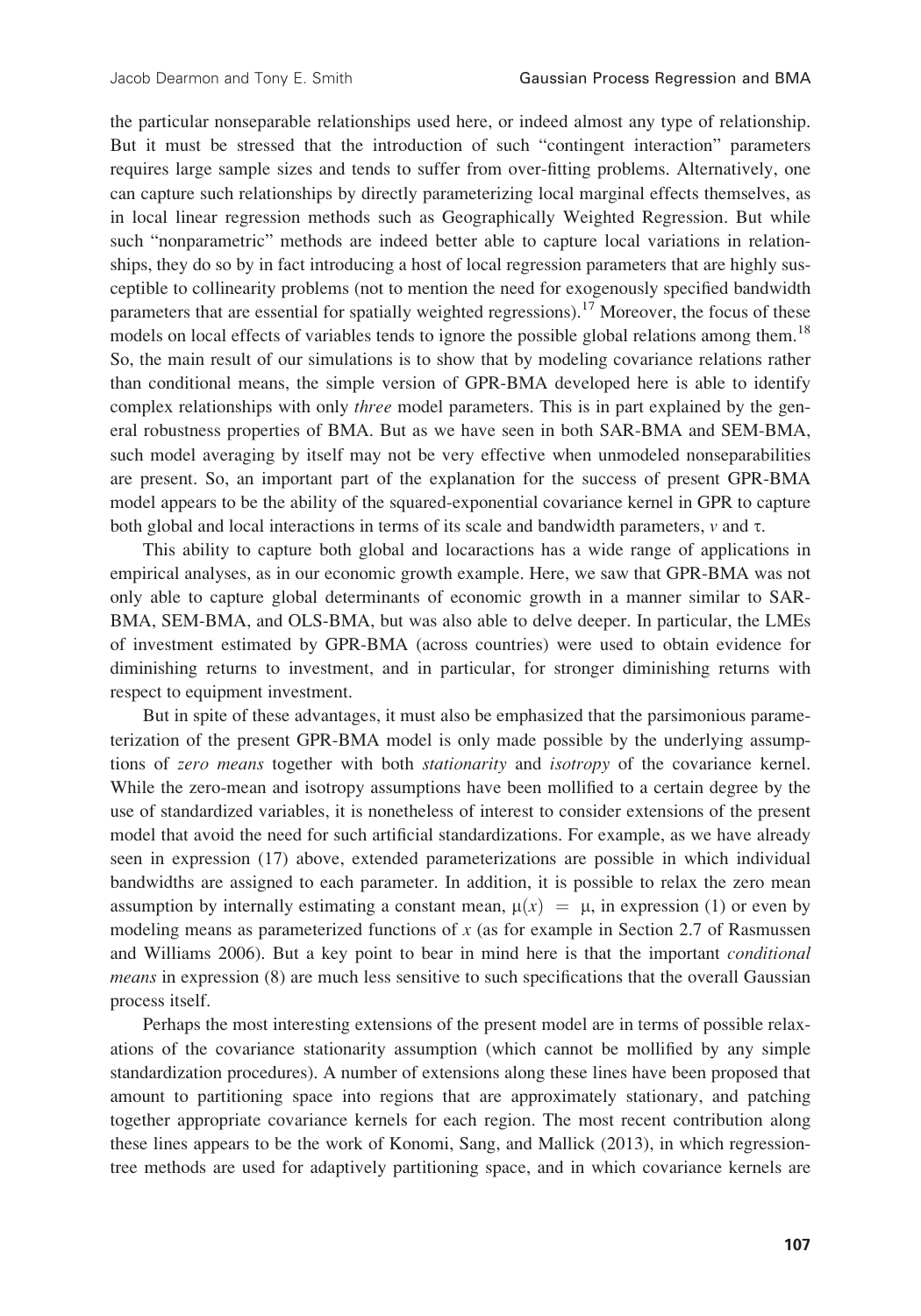constructed using the "full approximation" method of Sang and Huang (2012). Adaptations of such schemes to the present GPR-BMA framework will be explored in subsequent work.

In addition to these structural assumptions, the single strongest limitation of the present GPR-BMA model is the scaling of its computation time with respect to the number of observations. This is an active area of research where a variety of methods having been proposed over the past few years. Generally speaking, most approaches recommend some type of data reduction technique (see Cornford, Csató, and Opper (2005) for an early example). Solutions range from direct subsampling of the data itself to more sophisticated constructions of "best representative" virtual data set (as compared in detail by Chalupka, Williams, and Murray 2013). Alternative approaches have been proposed that involve lower dimensional approximations to covariance kernels, as in the recent the "random projection" method of Banerjee, Dunson, and Tokdar (2013). But for our purposes, data reduction methods have the advantage of allowing our BMA methods to be preserved intact.

In conclusion, while much work remains to be done in this burgeoning field, our own next steps will be to explore methods for increasing the computational efficiency GPR-BMA in a manner that broadens its range of applications. Our particular focus will be on richer covariance structures that can capture both anisotropic and nonstationary phenomena. For example, by relaxing the present isotropy assumption and using different length scales for latitude and longitude, we can in principle sharpen our test of Sach's (2001) hypothesis discussed in the empirical applications section. Such extensions will be reported in a subsequent paper.

#### **Notes**

- 1 For an overview of nonparametric inductive approaches to spatial data analysis, see for example, Gahegan (2000).
- 2 For an overview of alternative "filtering" approaches to spatial regression, see Getis and Griffith (2002).
- 3 A number of local regression approaches are also capable of both prediction and variable identification (Brunsdon, Fotheringham, and Charlton 1996; McMillen 1996). However, due to space limitations, a systematic comparison with these nonparametric methods is deferred to a subsequent paper.
- 4 As discussed in BMA approach Section below, our present formulation differs slightly from Chen and Wang (2010) in terms of model sampling.
- 5 For alternative approach using Monte Carlo methods in the context of spatial kriging with location uncertainty, see Gabrosek and Cressie (2002).
- 6 As pointed out by Chen and Wang, this independence assumption greatly simplifies the MCMC analysis to follow. In particular, if covariance functions such as (17) are used, then the parameter vector bessentially changes dimension with each model. This requires more complex reversible-jump methods (Green 1995) that tend to be computationally intensive. So as stated previously, our objective is to show that even without such refinements, the present GPR-BMA procedure performs remarkably well.
- 7 Note that in principle it is also possible to analyze marginal effects on  $E(y_l|x_l, \tilde{y}, \tilde{X}, \delta_i, \theta_i)$  with respect to changes in explanatory variables,  $\tilde{x}_{si}$ , at data locations, s. In this context, it can be seen that the inverse  $K_{\theta_i}[\tilde{X}(\delta_i)]^{-1}$ , in (54) plays a role similar to the "indirect effects" induced by the inverse  $(I_n - \rho W)^{-1}$  in (60) below for the SAR model (as brought to our attention by a referee, and developed in detail by LeSage and Pace 2009, Section 2.7.1). However, we shall not pursue such indirect marginal effects in this article.
- 8 Here, it is important to note that average parameter values are not directly available in the LeSage and Parent formulation of SAR-BMA and SEM-BMA (where such information is integrated out to construct posterior model probabilities). Thus, it was necessary to augment their approach to obtain such information. The strategy used here was first to calculate parameter estimates by running SAR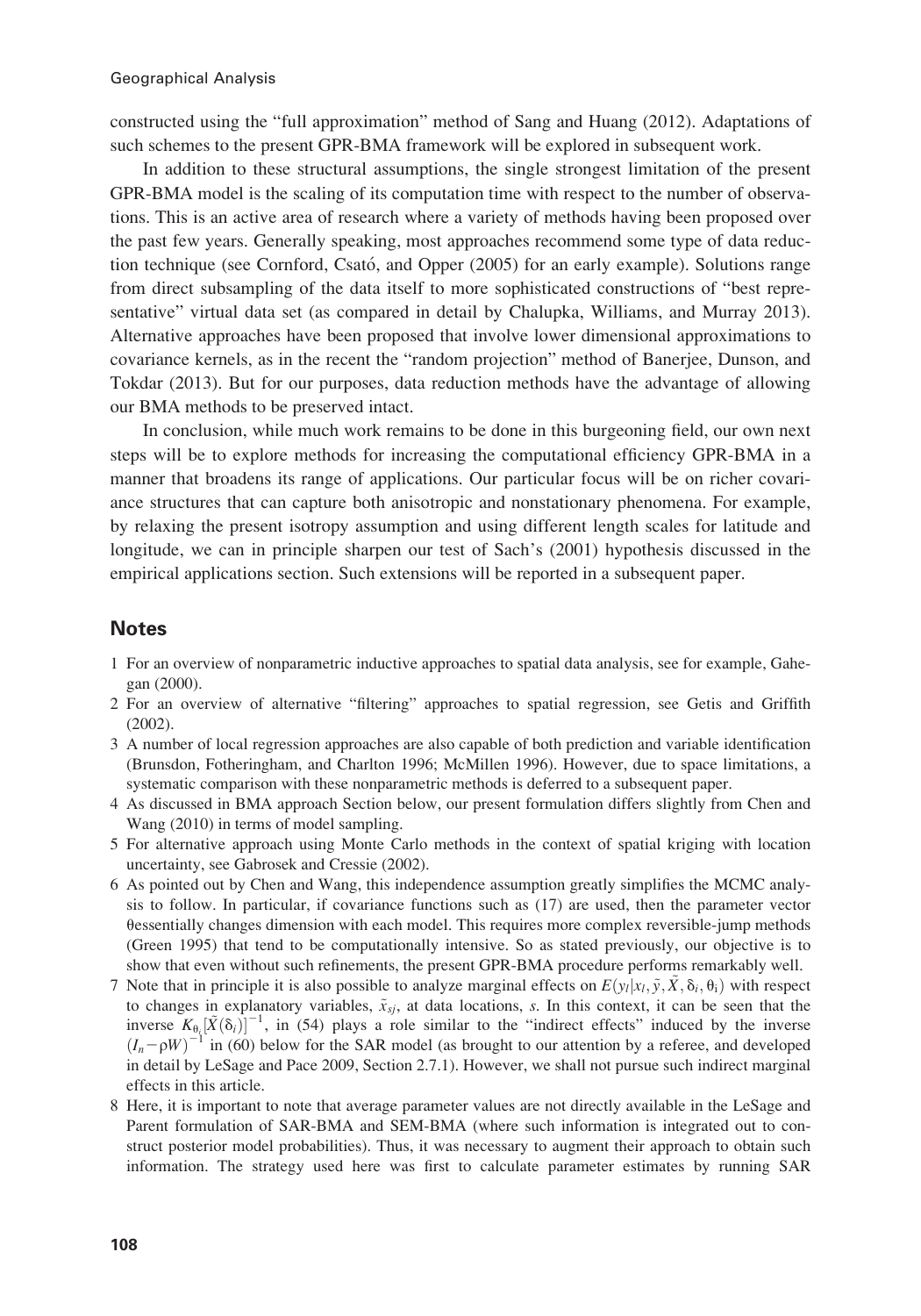(respectively, SEM) for each model found by SAR-BMA (respectively, SEM-BMA), and then to average these estimates across models weighted by their posterior model probabilities.

- 9 Note that expressions such as  $x_1 \cdot x_2$  for vectors are implicitly component-wise (Hadamard) products.
- 10 However, as with all Bayesian methods, GPR-BMA does require prior specifications of certain parameters: in this case, the hyperparameters in (11) and the tuning parameter,  $\lambda = 0.01$ , in (19). In addition, certain computational conventions are used: here including a "jitter" of size 0.02 added to  $\sigma$  in (5) for numerical stability of inverses, as well as MCMC conventions such as our burn-in threshold of 500 iterations.
- 11 Low VIPs for the full set of explanatory variables imply that the *null model* (intercept only) is very frequent, and has all zero marginals by definition.
- 12 For brevity's sake, we do not pursue questions of out-of-sample performance in this article. Elsewhere, we have addressed the issue of out-of-sample prediction where we have found that GPR-BMA generates very accurate out-of-sample forecasts even when faced with highly nonlinear (and unknown) relationships. A full discussion of the out-of-sample performance of GPR-BMA is available from the authors.
- 13 Fernandez, Ley, and Steel (2001a,b) and Sala-i-Martin (1997) use absolute latitude to distinguish between tropic and temperate zones. We follow their approach to maintain consistency with previous research.
- 14 The spatial weights matrix, W, used for both SAR-BMA and SEM-BMA, was here taken to be a standard contiguity matrix between countries (normalized to have unit maximum eigenvalue).
- 15 We initialize the first model vector based on the length scales produced by ARD. In particular, we include the first 10 variables based on the shortest (and hence relatively most important) length scales. We further parameterize the model by selecting a "jitter" of  $1 \times 10^{-6}$  (for numerical stability) and a burn-in of 1,000.
- 16 As mentioned in the SAR-BMA and SEM-BMA models Section, local differences of marginal effects among locations, *i*, are here embodied in a spatial multiplier,  $b_{\rho}^{ii}$ , reflecting all feedback effects at *i* resulting from the spatial relations implicit in both W and  $\rho$  (as detailed in LeSage and Pace 2009, Section 2.7.1).
- 17 Due to space limitations, a systematic comparison between GPR-BMA and Geographically Weighted Regression is deferred to a subsequent paper.
- 18 While there are indeed "mixed" versions of such models that incorporate both global (parametric) and local (nonparametric) specifications (as detailed, e.g., in Wei and Qi 2012; Mei, Wang, and Zhang 2006; and in Chapter 3 of Fotheringham, Brunsdon, and Charlton 2002), such models involve a prior partitioning of these variable types, so that no variable is treated both globally and locally.

#### References

- Banerjee, A., D. B. Dunson, and S. T. Tokdar. (2013). "Efficient Gaussian Process Regression for Large Data Sets." Biometrika 100, 75–89.
- Bivand, R. S., V. Gómez-Rubio, and H. Rue. (2014). "Approximate Bayesian Inference for Spatial Econometrics Models." Spatial Statistics 9, 146–65.
- Brunsdon, C., A. S. Fotheringham, and M. C. Charlton. (1996). "Geographically Weighted Regression." Geographical Analysis 28, 281–98.
- Chalupka, K., C. Williams, and I. Murray. (2013). "A Framework for Evaluating Approximation Methods for Gaussian Process Regression." Journal of Machine Learning Research 14, 333–50.
- Chen, T., and B. Wang. (2010). "Bayesian Variable Selection for Gaussian Process Regression: Application to Chemometric Calibration of Spectrometers." Neurocomputing 73, 2718–26.
- Cornford, D., L. Csató, and M. Opper. (2005). "Sequential, Bayesian Geostatistics: A Principled Method for Large Data Sets." Geographical Analysis 37(2), 183–99.
- Dearmon, J. and T. E. Smith. (2014). "Gaussian Process Regression and Bayesian Model Averaging: An alternative approach to modeling spatial phenomena", [http://www.seas.upenn.edu/~tesmith/](http://www.seas.upenn.edu/~tesmith/DEARMON_PAPER.pdf) [DEARMON\\_PAPER.pdf](http://www.seas.upenn.edu/~tesmith/DEARMON_PAPER.pdf).
- Denison, D. G. T., B. K. Mallick, and A. F. M. Smith. (1998). "Bayesian MARS." Statistics and Computing 8, 337–46.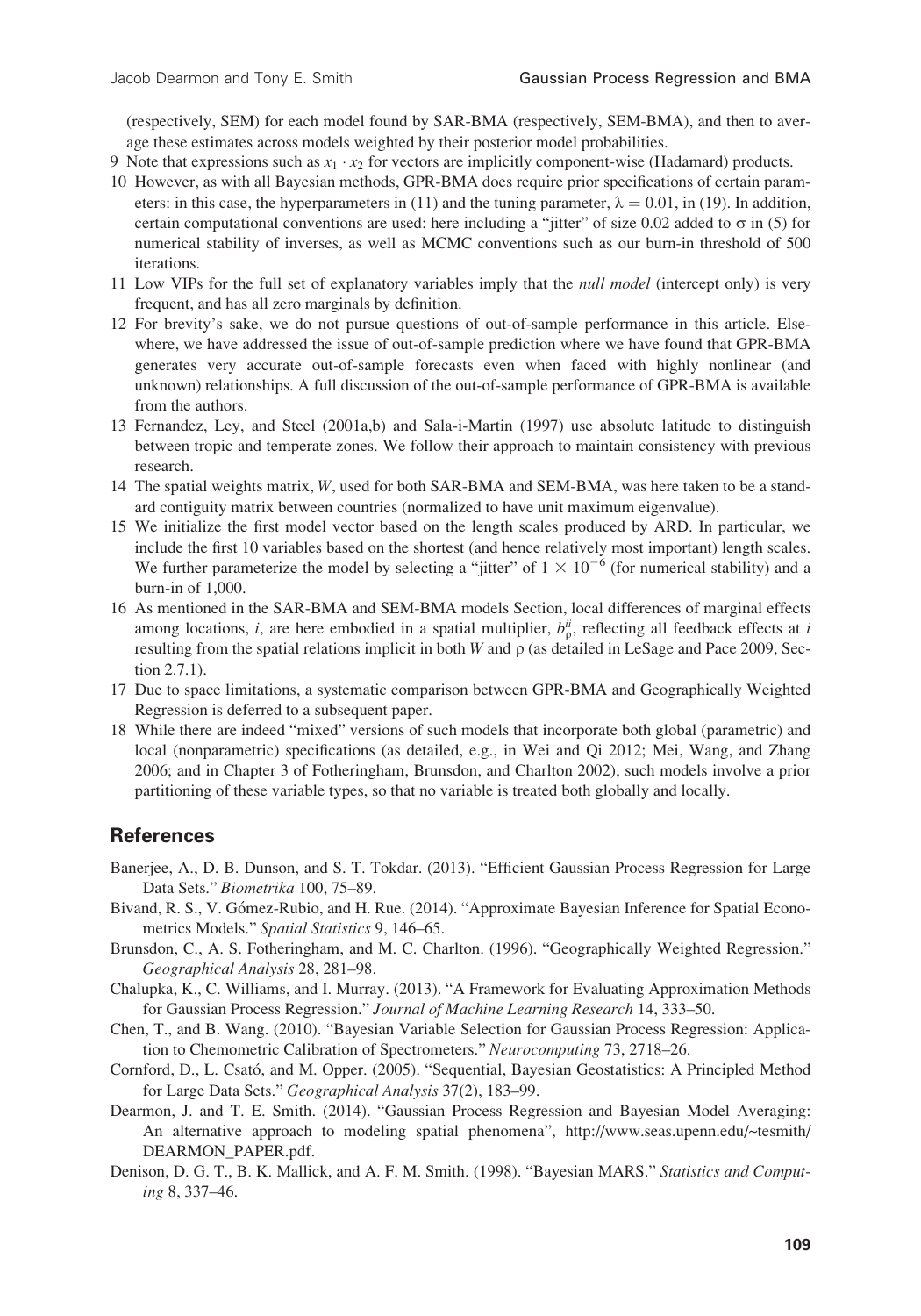- Duane, S., A. Kennedy, B. Pendleton, and D. Roweth. (1987). "Hybrid Monte Carlo." Physics Letters B 195, 216–22.
- Fernandez, C., E. Ley, and M. Steel. (2001a). "Model Uncertainty in Cross-Country Growth Regressions." Journal of Applied Econometrics 16, 563–76.
- Fernandez, C., E. Ley, and M. Steel. (2001b). "Benchmark Priors for Bayesian Model Averaging." Journal of Econometrics 100, 381–427.
- Fotheringham, A. S., C. Brunsdon, and M. Charlton. (2002). Geographically Weighted Regression: The Analysis of Spatially Varying Relationships. New York: Wiley.
- Gabrosek, J., and N. Cressie. (2002). "The Effect on Attribute Prediction of Location Uncertainty in Spatial Data." Geographical Analysis 34(3), 262–85
- Gahegan, M. (2000). "On the Application of Inductive Machine Learning Tools to Geographical Analysis." Geographical Analysis 32(2), 113–39.
- George, E. I., and R. E. McCulloch. (1993). "Variable Selection via Gibbs Sampling." Journal of the American Statistical Association 88, 881–9.
- Getis, A., and D. A. Griffith. (2002). "Comparative Spatial Filtering in Regression Analysis." Geographical Analysis 34(2), 130–40.
- Green, P. J. (1995). "Reversible Jump Markov Chain Monte Carlo Computation and Bayesian Model Determination." Biometrika 82, 711–32.
- Konomi, B. A., H. Sang, and B. K. Mallick. (2013). "Adaptive Bayesian Nonstationary Modeling for Large Spatial Datasets using Covariance Approximations." Journal of Computational and Graphical Statistics 23, 802–29. DOI 10.1080/10618600.2013.812872
- Koop, G., D. J. Poirier, and J. L. Tobias. (2007). Bayesian Econometric Methods, Vol. 7. Cambridge, England: Cambridge University Press.
- LeSage, J., and M. Fischer. (2008). "Spatial Growth Regressions: Model Specification, Estimation and Interpretation." Spatial Economic Analysis 3, 275–304.
- LeSage, J., and R. K. Pace. (2009). *Introduction to Spatial Econometrics*. Boca Raton, FL: Chapman-Hall.
- LeSage, J., and O. Parent. (2007). "Bayesian Model Averaging for Spatial Econometric Models." Geographical Analysis 39, 241–67.
- MacKay, D. J. (1995). "Probable Networks and Plausible Predictions A Review of Practical Bayesian Methods for Supervised Neural Networks." Network: Computation in Neural Systems 6(3), 469–505.
- MacKay, D. J. C. (1998). "Introduction to Gaussian Processes." In Neural Networks and Machine Learning, 133–65, edited by C. M. Bishop. Berlin: Springer.
- McMillen, D. (1996). "One Hundred Fifty Years of Land Values in Chicago: A Nonparametric Approach." Journal of Urban Economics 40, 100–24.
- Mei, C.-L., N. Wang, and W.-X. Zhang. (2006). "Testing the Importance of the Explanatory Variables in a Mixed Geographically Weighted Regression." Environment and Planning A 38, 587–98.
- Neal, R. M. (1996). Bayesian Learning for Neural Networks, Lecture Notes in Statistics 118. New York: Springer.
- Neal, R. M. (2010). "MCMC Using Hamiltonian Dynamics." In Chapter 5 in Handbook of Markov Chain Monte Carlo, edited by S. Brooks, A. Gelman, G. Jones, and X. L. Meng. London: Chapman and Hall.
- Raftery, A., D. Madigan, and J. Hoeting. (1997). "Bayesian Model Averaging for Linear Regression Models." Journal of the American Statistical Association 92, 179–91.
- Rasmussen, C., and C. Williams. (2006). Gaussian Process for Machine Learning. Cambridge MA: MIT Press.
- Sachs, J. (2001). "Tropical Underdevelopment." Working Paper 8119. NBER Working Paper Series, National Bureau of Economic Research, Cambridge, MA.
- Sala-i-Martin, X. X. (1997). "I Just Ran Two Million Regressions." The American Economic Review 87, 178–83.
- Sang, H., and J. Z. Huang. (2012). "A Full Scale Approximation of Covariance Functions for Large Data Sets." Journal of the Royal Statistical Society 74, 111–32.